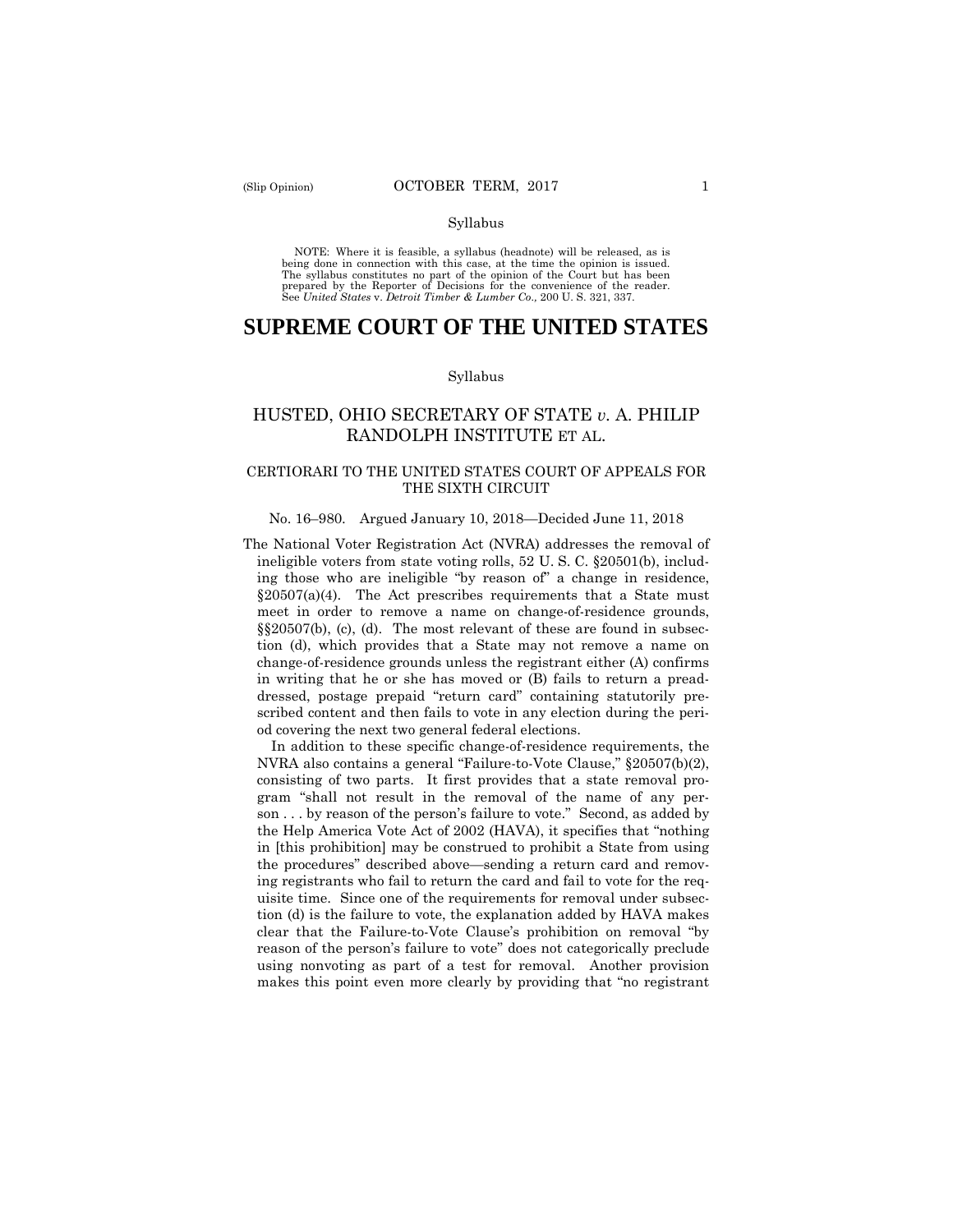#### Syllabus

may be removed *solely* by reason of a failure to vote." §21083(a)(4)(A) (emphasis added).

 Respondents contend that Ohio's process for removing voters on change-of-residence grounds violates this federal law. The Ohio process at issue relies on the failure to vote for two years as a rough way of identifying voters who may have moved. It sends these nonvoters a preaddressed, postage prepaid return card, asking them to verify that they still reside at the same address. Voters who do not return the card *and* fail to vote in any election for four more years are presumed to have moved and are removed from the rolls.

*Held*: The process that Ohio uses to remove voters on change-ofresidence grounds does not violate the Failure-to-Vote Clause or any other part of the NVRA. Pp. 8–21.

 (a) Ohio's law does not violate the Failure-to-Vote Clause. Pp. 8– 16.

 (1) Ohio's removal process follows subsection (d) to the letter: It does not remove a registrant on change-of-residence grounds unless the registrant is sent and fails to mail back a return card and then fails to vote for an additional four years. See  $$20507(d)(1)(B)$ . Pp. 8– 9.

 (2) Nonetheless, respondents argue that Ohio's process violates subsection (b)'s Failure-to-Vote Clause by using a person's failure to vote twice over: once as the trigger for sending return cards and again as one of the two requirements for removal. But Congress could not have meant for the Failure-to-Vote Clause to cannibalize subsection (d) in that way. Instead, the Failure-to-Vote Clause, both as originally enacted in the NVRA and as amended by HAVA, simply forbids the use of nonvoting as *the sole criterion* for removing a registrant, and Ohio does not use it that way. The phrase "by reason of" in the Failure-to-Vote Clause denotes some form of causation, see *Gross* v. *FBL Financial Services, Inc.*, 557 U. S. 167, 176, and in context sole causation is the only type of causation that harmonizes the Failure-to-Vote Clause and subsection (d). Any other reading would mean that a State that follows subsection (d) nevertheless can violate the Failure-to-Vote Clause. When Congress enacted HAVA, it made this point explicit by adding to the Failure-to-Vote Clause an explanation of how the clause is to be read, *i.e.*, in a way that does not contradict subsection (d). Pp. 9–12.

 (3) Respondents' and the dissent's alternative reading is inconsistent with both the text of the Failure-to-Vote Clause and the clarification of its meaning in §21083(a)(4). Among other things, their reading would make HAVA's new language worse than redundant, since no sensible person would read the Failure-to-Vote Clause as prohibiting what subsections (c) and (d) expressly allow. Nor does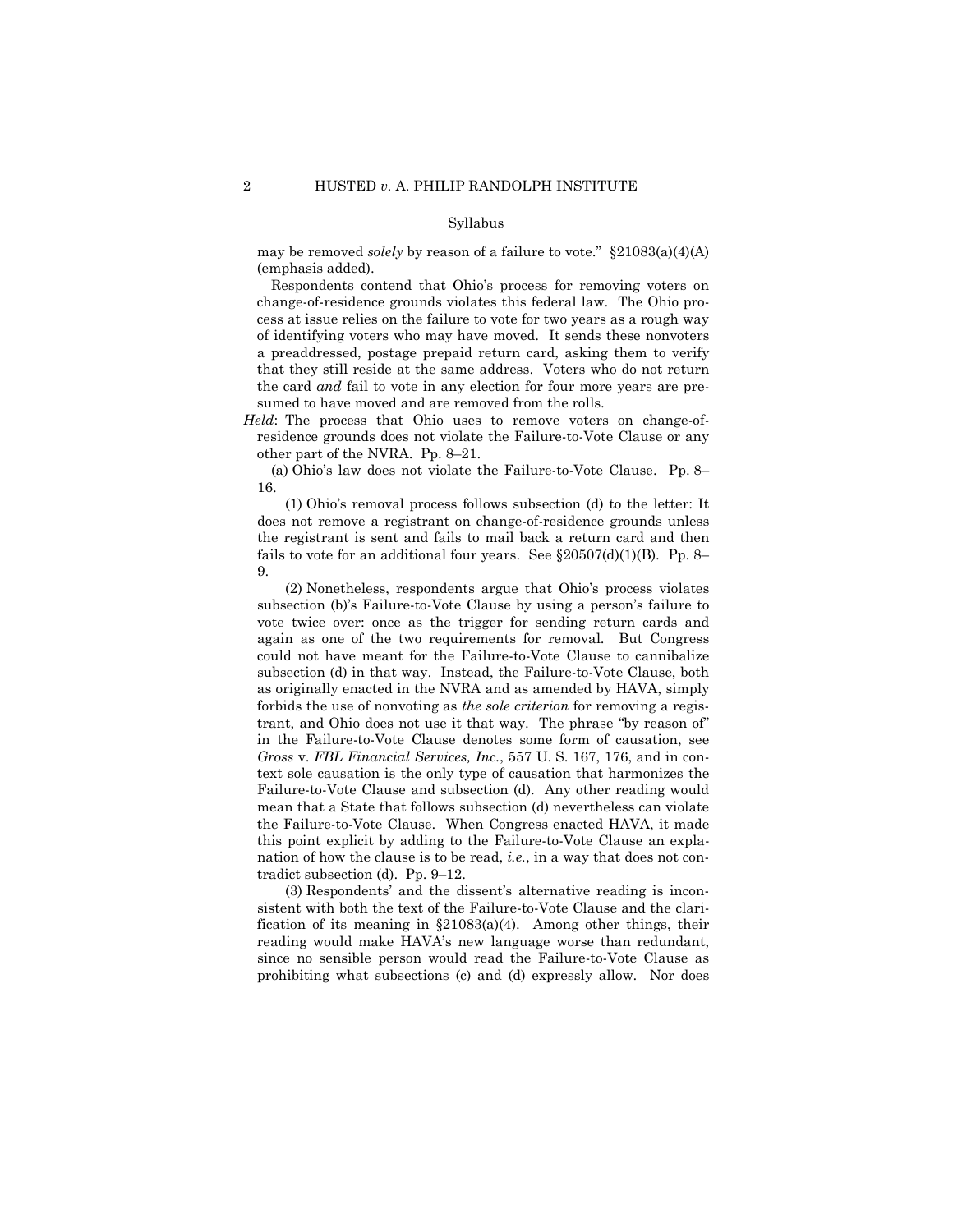#### Syllabus

the Court's interpretation render the Failure-to-Vote Clause superfluous; the clause retains meaning because it prohibits States from using nonvoting both as the ground for removal and as the sole evidence for another ground for removal (*e.g.*, as the sole evidence that someone has died). Pp. 12–15.

 (4) Respondents' additional argument—that so many registered voters discard return cards upon receipt that the failure to send cards back is worthless as evidence that an addressee has moved—is based on a dubious empirical conclusion that conflicts with the congressional judgment found in subsection (d). Congress clearly did not think that the failure to send back a return card was of no evidentiary value, having made that conduct one of the two requirements for removal under subsection (d). Pp. 15–16.

(b) Nor has Ohio violated other NVRA provisions. Pp. 16–21.

 (1) Ohio removes the registrants at issue on a permissible ground: change of residence. The failure to return a notice and the failure to vote simply serve as *evidence* that a registrant has moved, not as the ground itself for removal. Pp. 16–17.

 (2) The NVRA contains no "reliable indicator" prerequisite to sending notices, requiring States to have good information that someone has moved before sending them a return card. So long as the trigger for sending such notices is "uniform, nondiscriminatory, and in compliance with the Voting Rights Act," §20507(b)(1), States may use whatever trigger they think best, including the failure to vote. Pp. 17–19.

 (3) Ohio has not violated the NVRA's "reasonable effort" provision,  $\S 20507(a)(4)$ . Even assuming that this provision authorizes federal courts to go beyond the restrictions set out in subsections (b), (c), and (d) and strike down a state law that does not meet some standard of "reasonableness," Ohio's process cannot be unreasonable because it uses the change-of-residence evidence that Congress said it could: the failure to send back a notice coupled with the failure to vote for the requisite period. Ohio's process is accordingly lawful. Pp. 19–21.

838 F. 3d 699, reversed.

 ALITO, J., delivered the opinion of the Court, in which ROBERTS, C. J., and KENNEDY, THOMAS, and GORSUCH, JJ., joined. THOMAS, J., filed a concurring opinion. BREYER, J., filed a dissenting opinion, in which GINSBURG, SOTOMAYOR, and KAGAN, JJ., joined. SOTOMAYOR, J., filed a dissenting opinion.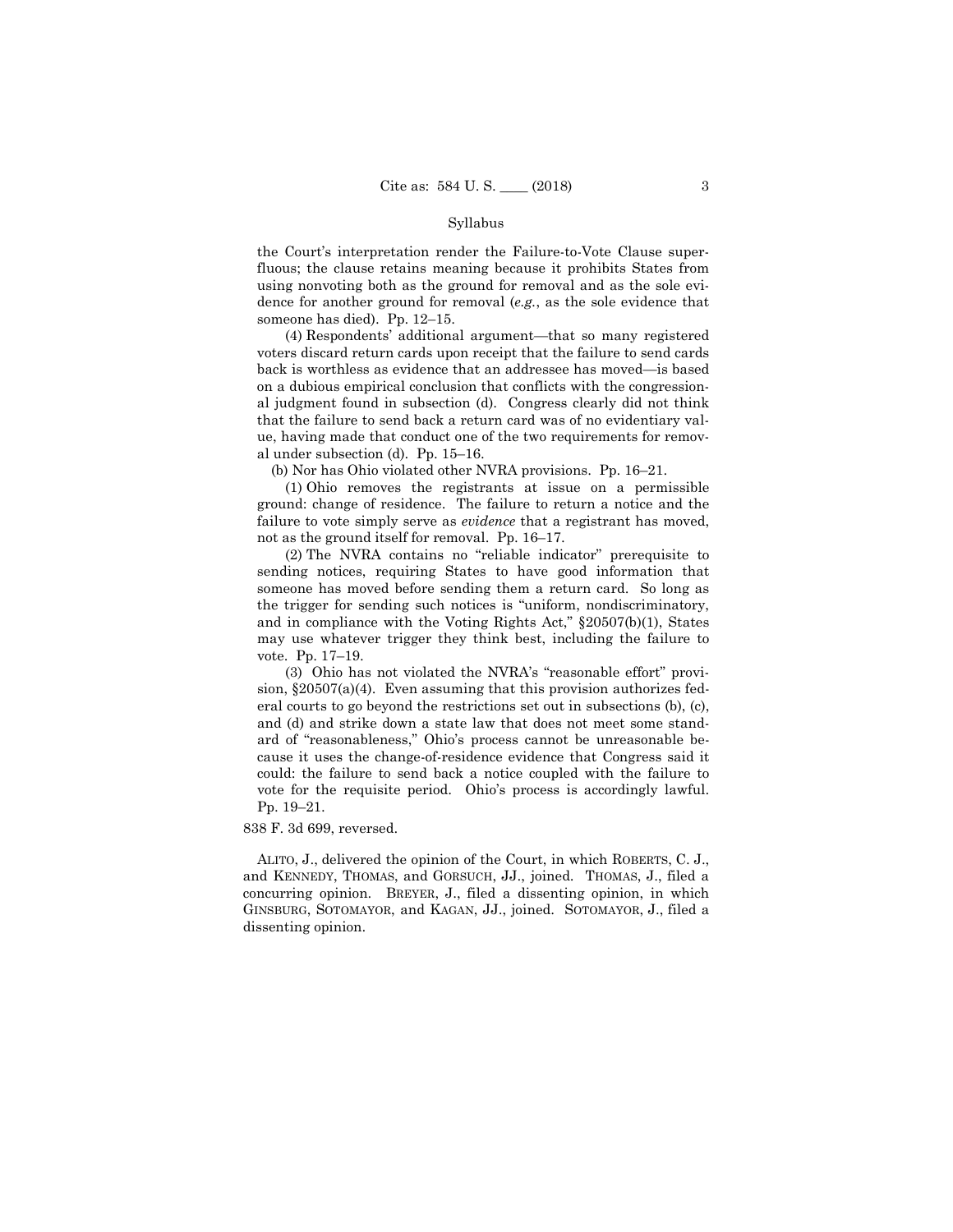NOTICE: This opinion is subject to formal revision before publication in the preliminary print of the United States Reports. Readers are requested to notify the Reporter of Decisions, Supreme Court of the United States, Wa ington, D. C. 20543, of any typographical or other formal errors, in order that corrections may be made before the preliminary print goes to press.

## **SUPREME COURT OF THE UNITED STATES**  $\overline{\phantom{a}}$  , where  $\overline{\phantom{a}}$

#### No. 16–980  $\overline{\phantom{a}}$  , where  $\overline{\phantom{a}}$

## JON HUSTED, OHIO SECRETARY OF STATE, PETITIONER *v.* A. PHILIP RANDOLPH INSTITUTE, ET AL.

## ON WRIT OF CERTIORARI TO THE UNITED STATES COURT OF APPEALS FOR THE SIXTH CIRCUIT

[June 11, 2018]

JUSTICE ALITO delivered the opinion of the Court.

It has been estimated that 24 million voter registrations in the United States—about one in eight—are either invalid or significantly inaccurate. Pew Center on the States, Election Initiatives Issue Brief (Feb. 2012). And about 2.75 million people are said to be registered to vote in more than one State. *Ibid.*

At issue in today's case is an Ohio law that aims to keep the State's voting lists up to date by removing the names of those who have moved out of the district where they are registered. Ohio uses the failure to vote for two years as a rough way of identifying voters who may have moved, and it then sends a preaddressed, postage prepaid card to these individuals asking them to verify that they still reside at the same address. Voters who do not return this card *and* fail to vote in any election for four more years are presumed to have moved and are removed from the rolls. We are asked to decide whether this program complies with federal law.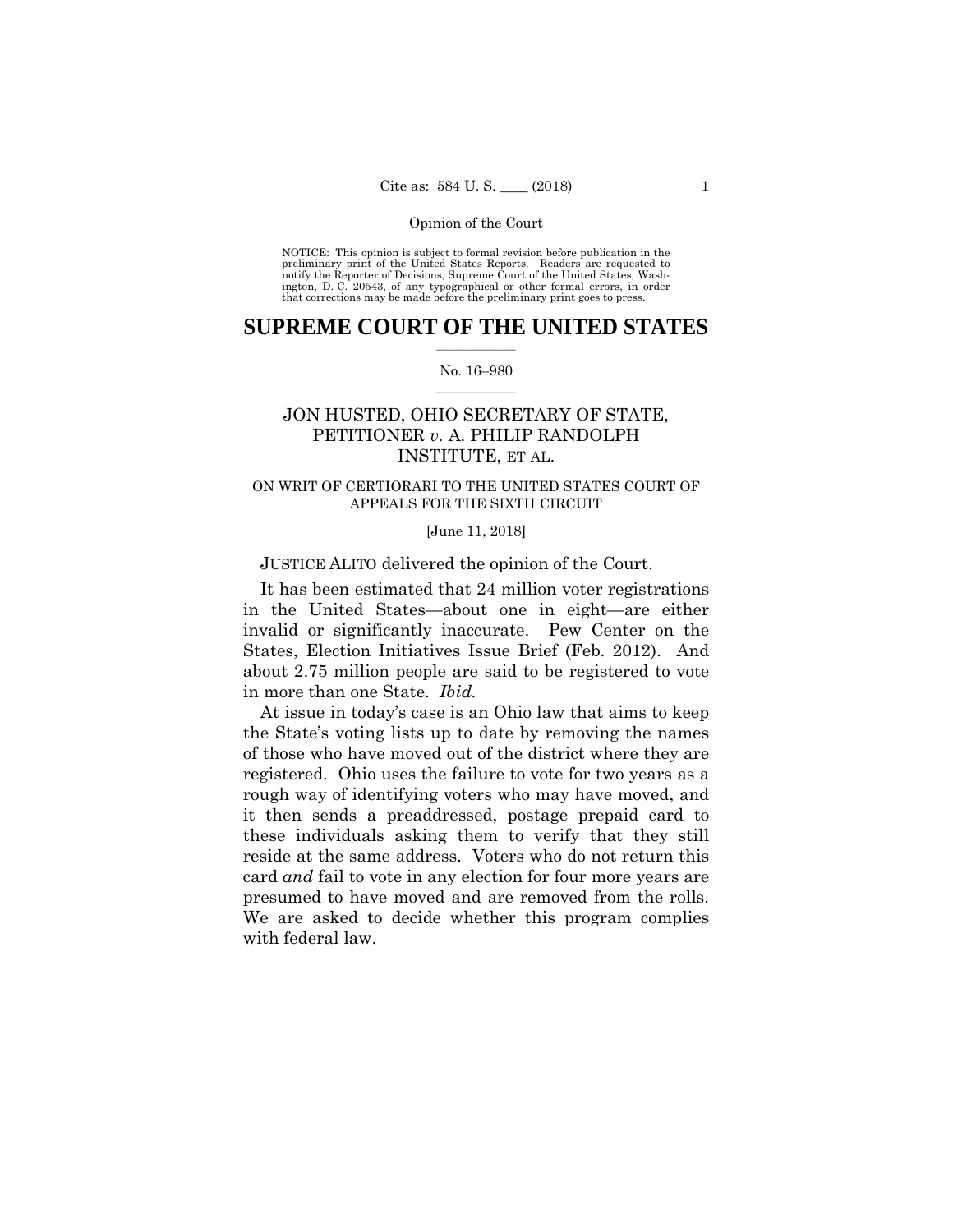## I A

Like other States, Ohio requires voters to reside in the district in which they vote. Ohio Rev. Code Ann. §3503.01(A) (West Supp. 2017); see National Conference of State Legislatures, Voting by Nonresidents and Noncitizens (Feb. 27, 2015). When voters move out of that district, they become ineligible to vote there. See §3503.01(A). And since more than 10% of Americans move every year,<sup>[1](#page-4-0)</sup> deleting the names of those who have moved away is no small undertaking.

For many years, Congress left it up to the States to maintain accurate lists of those eligible to vote in federal elections, but in 1993, with the enactment of the National Voter Registration Act (NVRA), Congress intervened. The NVRA "erect[s] a complex superstructure of federal regulation atop state voter-registration systems." *Arizona* v. *Inter Tribal Council of Ariz., Inc.*, 570 U. S. 1, 5 (2013). The Act has two main objectives: increasing voter registration and removing ineligible persons from the States' voter registration rolls. See §2, 107 Stat. 77, 52 U. S. C. §20501(b).

To achieve the latter goal, the NVRA requires States to "conduct a general program that makes a reasonable effort to remove the names" of voters who are ineligible "by reason of " death or change in residence.  $\S 20507(a)(4)$ .

<span id="page-4-0"></span><sup>1</sup>United States Census Bureau, CB16–189, Americans Moving at Historically Low Rates (Nov. 16, 2016), available at https://www. census.gov/newsroom/press-releases/2016/cb16-189.html (all Internet materials as last visited June 8, 2018). States must update the addresses of even those voters who move within their county of residence, for (among other reasons) counties may contain multiple voting districts. Cf. *post*, at 12 (BREYER, J., dissenting). For example, Cuyahoga County contains 11 State House districts. See House District Map, Ohio House Districts 2012–2022, online at http://www.ohiohouse.gov/ members/district-map.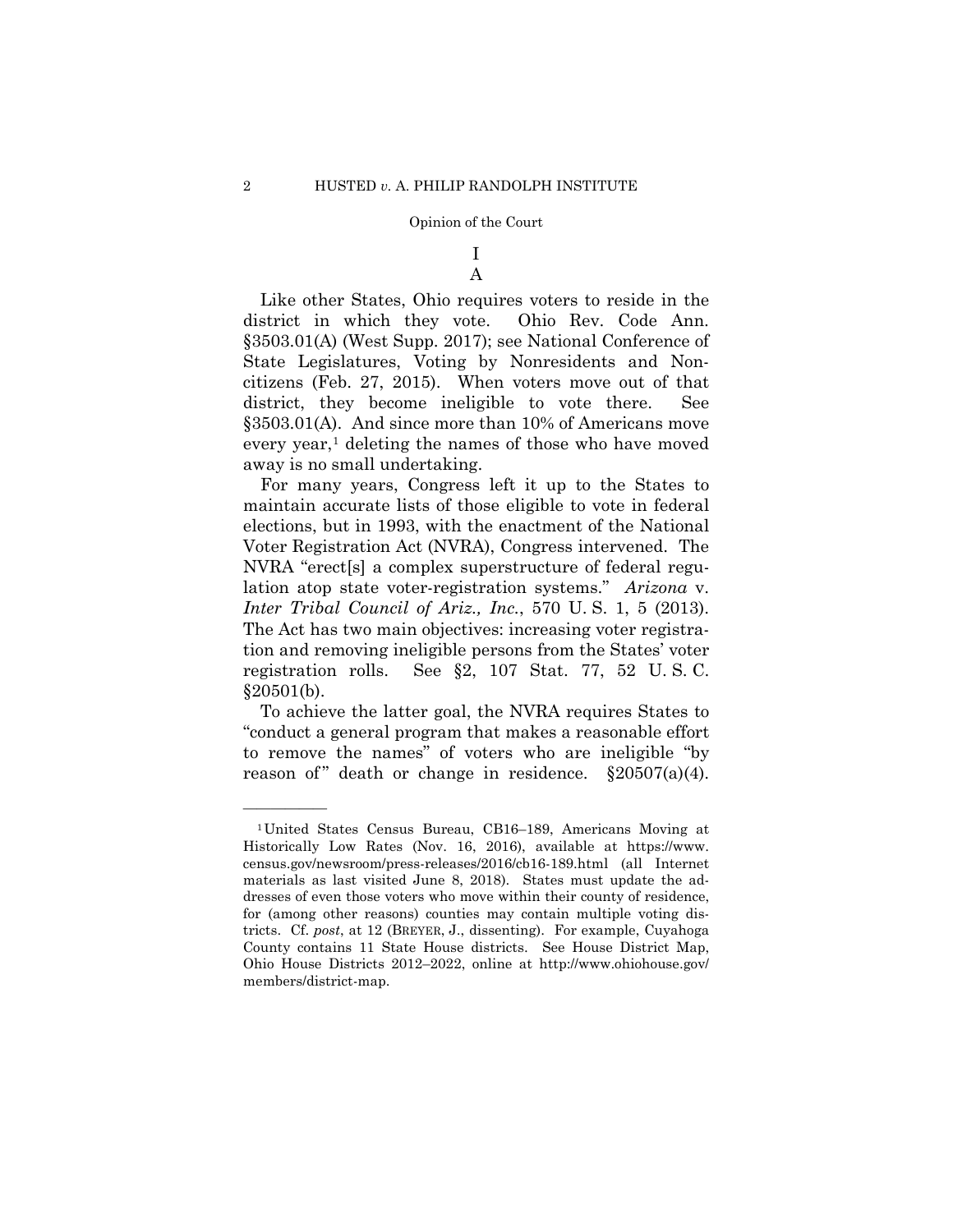The Act also prescribes requirements that a State must meet in order to remove a name on change-of-residence grounds. §§20507(b), (c), (d).

The most important of these requirements is a prior notice obligation. Before the NVRA, some States removed registrants without giving any notice. See J. Harris, Nat. Munic. League, Model Voter Registration System 45 (rev. 4th ed. 1957). The NVRA changed that by providing in  $\S20507(d)(1)$  that a State may not remove a registrant's name on change-of-residence grounds unless either (A) the registrant confirms in writing that he or she has moved or (B) the registrant fails to return a preaddressed, postage prepaid "return card" containing statutorily prescribed content. This card must explain what a registrant who has not moved needs to do in order to stay on the rolls, *i.e.*, either return the card or vote during the period covering the next two general federal elections.  $\S 20507(d)(2)(A)$ . And for the benefit of those who have moved, the card must contain "information concerning how the registrant can continue to be eligible to vote."  $\S 20507(d)(2)(B)$ . If the State does not send such a card or otherwise get written notice that the person has moved, it may not remove the registrant on change-of-residence grounds. See  $§20507(d)(1).<sup>2</sup>$  $§20507(d)(1).<sup>2</sup>$  $§20507(d)(1).<sup>2</sup>$ 

While the NVRA is clear about the need to send a "return card" (or obtain written confirmation of a move) before pruning a registrant's name, no provision of federal law specifies the circumstances under which a return card

<span id="page-5-0"></span><sup>2</sup>The principal dissent attaches a misleading label to this return card, calling it a "'last chance' notice." *Post*, at 6–7, 9–12 (opinion of BREYER, J.). It is actually no such thing. Sending back the notice does not represent a voter's "last chance" to avoid having his or her name stricken from the rolls. Instead, such a voter has many more chances over a period of four years to avoid that result. All that the voter must do is vote in any election during that time. See 52 U. S. C.  $§20507(d)(1)(B).$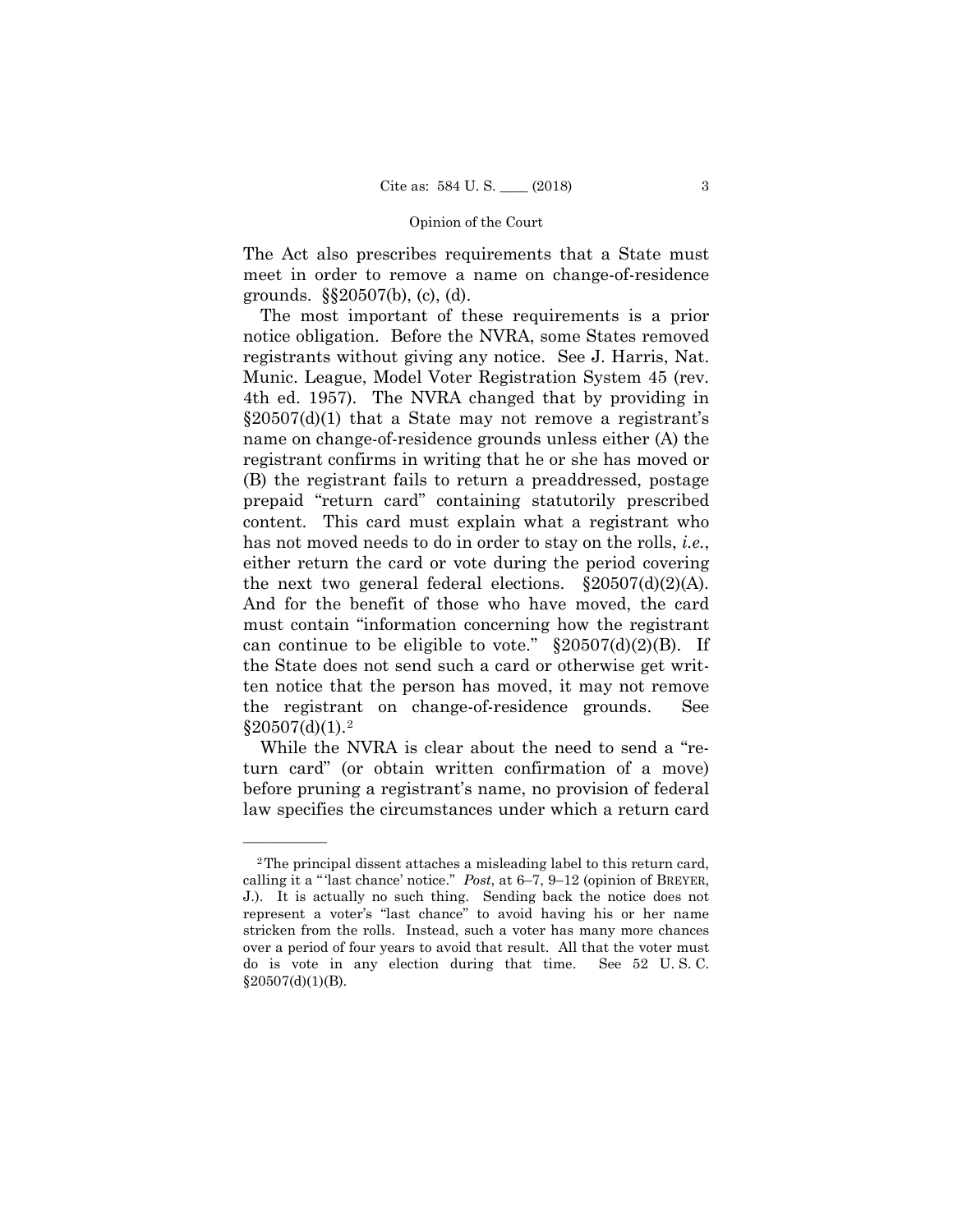may be sent. Accordingly, States take a variety of approaches. See Nat. Assn. of Secretaries of State (NASS) Report: Maintenance of State Voter Registration Lists 5–6 (Dec. 2017). The NVRA itself sets out one option. A State may send these cards to those who have submitted "change-of-address information" to the United States Postal Service. §20507(c)(1). Thirty-six States do at least that. See NASS Report, *supra*, at 5, and n. v (listing States). Other States send notices to every registered voter at specified intervals (say, once a year). See, *e.g.*, Iowa Code §48A.28.3 (2012); S. C. Code Ann. §§7–5– 330(F), 7–5–340(2)–(3) (2017 Cum. Supp.); see also S. Rep. No. 103–6, p. 46 (1993). Still other States, including Ohio, take an intermediate approach, see NASS Report, *supra*, at 5–6, such as sending notices to those who have turned in their driver's licenses, *e.g.*, Ind. Code §§3–7–38.2–  $2(b)(2)$ ,  $(c)(4)$   $(2004)$ , or sending notices to those who have not voted for some period of time, see, *e.g.*, Ga. Code Ann.  $\S21-2-234$  (Supp. 2017); Ohio Rev. Code Ann. §3503.21(B)(2); Okla. Admin. Code §230:15–11–19(a)(3) (2016); Pa. Stat. Ann., Tit. 25, §1901(b)(3) (Purdon 2007); Wis. Stat. Ann. §6.50(1) (2017 West Cum. Supp.).

When a State receives a return card confirming that a registrant has left the district, the State must remove the voter's name from the rolls.  $\S$  $20507(d)(1)(A)$ , (3). And if the State receives a card stating that the registrant has not moved, the registrant's name must be kept on the list. See  $$20507(d)(2)(A)$ .

What if no return card is mailed back? Congress obviously anticipated that some voters who received cards would fail to return them for any number of reasons, and it addressed this contingency in §20507(d), which, for convenience, we will simply call "subsection (d)." Subsection (d) treats the failure to return a card as *some evidence*—but by no means conclusive proof—that the voter has moved. Instead, the voter's name is kept on the list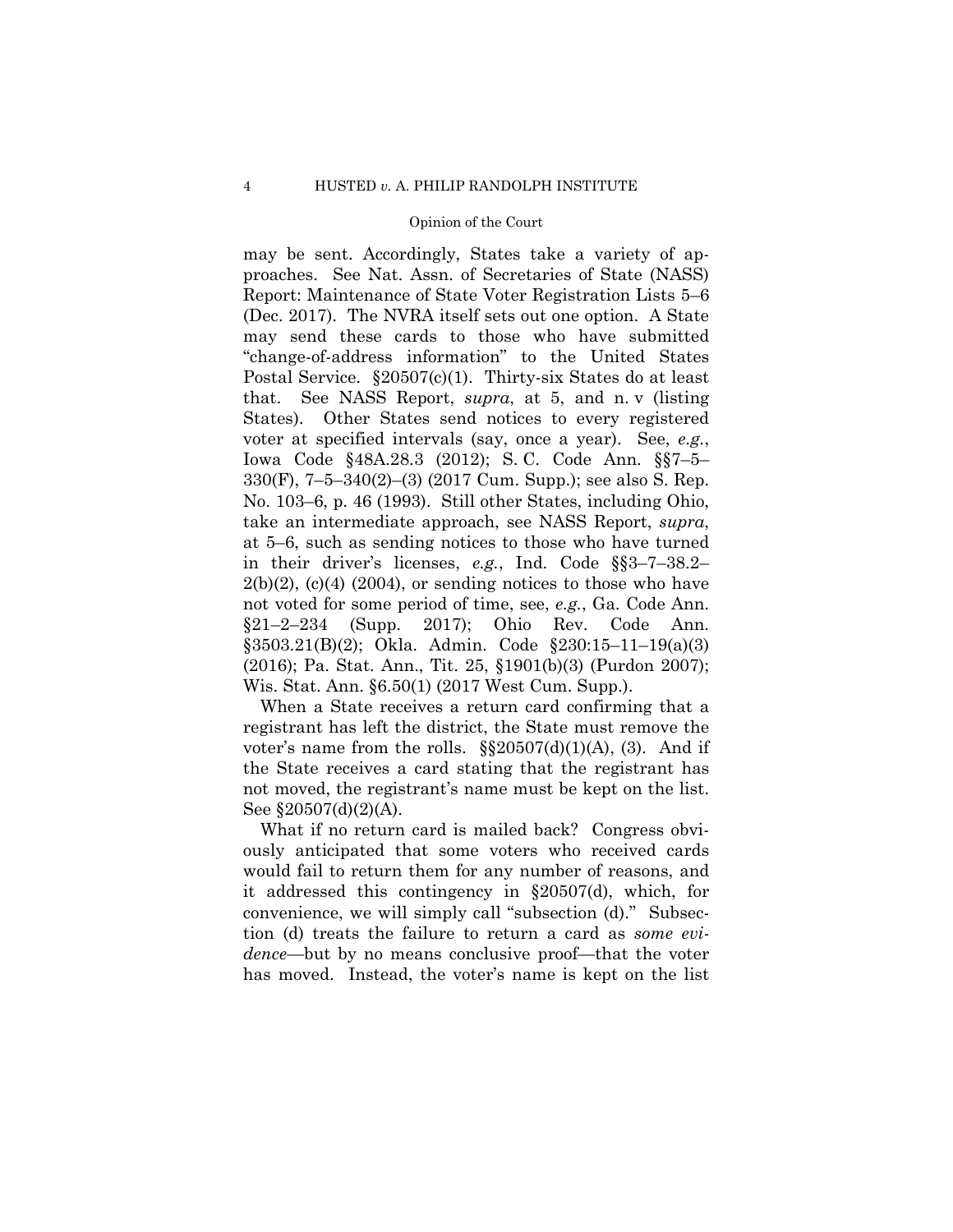for a period covering two general elections for federal office (usually about four years). Only if the registrant fails to vote during that period and does not otherwise confirm that he or she still lives in the district (*e.g.*, by updating address information online) may the registrant's name be removed.  $$20507(d)(2)(A);$  see  $$20507(d)(1)(B), (3).$ 

In addition to these specific change-of-residence requirements, the NVRA also imposes two general limitations that are applicable to state removal programs. First, all such programs must be "uniform, nondiscriminatory, and in compliance with the Voting Rights Act of 1965." §20507(b)(1). Second, the NVRA contains what we will call the "Failure-to-Vote Clause." See §20507(b)(2).

At present, this clause contains two parts. The first is a prohibition that was included in the NVRA when it was originally enacted in 1993. It provides that a state program "shall not result in the removal of the name of any person . . . by reason of the person's failure to vote." *Ibid.*  The second part, added by the Help America Vote Act of 2002 (HAVA), 116 Stat. 1666, explains the meaning of that prohibition. This explanation says that "nothing in [the prohibition] may be construed to prohibit a State from using the procedures described in [§§20507](c) and (d) to remove an individual from the official list of eligible voters." §20507(b)(2).

These referenced subsections, §§20507(c) and (d), are the provisions allowing the removal of registrants who either submitted change-of-address information to the Postal Service (subsection (c)) or did not mail back a return card and did not vote during a period covering two general federal elections (subsection (d)). And since one of the requirements for removal under subsection (d) is the failure to vote during this period, the explanation added by HAVA in 2002 makes it clear that the statutory phrase "by reason of the person's failure to vote" in the Failure-to-Vote Clause does not categorically preclude the use of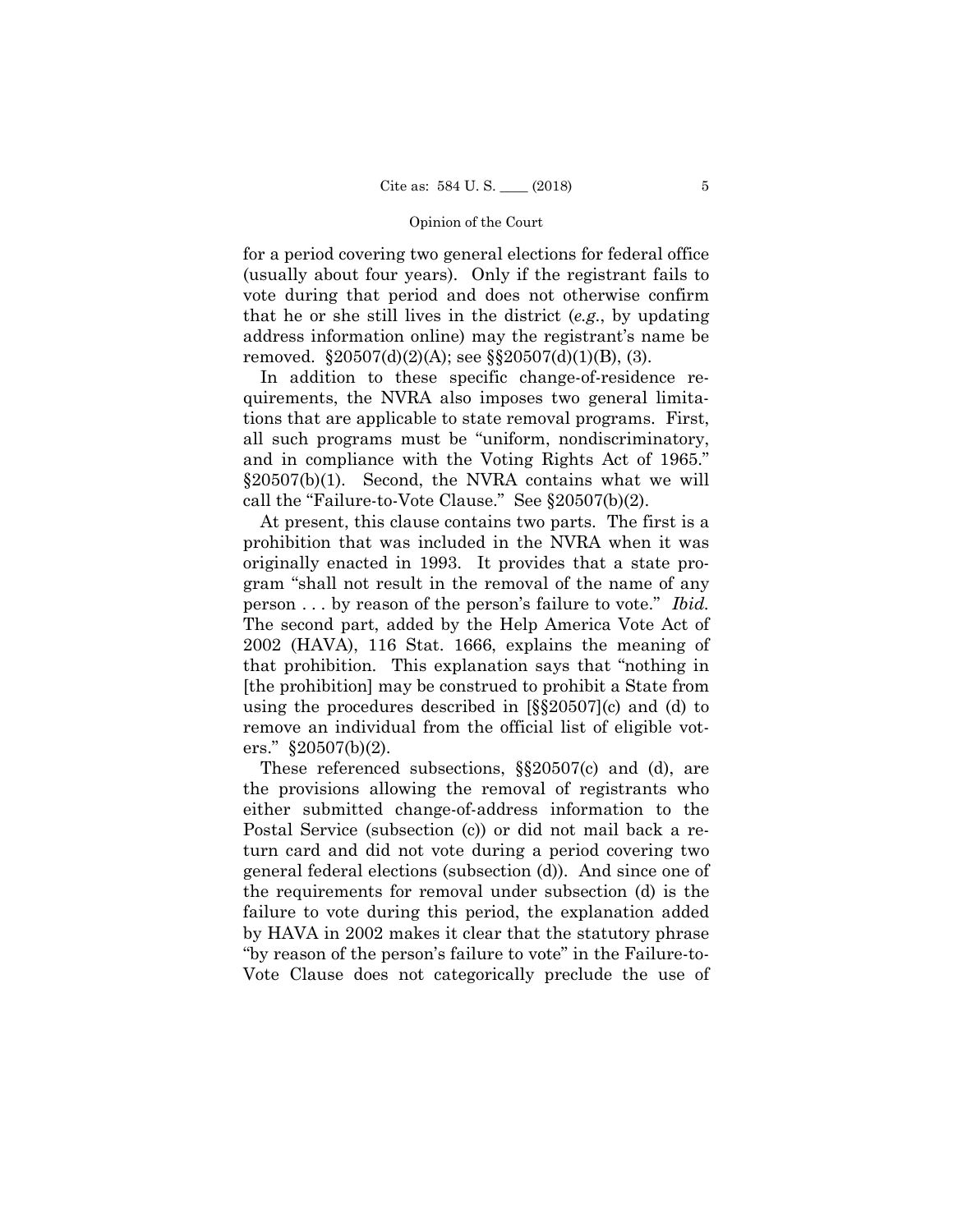nonvoting as part of a test for removal.

Another provision of HAVA makes this point more directly. After directing that "registrants who have not responded to a notice and . . . have not voted in 2 consecutive general elections for Federal office shall be removed," it adds that "no registrant may be removed *solely* by reason of a failure to vote."  $\S21083(a)(4)(A)$  (emphasis added).

## B

Since 1994, Ohio has used two procedures to identify and remove voters who have lost their residency qualification.

First, the State utilizes the Postal Service option set out in the NVRA. The State sends notices to registrants whom the Postal Service's "national change of address service" identifies as having moved. Ohio Rev. Code Ann. §3503.21(B)(1). This procedure is undisputedly lawful. See 52 U. S. C. §20507(c)(1).

But because according to the Postal Service "[a]s many as 40 percent of people who move do not inform the Postal Service,"[3](#page-8-0) Ohio does not rely on this information alone. In its so-called Supplemental Process, Ohio "identif[ies] electors whose lack of voter activity indicates they may have moved." Record 401 (emphasis deleted). Under this process, Ohio sends notices to registrants who have "not engage[d] in any voter activity for a period of two consecutive years." *Id.*, at 1509. "Voter activity" includes "casting a ballot" in any election—whether general, primary, or special and whether federal, state, or local. See *id.*, at 1507. (And Ohio regularly holds elections on both even and odd years.) Moreover, the term "voter activity" is

<span id="page-8-0"></span><sup>3</sup>U. S. Postal Service, Office of Inspector Gen., MS–MA–15–006, Strategies for Reducing Undeliverable as Addressed Mail 15 (2015); see also Brief for Buckeye Institute as *Amicus Curiae* 10. Respondents and one of their *amici* dispute this statistic. See Tr. of Oral Arg. 46; Brief for Asian Americans Advancing Justice et al. as *Amici Curiae* 27–28.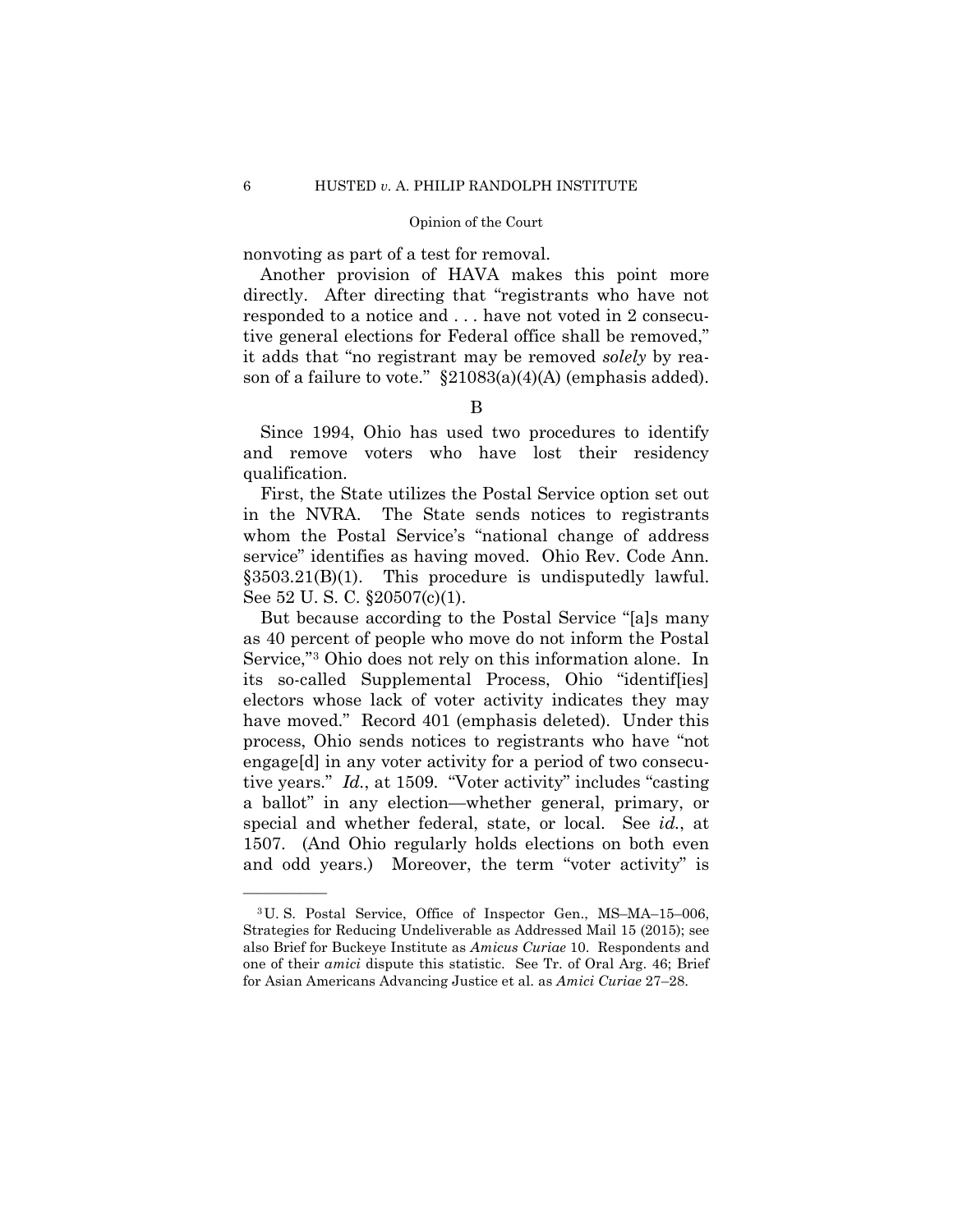broader than simply voting. It also includes such things as "sign[ing] a petition," "filing a voter registration form, and updating a voting address with a variety of [state] entities." *Id.*, at 295, 357.

After sending these notices, Ohio removes registrants from the rolls only if they "fai[l] to respond" and "continu[e] to be inactive for an additional period of four consecutive years, including two federal general elections." *Id.*, at 1509; see Ohio Rev. Code Ann. §3503.21(B)(2). Federal law specifies that a registration may be canceled if the registrant does not vote "in an election during the period" covering two general federal elections after notice,  $\S 20507(d)(1)(B)(ii)$ , but Ohio rounds up to "four consecutive years" of nonvoting after notice, Record 1509. Thus, a person remains on the rolls if he or she votes in any election during that period—which in Ohio typically means voting in any of the at least four elections after notice. Combined with the two years of nonvoting before notice is sent, that makes a total of six years of nonvoting before removal. *Ibid.*

A pair of advocacy groups and an Ohio resident (respondents here) think that Ohio's Supplemental Process violates the NVRA and HAVA. They sued petitioner, Ohio's Secretary of State, seeking to enjoin this process. Respondents alleged, first, that Ohio removes voters who have not actually moved, thus purging the rolls of *eligible*  voters. They also contended that Ohio violates the NVRA's Failure-to-Vote Clause because the failure to vote plays a prominent part in the Ohio removal scheme: Failure to vote for two years triggers the sending of a return card, and if the card is not returned, failure to vote for four more years results in removal.

The District Court rejected both of these arguments and entered judgment for the Secretary. It held that Ohio's

 $\mathcal{C}$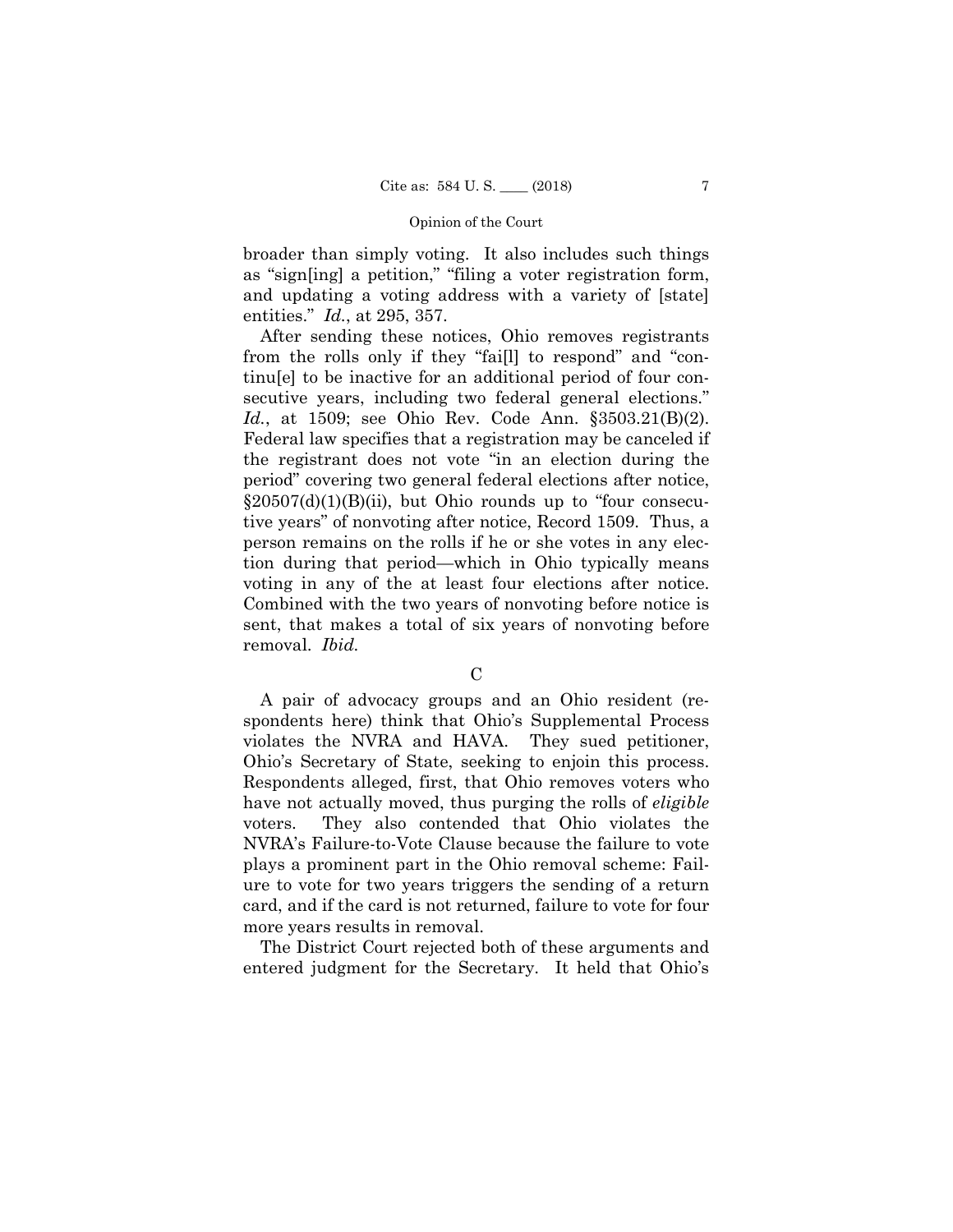Supplemental Process "mirror[s] the procedures established by the NVRA" for removing people on change-ofresidence grounds and does not violate the Failure-to-Vote Clause because it does not remove anyone "*solely* for [their] failure to vote." App. to Pet. for Cert. 43a, 57a, 69a–70a.

A divided panel of the Court of Appeals for the Sixth Circuit reversed. 838 F. 3d 699 (2016). It focused on respondents' second argument, holding that Ohio violates the Failure-to-Vote Clause because it sends change-ofresidence notices "based 'solely' on a person's failure to vote." *Id.*, at 711. In dissent, Judge Siler explained why he saw the case as a simple one: "The State cannot remove the registrant's name from the rolls for a failure to vote only, and Ohio does not do [that]." *Id.*, at 716.

We granted certiorari, 581 U.S.  $\_\_$  (2017), and now reverse.

As noted, subsection (d), the provision of the NVRA that directly addresses the procedures that a State must follow before removing a registrant from the rolls on change-ofresidence grounds, provides that a State may remove a registrant who "(i) has failed to respond to a notice" and "(ii) has not voted or appeared to vote . . . during the period beginning on the date of the notice and ending on the day after the date of the second general election for Federal office that occurs after the date of the notice" (about four years). 52 U.S.C.  $\S 20507(d)(1)(B)$ . Not only are States allowed to remove registrants who satisfy these requirements, but federal law makes this removal mandatory. §20507(d)(3); see also §21083(a)(4)(A).

Ohio's Supplemental Process follows subsection (d) to the letter. It is undisputed that Ohio does not remove a registrant on change-of-residence grounds unless the

II A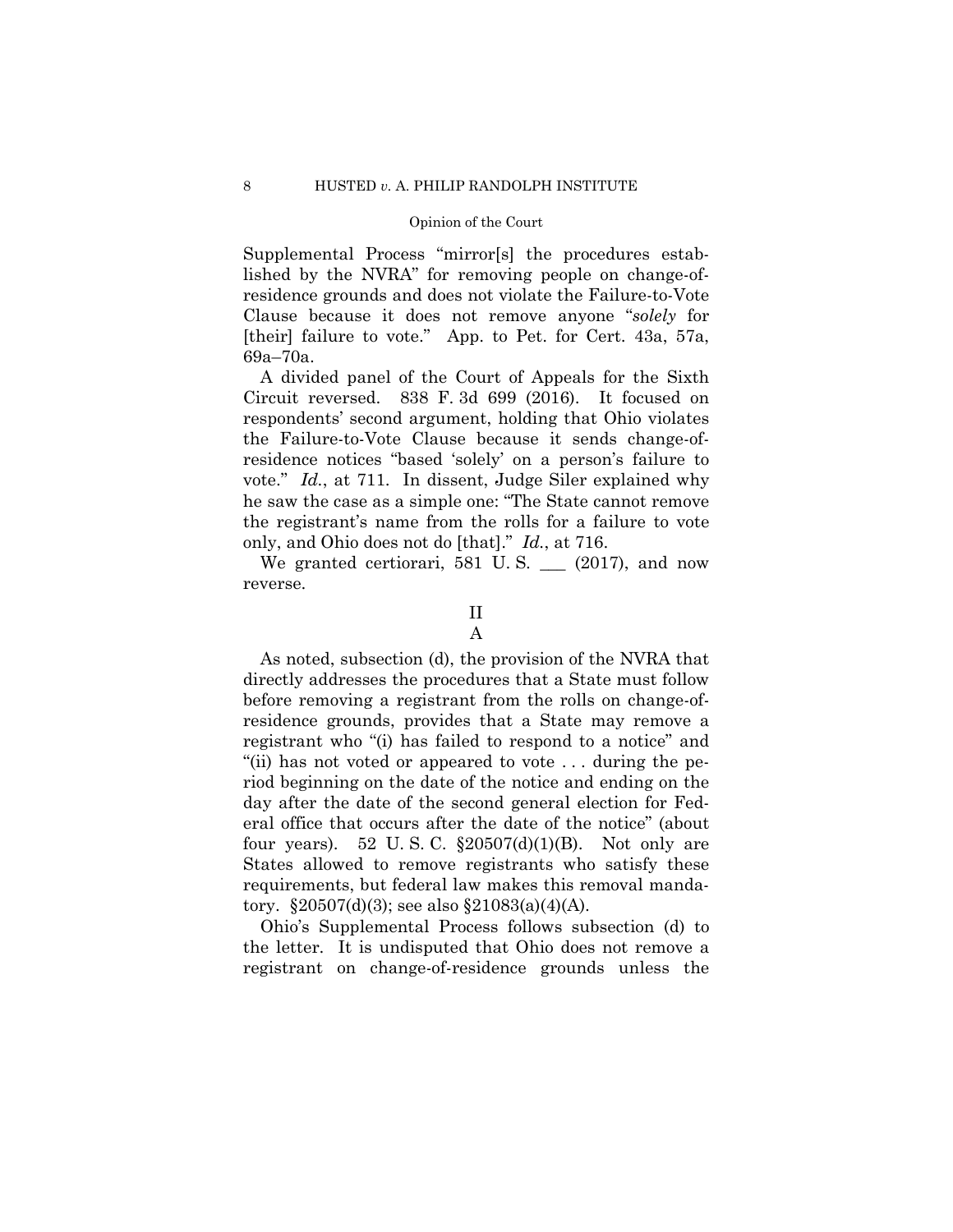registrant is sent and fails to mail back a return card and then fails to vote for an additional four years.

## B

Respondents argue (and the Sixth Circuit held) that, even if Ohio's process complies with subsection (d), it nevertheless violates the Failure-to-Vote Clause—the clause that generally prohibits States from removing people from the rolls "by reason of [a] person's failure to vote." §20507(b)(2); see also §21083(a)(4)(A). Respondents point out that Ohio's Supplemental Process uses a person's failure to vote twice: once as the trigger for sending return cards and again as one of the requirements for removal. Respondents conclude that this use of nonvoting is illegal.

We reject this argument because the Failure-to-Vote Clause, both as originally enacted in the NVRA and as amended by HAVA, simply forbids the use of nonvoting as *the sole criterion* for removing a registrant, and Ohio does not use it that way. Instead, as permitted by subsection (d), Ohio removes registrants only if they have failed to vote *and* have failed to respond to a notice.

When Congress clarified the meaning of the NVRA's Failure-to-Vote Clause in HAVA, here is what it said: "[C]onsistent with the [NVRA], . . . no registrant may be removed *solely* by reason of a failure to vote."  $\S21083(a)(4)(A)$  (emphasis added). The meaning of these words is straightforward. "Solely" means "alone." Webster's Third New International Dictionary 2168 (2002); American Heritage Dictionary 1654 (4th ed. 2000). And "by reason of" is a "quite formal" way of saying "[b]ecause of." C. Ammer, American Heritage Dictionary of Idioms 67 (2d ed. 2013). Thus, a State violates the Failure-to-Vote Clause only if it removes registrants for no reason other than their failure to vote.

This explanation of the meaning of the Failure-to-Vote Clause merely makes explicit what was implicit in the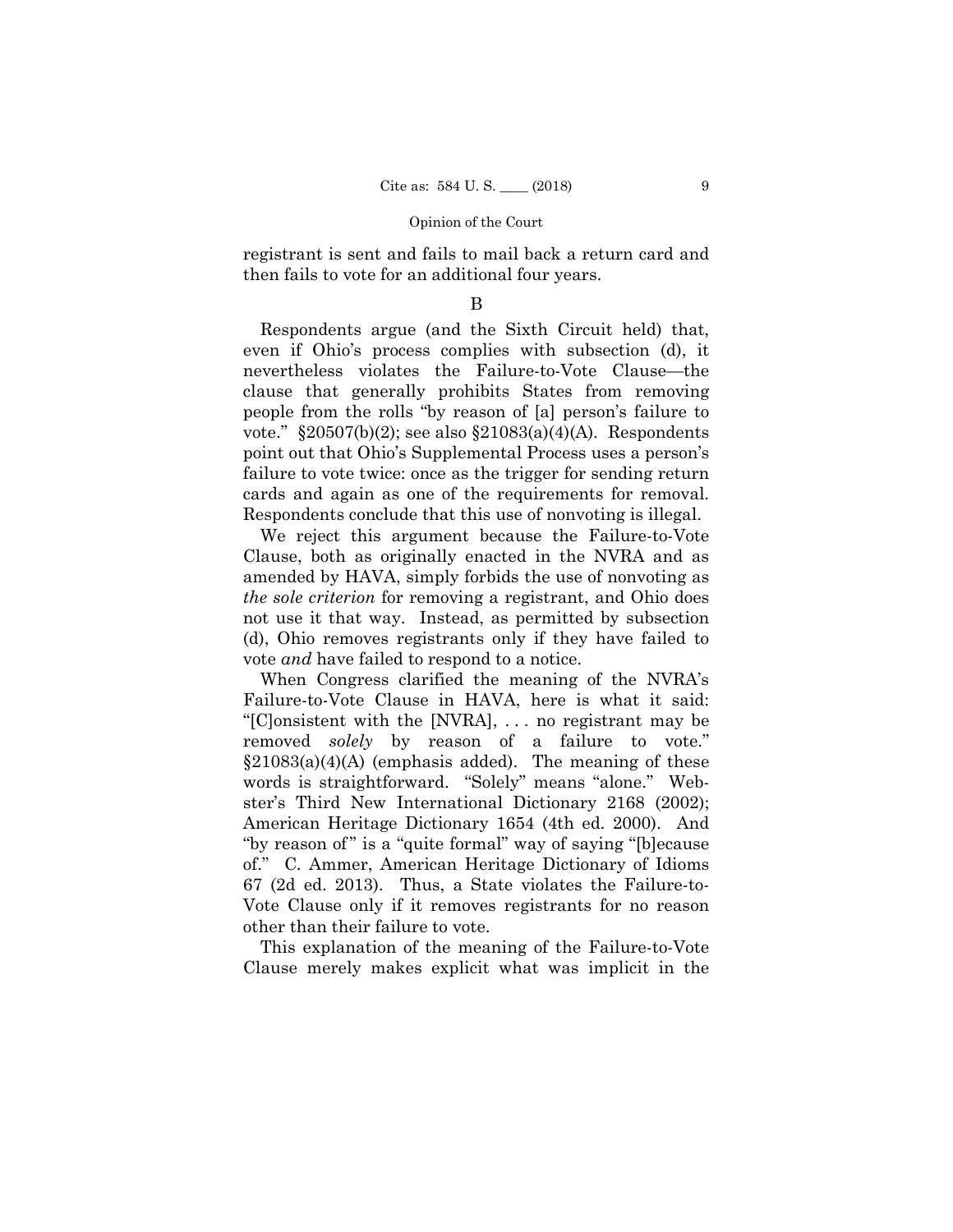clause as originally enacted. At that time, the clause simply said that a state program "shall not result in the removal of the name of any person from the [rolls for federal elections] by reason of the person's failure to vote." 107 Stat. 83. But that prohibition had to be read together with subsection (d), which authorized removal if a registrant did not send back a return card and also failed to vote during a period covering two successive general elections for federal office. If possible, "[w]e must interpret the statute to give effect to both provisions," *Ricci* v. *DeStefano*, 557 U. S. 557, 580 (2009), and here, that is quite easy.

The phrase "by reason of" denotes some form of causation. See *Gross* v. *FBL Financial Services, Inc.*, 557 U. S. 167, 176 (2009). Thus, the Failure-to-Vote Clause applies when nonvoting, in some sense, causes a registrant's name to be removed, but the law recognizes several types of causation. When a statutory provision includes an undefined causation requirement, we look to context to decide whether the statute demands only but-for cause as opposed to proximate cause or sole cause. See *Holmes* v. *Securities Investor Protection Corporation*, 503 U. S. 258, 265–268 (1992). Cf. *CSX Transp., Inc.* v. *McBride*, 564 U. S. 685, 692–693 (2011).

Which form of causation is required by the Failure-to-Vote Clause? We can readily rule out but-for causation. If "by reason of" in the Failure-to-Vote Clause meant but-for causation, a State would violate the clause if the failure to vote played a necessary part in the removal of a name from the list. *Burrage* v. *United States*, 571 U. S. 204, 211 (2014). But the removal process expressly authorized by subsection (d) allows a State to remove a registrant if the registrant, in addition to failing to send back a return card, fails to vote during a period covering two general federal elections. So if the Failure-to-Vote Clause were read in this way, it would cannibalize subsection (d).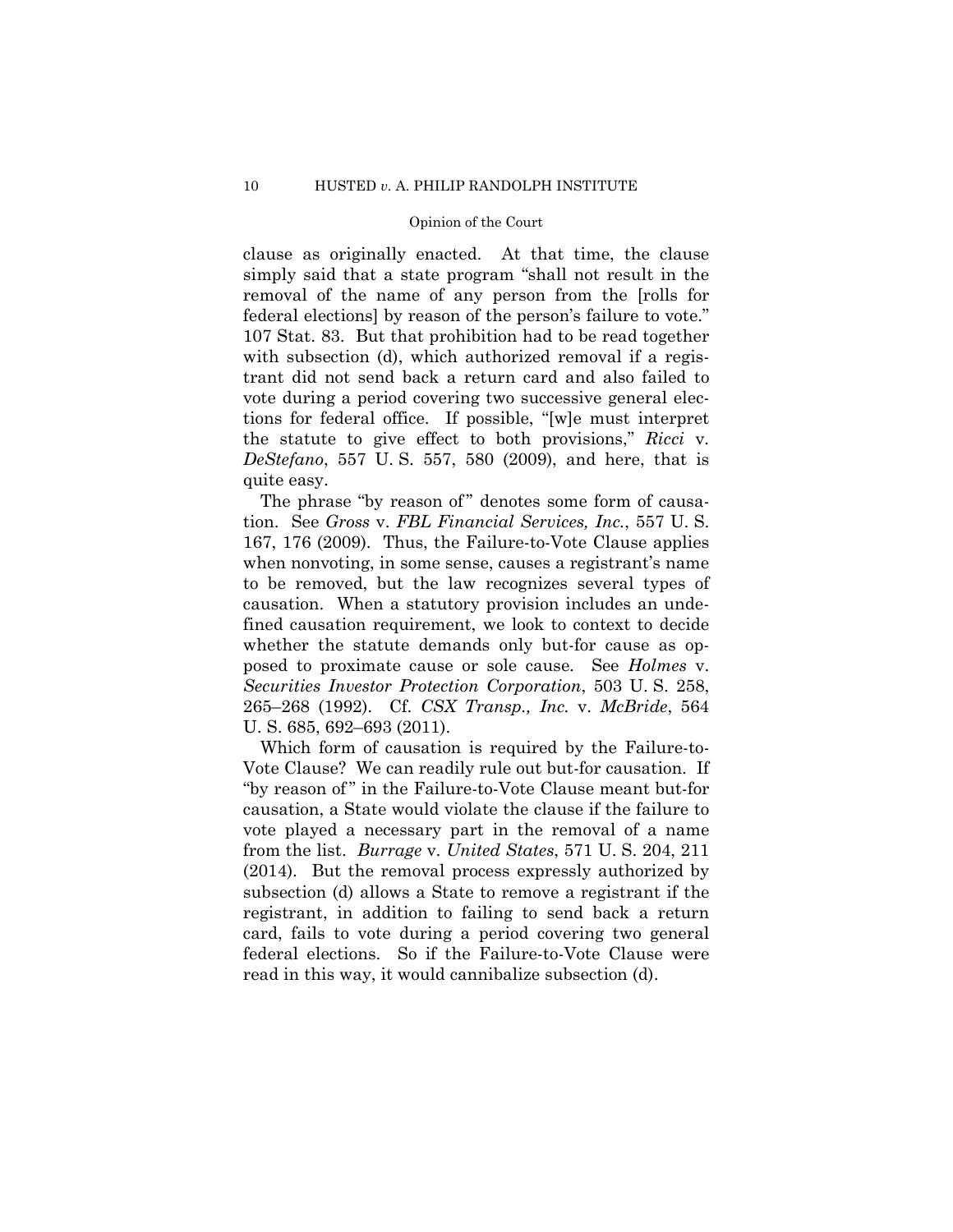Interpreting the Failure-to-Vote Clause as incorporating a proximate cause requirement would lead to a similar problem. Proximate cause is an elusive concept, see *McBride*, *supra*, at 692–693, but no matter how the term is understood, it is hard to escape the conclusion that the failure to vote is a proximate cause of removal under subsection (d). If a registrant, having failed to send back a return card, also fails to vote during the period covering the next two general federal elections, removal is the direct, foreseeable, and closely connected consequence. See *Paroline* v. *United States*, 572 U. S. 434, 444–445 (2014); *Bridge* v. *Phoenix Bond & Indemnity Co.*, 553 U. S. 639, 654 (2008).

By process of elimination, we are left with sole causation. This reading harmonizes the Failure-to-Vote Clause and subsection (d) because the latter provision does not authorize removal solely by reason of a person's failure to vote. Instead, subsection (d) authorizes removal only if a registrant also fails to mail back a return card.

For these reasons, we conclude that the Failure-to-Vote Clause, as originally enacted, referred to sole causation. And when Congress enacted HAVA, it made this point explicit. It added to the Failure-to-Vote Clause itself an explanation of how it is to be read, *i.e.*, in a way that does not contradict subsection (d). And in language that cannot be misunderstood, it reiterated what the clause means: "[R]egistrants who have not responded to a notice and who have not voted in 2 consecutive general elections for Federal office shall be removed from the official list of eligible voters, except that no registrant may be removed *solely* by reason of a failure to vote."  $\S21083(a)(4)(A)$  (emphasis added). In this way, HAVA dispelled any doubt that a state removal program may use the failure to vote as a factor (but not the sole factor) in removing names from the list of registered voters.

That is exactly what Ohio's Supplemental Process does.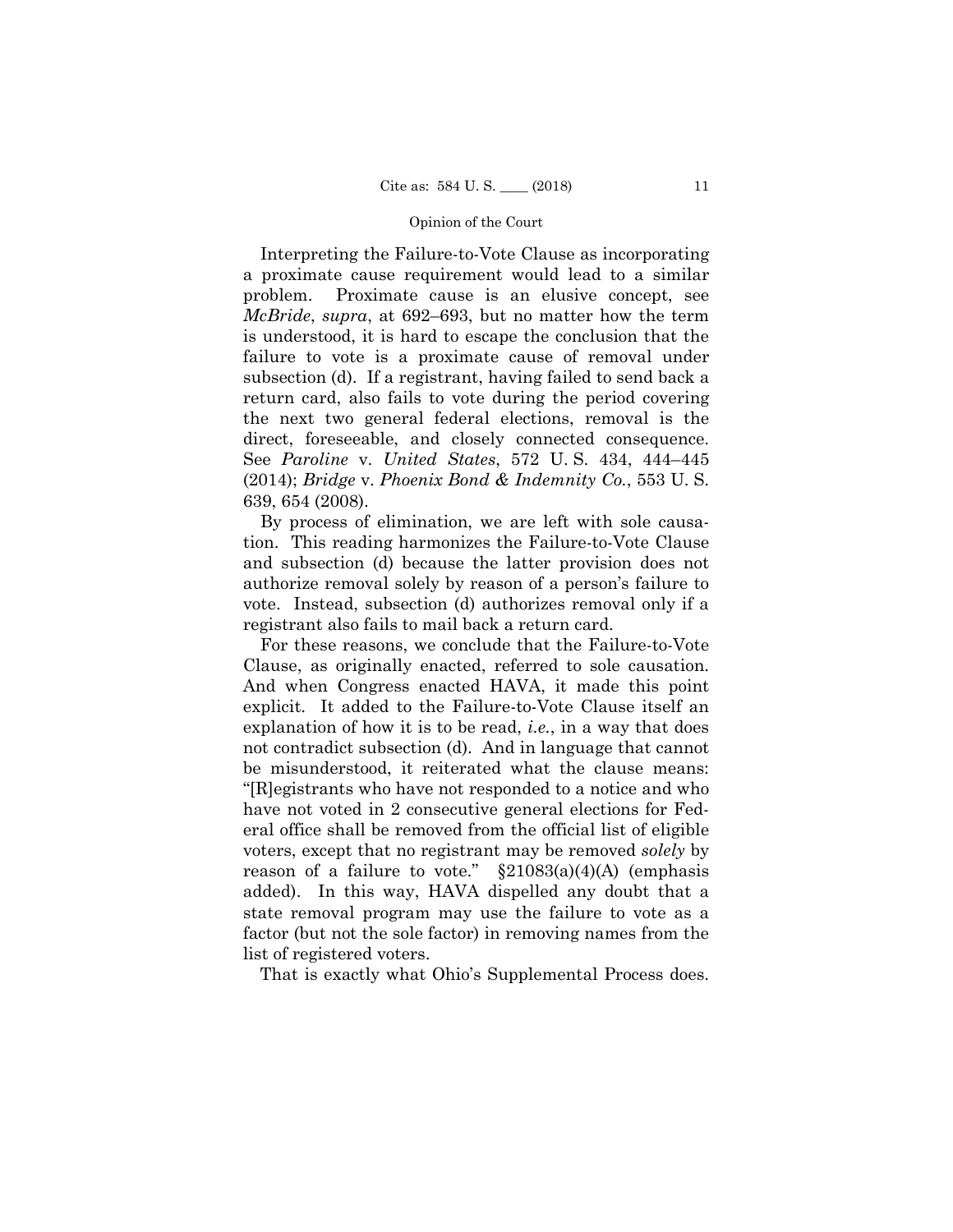It does not strike any registrant solely by reason of the failure to vote. Instead, as expressly permitted by federal law, it removes registrants only when they have failed to vote *and* have failed to respond to a change-of-residence notice.

 $\mathcal{C}$ 

Respondents and the dissent advance an alternative interpretation of the Failure-to-Vote Clause, but that reading is inconsistent with both the text of the clause and the clarification of its meaning in  $\S21083(a)(4)(A)$ . Respondents argue that the clause allows States to consider nonvoting only to the extent that subsection (d) requires that is, only *after* a registrant has failed to mail back a notice. Any other use of the failure to vote, including as the trigger for mailing a notice, they claim, is proscribed. In essence, respondents read the language added to the clause by HAVA—"except that nothing in this paragraph may be construed to prohibit a State from using the procedures described in subsections (c) and (d)"—as an exception to the general rule forbidding the use of nonvoting. See Brief for Respondents 37. And the Sixth Circuit seemed to find this point dispositive, reasoning that "'exceptions in statutes must be strictly construed.'" 838 F. 3d, at 708 (quoting *Detroit Edison Co.* v. *SEC*, 119 F. 2d 730, 739 (CA6 1941)).

We reject this argument for three reasons. First, it distorts what the new language added by HAVA actually says. The new language does not create an exception to a general rule against the use of nonvoting. It does not say that the failure to vote may not be used "except that this paragraph does not prohibit a State from using the procedures described in subsections (c) and (d)." Instead, it says that "nothing in this paragraph *may be construed*" to have that effect.  $\S 20507(b)(2)$  (emphasis added). Thus, it sets out not an exception, but a rule of interpretation. It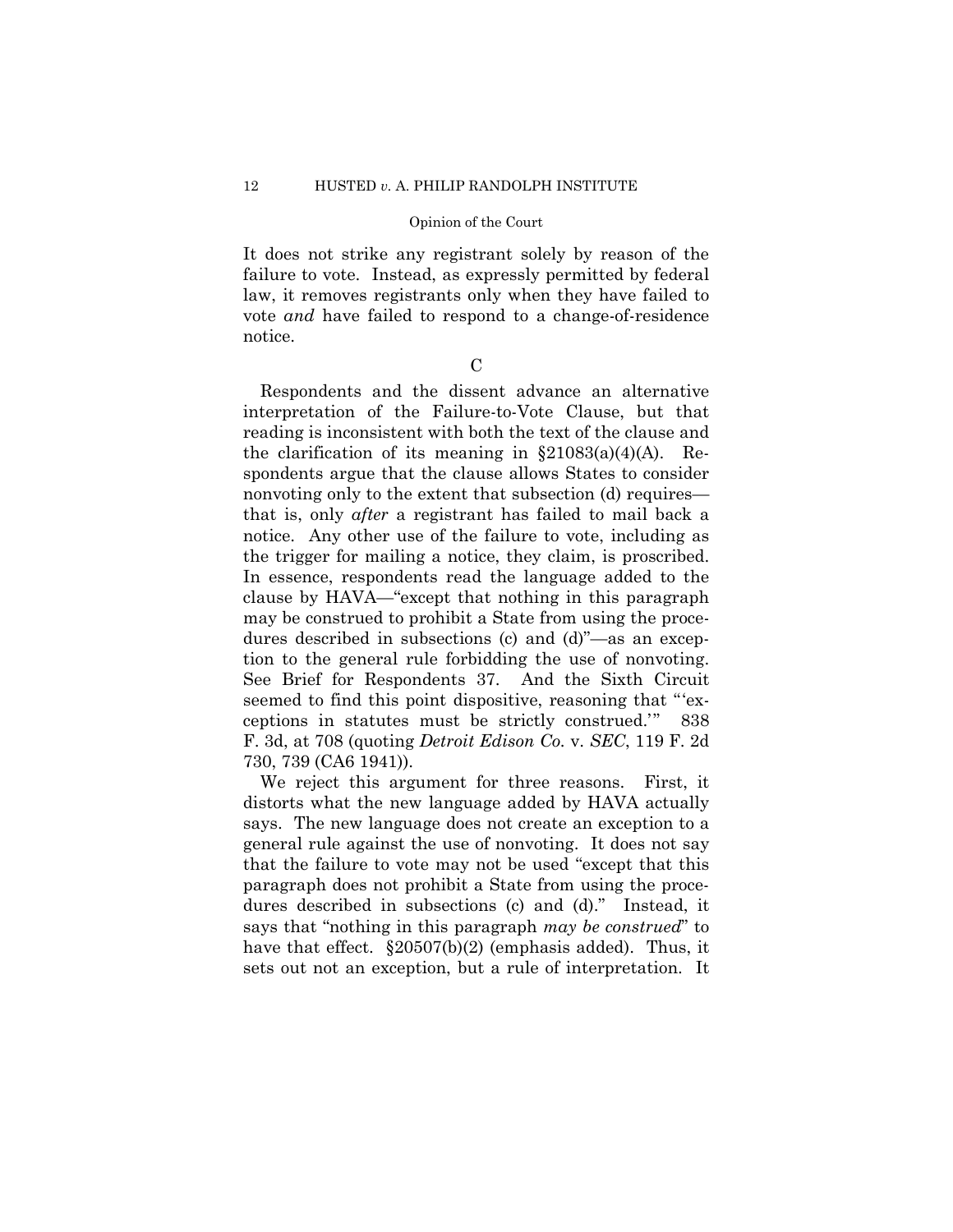does not narrow the language that precedes it; it clarifies what that language means. That is precisely what Congress said when it enacted HAVA: It added the "may not be construed" provision to "[c]larif[y]," not to alter, the prohibition's scope. §903, 116 Stat. 1728.

Second, under respondents' reading, HAVA's new language is worse than superfluous. Even without the added language, no sensible person would read the Failure-to-Vote Clause as prohibiting what subsections (c) and (d) expressly allow. Yet according to respondents, that is all that the new language accomplishes. So at a minimum, it would be redundant.

But the implications of this reading are actually worse than that. There is no reason to create an exception to a prohibition unless the prohibition would otherwise forbid what the exception allows. So if the new language were an exception, it would seem to follow that prior to HAVA, the Failure-to-Vote Clause *did* outlaw what subsections (c) and (d) specifically authorize. And that, of course, would be nonsensical.

Third, respondents' reading of the language that HAVA added to the Failure-to-Vote Clause makes it hard to understand why Congress prescribed in another section of the same Act, *i.e.*,  $\S21083(a)(4)(A)$ , that "no registrant may be removed solely by reason of a failure to vote." As interpreted by respondents, the amended Failure-to-Vote Clause prohibits any use of nonvoting with just two narrow exceptions—the uses allowed by subsections (c) and (d). So, according to respondents, the amended Failure-to-Vote Clause prohibits much more than  $\S21083(a)(4)(A)$ . That provision, in addition to allowing the use of nonvoting in accordance with subsections (c) and (d), also permits the use of nonvoting in any other way that does not treat nonvoting as the sole basis for removal.

There is no plausible reason why Congress would enact the provision that respondents envision. As interpreted by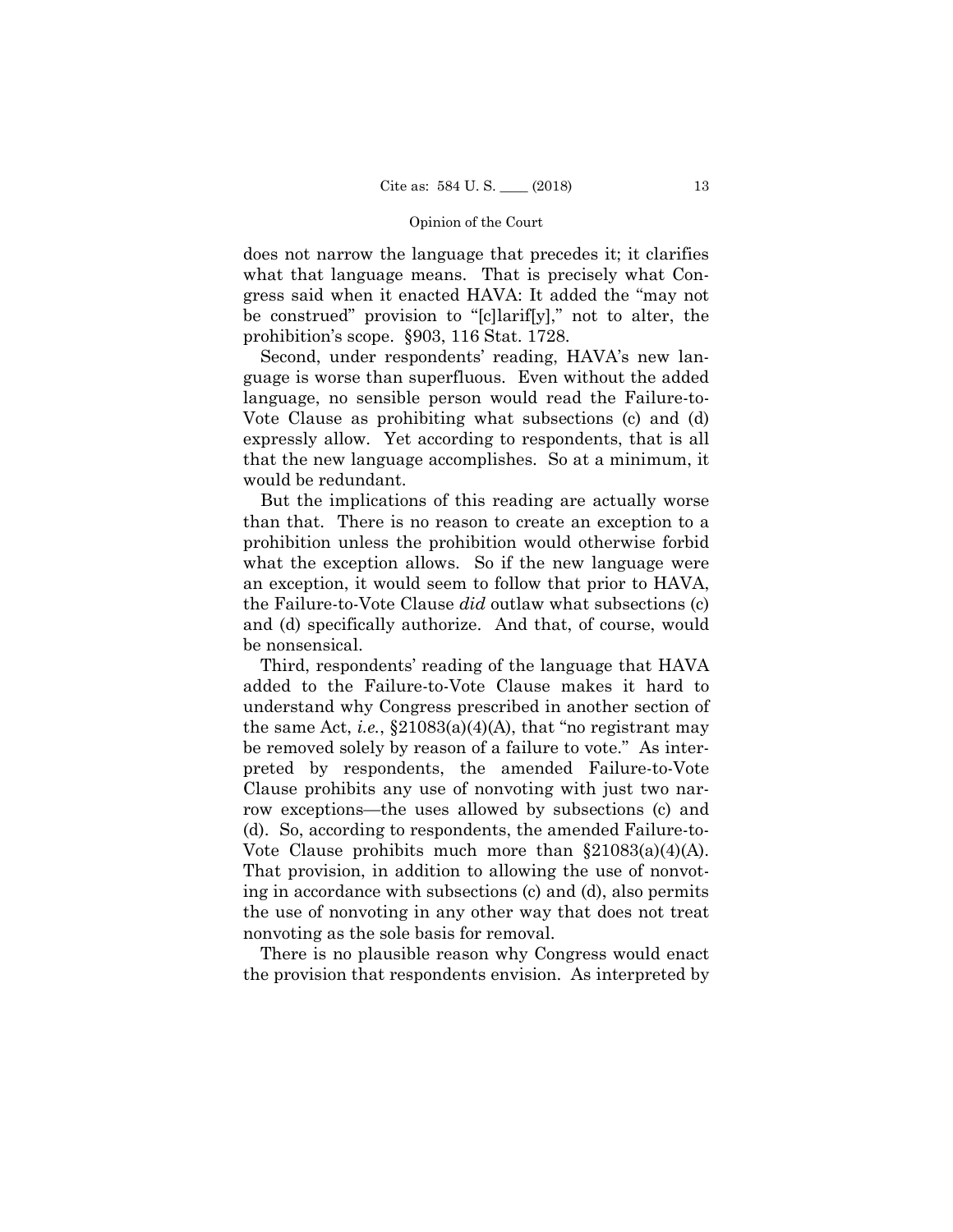respondents, HAVA would be like a law that contains one provision making it illegal to drive with a blood alcohol level of 0.08 or higher and another provision making it illegal to drive with a blood alcohol level of 0.10 or higher. The second provision would not only be redundant; it would be confusing and downright silly.

Our reading, on the other hand, gives the new language added to the Failure-to-Vote Clause "real and substantial effect." *Husky Int'l Electronics, Inc.* v. *Ritz*, 578 U. S. \_\_\_,

 $(2016)$  (slip op., at 4) (internal quotation marks omitted). It clarifies the meaning of the prohibition against removal by reason of nonvoting, a matter that troubled some States prior to HAVA's enactment. See, *e.g.*, FEC Report on the NVRA to the 106th Congress 19 (1999).

 Respondents and the dissent separately claim that the Failure-to-Vote Clause must be read to bar the use of nonvoting as a trigger for sending return cards because otherwise it would be "superfluous." *Post*, at 17 (opinion of BREYER, J.); see Brief for Respondents 29. After all, subsection (d) already prohibits States from removing registrants because of a failure to vote alone. See  $\S20507(d)(1)$ . To have meaning independent of subsection (d), respondents reason, the Failure-to-Vote Clause must prohibit other uses of the failure to vote, including its use as a trigger for sending out notices.

This argument is flawed because the Failure-to-Vote Clause has plenty of work to do under our reading. Most important, it prohibits the once-common state practice of removing registered voters simply because they failed to vote for some period of time. Not too long ago, "[c]ancellation for failure to vote [was] the principal means used . . . to purge the [voter] lists." Harris, Model Voter Registration System, at 44. States did not use a person's failure to vote as evidence that the person had died or moved but as an independent ground for removal. See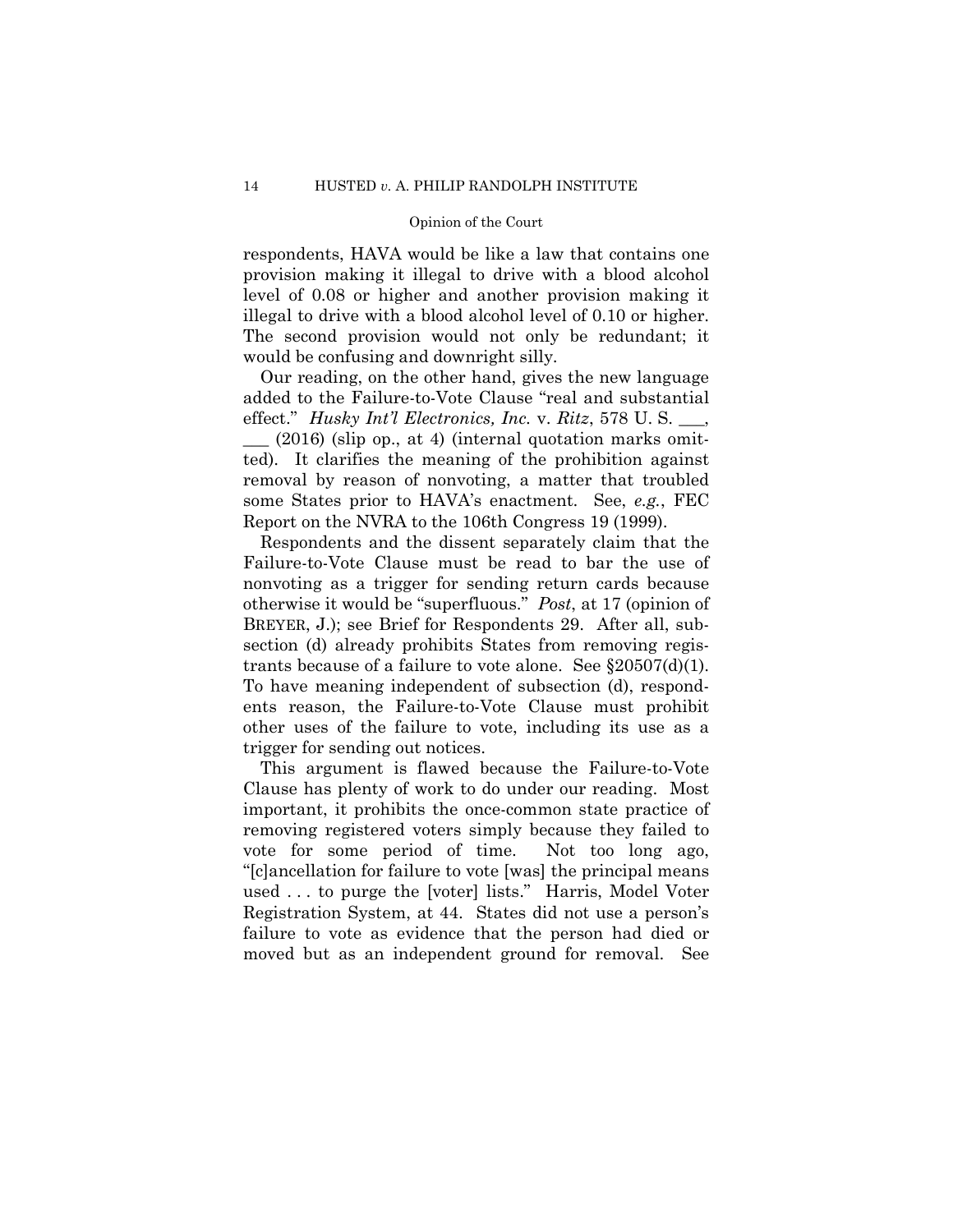*ibid.*[4](#page-17-0) Ohio was one such State. Its Constitution provided that "[a]ny elector who fails to vote in at least one election during any period of four consecutive years shall cease to be an elector unless he again registers to vote." Art. V, §1 (1977).

In addition, our reading prohibits States from using the failure to vote as the sole cause for removal on *any* ground, not just because of a change of residence. Recall that subsection (d)'s removal process applies only to change-ofresidence removals but that the Failure-to-Vote Clause applies to *all* removals. Without the Failure-to-Vote Clause, therefore, States could use the failure to vote as conclusive evidence of ineligibility for some reason other than change of residence, such as death, mental incapacity, or a criminal conviction resulting in prolonged imprisonment.

D

 Respondents put forth one additional argument regarding the Failure-to-Vote Clause. In essence, it boils down to this. So many properly registered voters simply discard return cards upon receipt that the failure to send them back is worthless as evidence that the addressee has moved. As respondents' counsel put it at argument, "a notice that doesn't get returned" tells the State "absolutely nothing about whether the person has moved." Tr. of Oral Arg. 41, 58. According to respondents, when Ohio removes registrants for failing to respond to a notice and failing to vote, it functionally "removes people solely for non-voting" unless the State has additional "reliable evidence" that a registrant has moved. *Id*., at 49, 71.

This argument is based on a dubious empirical conclu-

<span id="page-17-0"></span><sup>4</sup>See, *e.g.,* Haw. Rev. Stat. §11–17(a) (1993); Idaho Code Ann. §34– 435 (1981); Minn. Stat. §201.171 (1992); Mont. Code Ann. §13–2–401(1) (1993); N. J. Stat. Ann. §19:31–5 (West Supp. 1989); Okla. Stat., Tit. 26, §4–120.2 (1991); Utah Code §20–2–24(1)(b) (1991).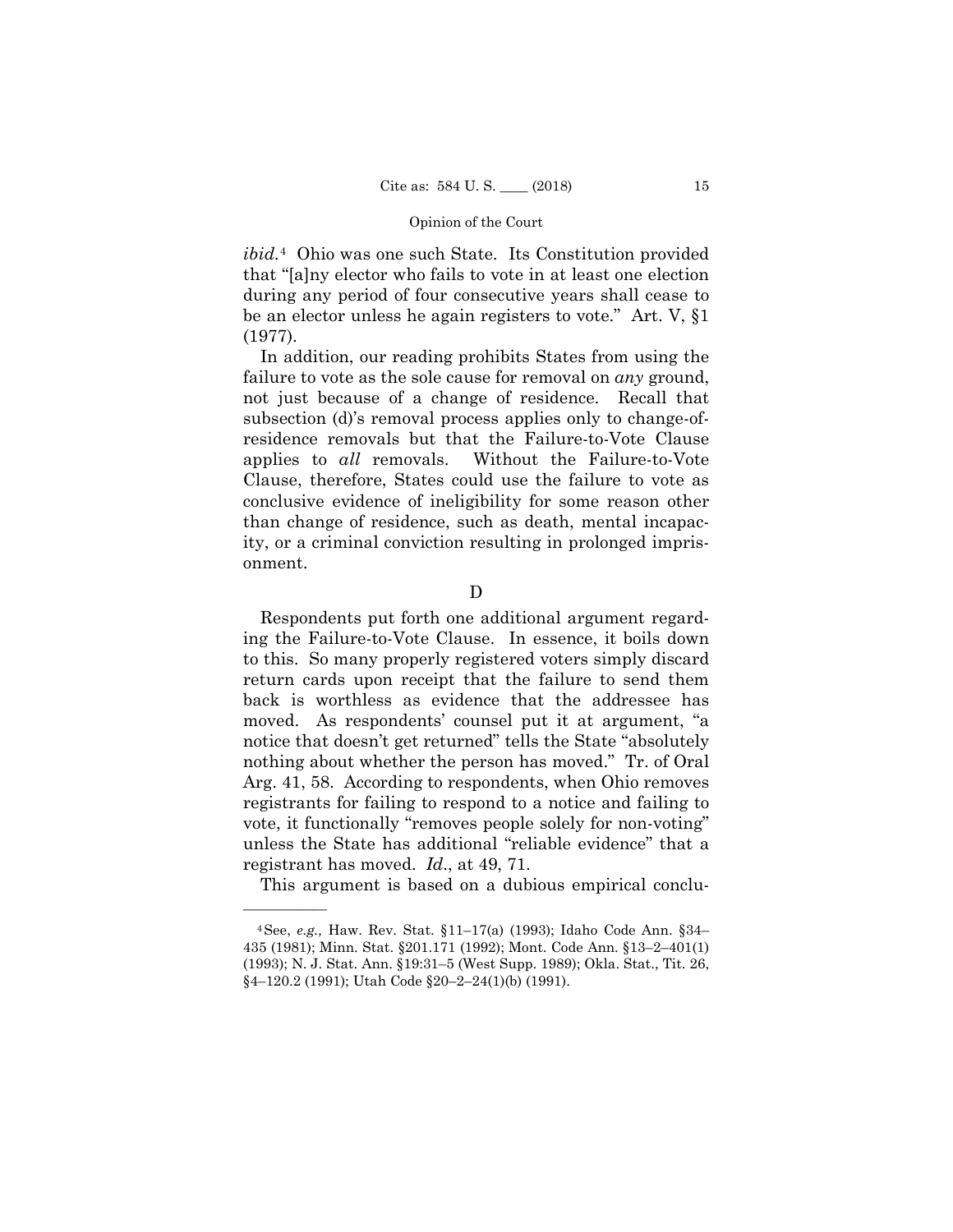sion that the NVRA and HAVA do not allow us to indulge. Congress clearly did not think that the failure to send back a return card was of no evidentiary value because Congress made that conduct one of the two requirements for removal under subsection (d).

Requiring additional evidence not only second-guesses the congressional judgment embodied in subsection (d)'s removal process, but it also second-guesses the judgment of the Ohio Legislature as expressed in the State's Supplemental Process. The Constitution gives States the authority to set the qualifications for voting in congressional elections, Art. I, §2, cl. 1; Amdt. 17, as well as the authority to set the "Times, Places and Manner" to conduct such elections in the absence of contrary congressional direction, Art. I, §4, cl. 1. We have no authority to dismiss the considered judgment of Congress and the Ohio Legislature regarding the probative value of a registrant's failure to send back a return card. See *Inter Tribal*, 570 U. S., at 16–19; see also *id.*, at 36–37 (THOMAS, J., dissenting); *id.*, at 42–43, 46 (ALITO, J., dissenting).

For all these reasons, we hold that Ohio law does not violate the Failure-to-Vote Clause.

### III

We similarly reject respondents' argument that Ohio violates other provisions of the NVRA and HAVA.

## A

Respondents contend that Ohio removes registered voters on a ground not permitted by the NVRA. They claim that the NVRA permits the removal of a name for only a few specified reasons—a person's request, criminal conviction, mental incapacity, death, change of residence, and initial ineligibility. Brief for Respondents 25–26; see 52 U. S. C. §§20507(a)(3), (4).[5](#page-18-0) And they argue that Ohio

<span id="page-18-0"></span><sup>5</sup>We assume for the sake of argument that Congress has the constitu-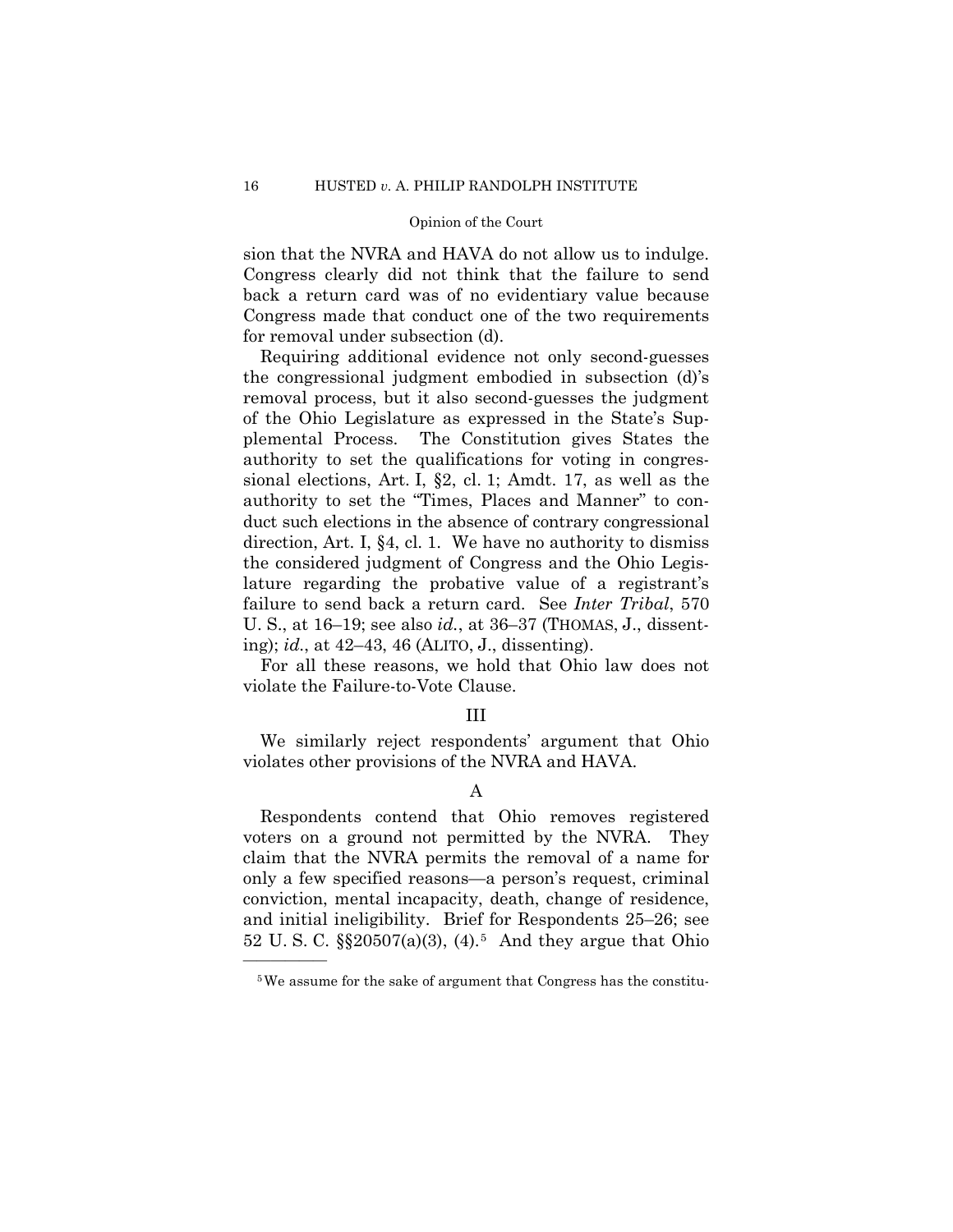removes registrants for other reasons, namely, for failing to respond to a notice and failing to vote.

This argument plainly fails. Ohio simply treats the failure to return a notice and the failure to vote as evidence that a registrant has moved, not as a ground for removal. And in doing this, Ohio simply follows federal law. Subsection (d), which governs removals "on the ground that the registrant has changed residence," treats the failure to return a notice and the failure to vote as evidence that this ground is satisfied.  $\S 20507(d)(1)$ .

If respondents' argument were correct, then it would also be illegal to remove a name under §20507(c) because that would constitute removal for submitting change-ofaddress information to the Postal Service. Likewise, if a State removed a name after receiving a death certificate or a judgment of criminal conviction, that would be illegal because receipt of such documents is not listed as a permitted ground for removal under §20507(a)(3) or  $\S 20507(a)(4)$ . About this argument no more need be said.

## B

 Respondents maintain, finally, that Ohio's procedure is illegal because the State sends out notices without having any "reliable indicator" that the addressee has moved. Brief for Respondents 31. The "[f]ailure to vote for a mere two-year period," they argue, does not reliably "indicate that a registrant has moved out of the jurisdiction." *Id.*, at 30; see also, *e.g.*, Brief for State of New York et al. as *Amici Curiae* 13–28.

This argument also fails. The degree of correlation between the failure to vote for two years and a change of residence is debatable, but we know from subsection (d) that Congress thought that the failure to vote for a period

tional authority to limit voting eligibility requirements in the way respondents suggest.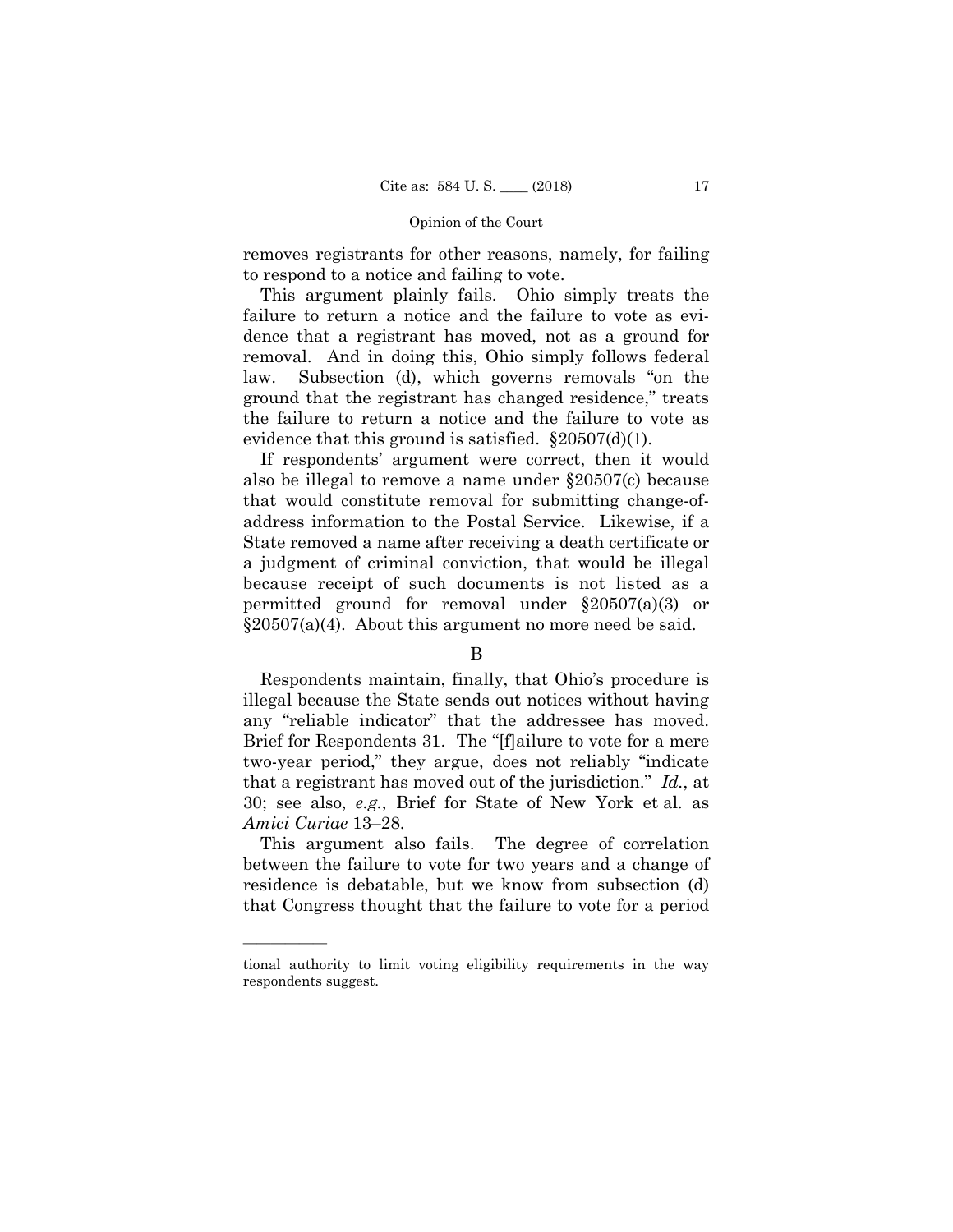of two consecutive general elections was a good indicator of change of residence, since it made nonvoting for that period an element of subsection (d)'s requirements for removal. In a similar vein, the Ohio Legislature apparently thought that nonvoting for two years was sufficiently correlated with a change of residence to justify sending a return card.

What matters for present purposes is not whether the Ohio Legislature overestimated the correlation between nonvoting and moving or whether it reached a wise policy judgment about when return cards should be sent. For us, all that matters is that no provision of the NVRA prohibits the legislature from implementing that judgment. Neither subsection (d) nor any other provision of the NVRA demands that a State have some particular quantum of evidence of a change of residence before sending a registrant a return card. So long as the trigger for sending such notices is "uniform, nondiscriminatory, and in compliance with the Voting Rights Act," §20507(b)(1), States can use whatever plan they think best. That may be why not even the Sixth Circuit relied on this rationale.

Respondents attempt to find support for their argument in subsection (c), which allows States to send notices based on Postal Service change-of-address information. This provision, they argue, implicitly sets a minimum reliability requirement. Thus, they claim, a State may not send out a return card unless its evidence of change of residence is at least as probative as the information obtained from the Postal Service. See Tr. of Oral Arg. 56.

 Nothing in subsection (c) suggests that it is designed to play this role. Subsection (c) says that "[a] State may meet" its obligation "to remove the names" of ineligible voters on change-of-residence grounds by sending notices to voters who are shown by the Postal Service information to have moved, but subsection (c) does not even hint that it imposes any sort of minimum reliability requirement for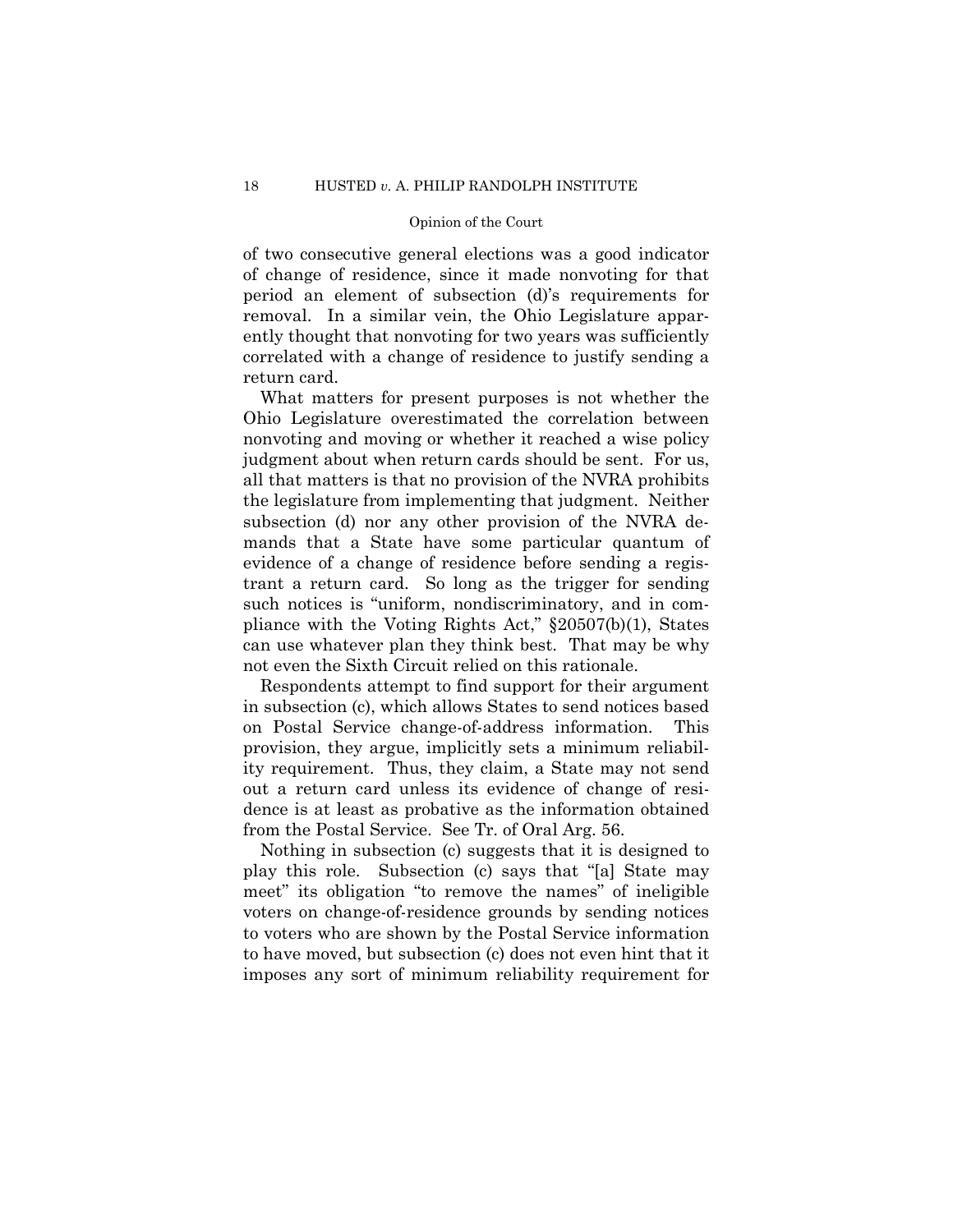sending such notices.  $\S$  $20507(a)(4)$ , (c). By its terms, subsection (c) simply provides one way—the minimal way—in which a State "*may* meet the [NVRA's] requirement[s]" for change-of-residence removals. §20507(c) (emphasis added). As respondents agreed at argument, it is not the only way. Tr. of Oral Arg. 53.

### $\mathcal{C}$

Nothing in the two dissents changes our analysis of the statutory language.

Despite its length and complexity, the principal dissent sets out only two arguments. See *post*, at 7–8 (opinion of BREYER, J.). The first is one that we have already discussed at length, namely, that the Failure-to-Vote Clause prohibits any use of the failure to vote except as permitted by subsections (c) and (d). We have explained why this argument is insupportable, *supra*, at 12–16, and the dissent has no answer to any of the problems we identify.

The dissent's only other argument is that Ohio's process violates §20507(a)(4), which requires States to make a "reasonable effort" to remove the names of ineligible voters from the rolls. The dissent thinks that this provision authorizes the federal courts to go beyond the restrictions set out in subsections (b), (c), and (d) and to strike down any state law that does not meet their own standard of "reasonableness." But see Brief for United States as *Amicus Curiae* 28–29. The dissent contends that Ohio's system violates this supposed "reasonableness" requirement primarily because it relies on the failure to mail back the postcard sent to those who have not engaged in voter activity for two years. Based on its own cobbled-together statistics, *post*, at 12–13, and a feature of human nature of which the dissent has apparently taken judicial notice (*i.e.*, "the human tendency not to send back cards received

<sup>1</sup>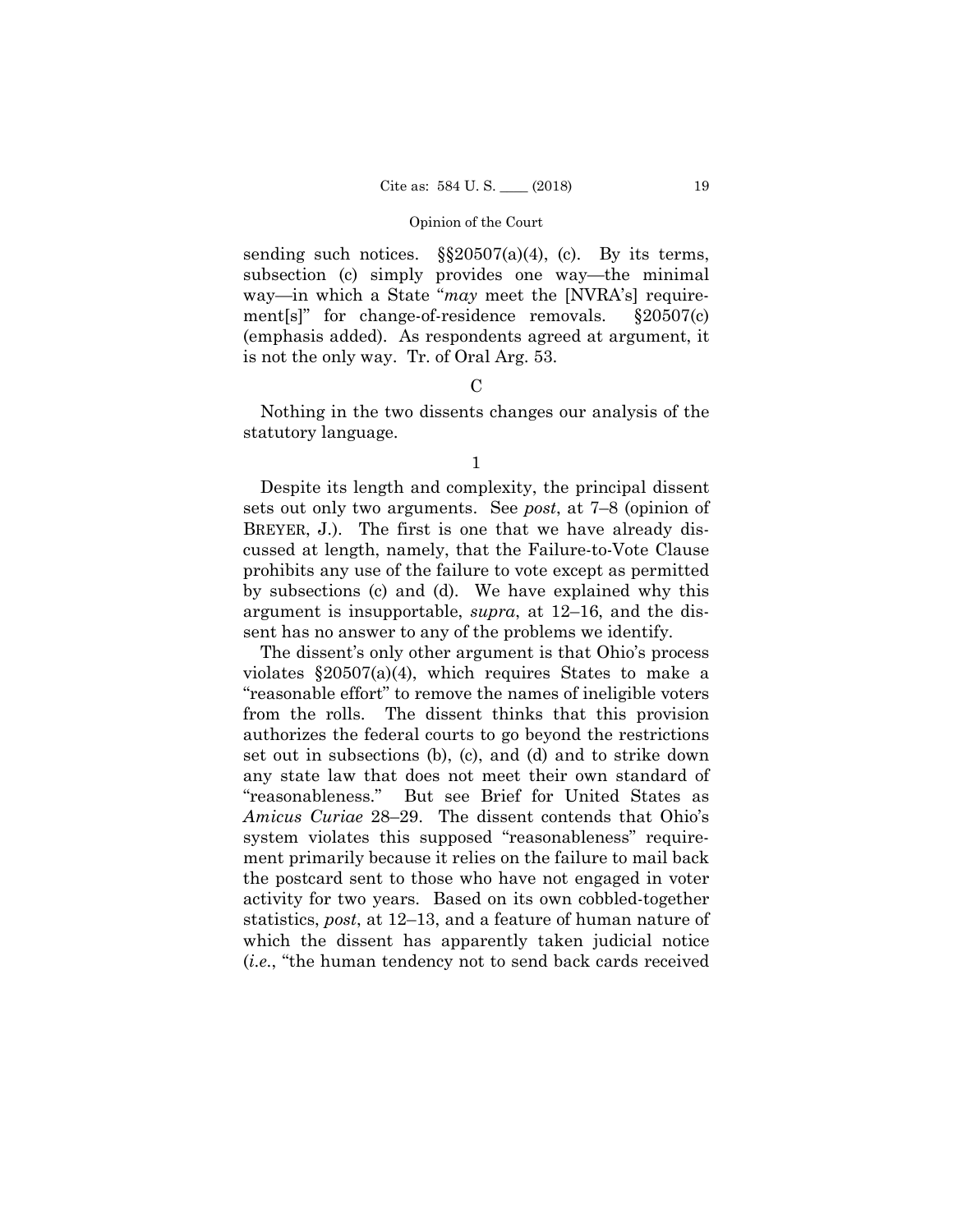in the mail," *post*, at 13), the dissent argues that the failure to send back the card in question "has no tendency to reveal accurately whether the registered voter has changed residences"; it is an "irrelevant factor" that "shows nothing at all that is statutorily significant." *Post*, at 13–14, 17.

Whatever the meaning of  $\S20507(a)(4)$ 's reference to reasonableness, the principal dissent's argument fails since it is the federal NVRA, not Ohio law, that attaches importance to the failure to send back the card. See  $\S$ §20507(d)(1)(B)(i), (d)(2)(A). The dissenters may not think that the failure to send back the card means anything, but that was not Congress's view. The NVRA plainly reflects Congress's judgment that the failure to send back the card, coupled with the failure to vote during the period covering the next two general federal elections, is significant evidence that the addressee has moved.

It is not our prerogative to judge the reasonableness of that congressional judgment, but we note that, whatever the general "human tendency" may be with respect to mailing back cards received in the mail, the notice sent under subsection (d) is nothing like the solicitations for commercial products or contributions that recipients may routinely discard. The notice in question here warns recipients that unless they take the simple and easy step of mailing back the preaddressed, postage prepaid card or take the equally easy step of updating their information online—their names may be removed from the voting rolls if they do not vote during the next four years. See Record 295–296, 357. It was Congress's judgment that a reasonable person with an interest in voting is not likely to ignore notice of this sort.

2

 JUSTICE SOTOMAYOR's dissent says nothing about what is relevant in this case—namely, the language of the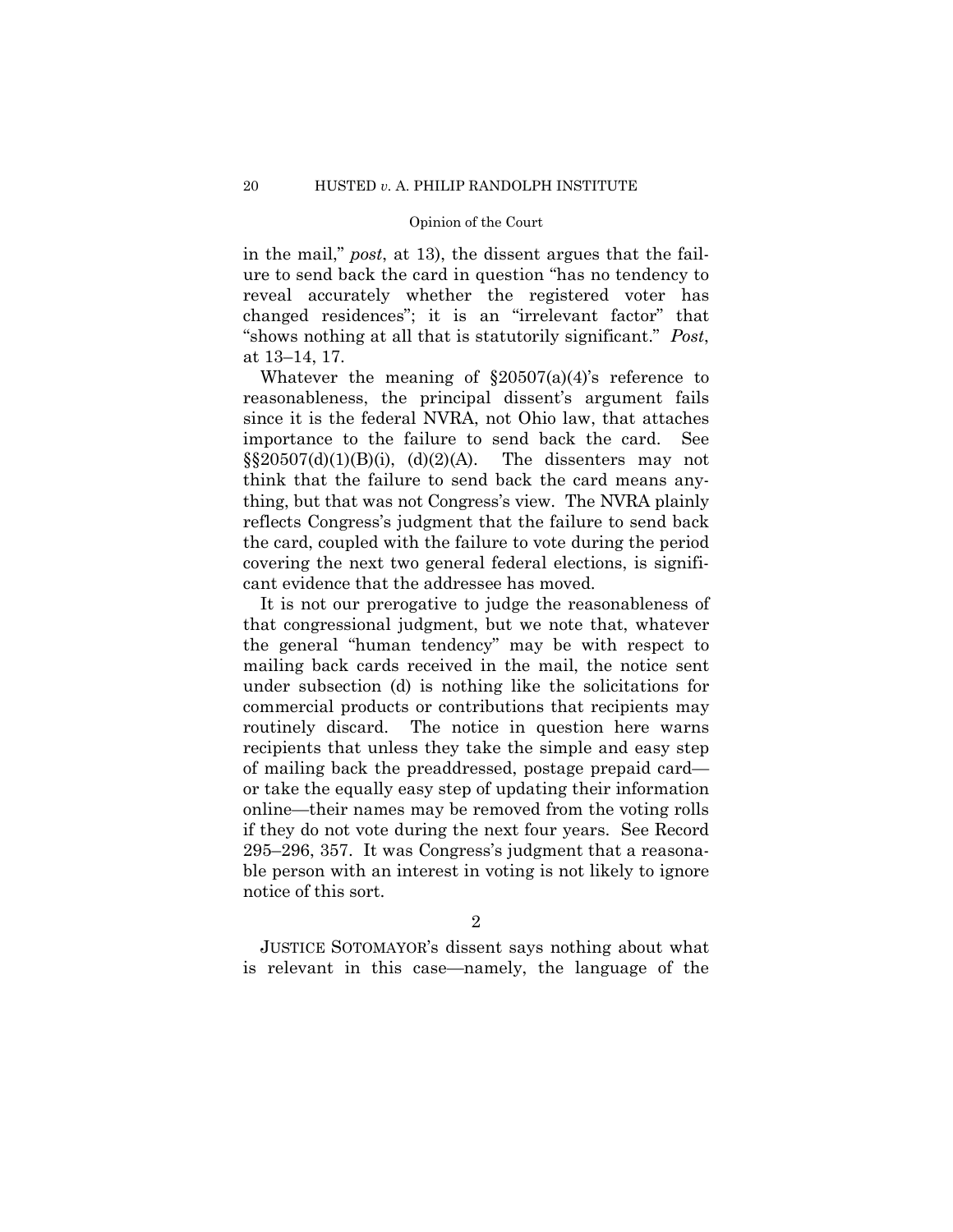NVRA—but instead accuses us of "ignor[ing] the history of voter suppression" in this country and of "uphold[ing] a program that appears to further the . . . disenfranchisement of minority and low-income voters." *Post*, at 5. Those charges are misconceived.

The NVRA prohibits state programs that are discriminatory, see §20507(b)(1), but respondents did not assert a claim under that provision. And JUSTICE SOTOMAYOR has not pointed to any evidence in the record that Ohio instituted or has carried out its program with discriminatory intent.

\* \* \*

The dissents have a policy disagreement, not just with Ohio, but with Congress. But this case presents a question of statutory interpretation, not a question of policy. We have no authority to second-guess Congress or to decide whether Ohio's Supplemental Process is the ideal method for keeping its voting rolls up to date. The only question before us is whether it violates federal law. It does not.

The judgment of the Sixth Circuit is reversed.

*It is so ordered.*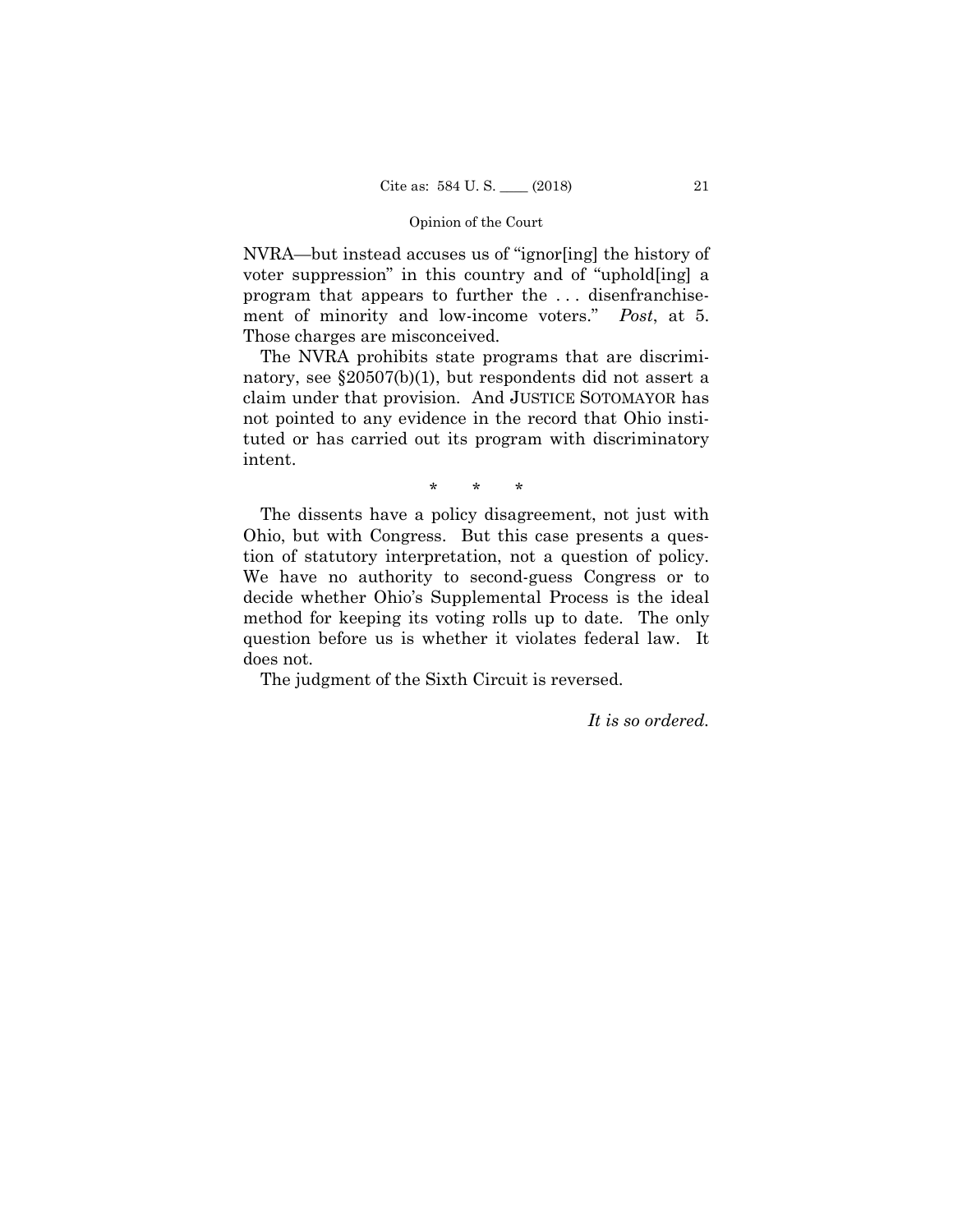THOMAS, J., concurring

## **SUPREME COURT OF THE UNITED STATES**  $\overline{\phantom{a}}$  , where  $\overline{\phantom{a}}$

#### No. 16–980  $\overline{\phantom{a}}$  , where  $\overline{\phantom{a}}$

## JON HUSTED, OHIO SECRETARY OF STATE, PETITIONER *v.* A. PHILIP RANDOLPH INSTITUTE, ET AL.

### ON WRIT OF CERTIORARI TO THE UNITED STATES COURT OF APPEALS FOR THE SIXTH CIRCUIT

#### [June 11, 2018]

## THOMAS, J., concurring.

I join the Court's opinion in full. I write separately to add that respondents' proposed interpretation of the National Voter Registration Act (NVRA) should also be rejected because it would raise significant constitutional concerns.

 Respondents would interpret the NVRA to prevent States from using failure to vote as evidence when deciding whether their voting qualifications have been satisfied. Brief for Respondents 25–30. The Court's opinion explains why that reading is inconsistent with the text of the NVRA. See *ante,* at 7–18. But even if the NVRA were "susceptible" to respondents' reading, it could not prevail because it "raises serious constitutional doubts" that the Court's interpretation avoids. *Jennings* v. *Rodriguez*, 583 U. S.  $\_\_$ ,  $\_\_$  (2018) (slip op., at 2).

As I have previously explained, constitutional text and history both "confirm that States have the exclusive authority to set voter qualifications and to determine whether those qualifications are satisfied." *Arizona* v. *Inter Tribal Council of Ariz., Inc.*, 570 U. S. 1, 29 (2013) (THOMAS, J., dissenting). The Voter-Qualifications Clause provides that, in elections for the House of Representatives, "the Electors in each State shall have the Qualifica-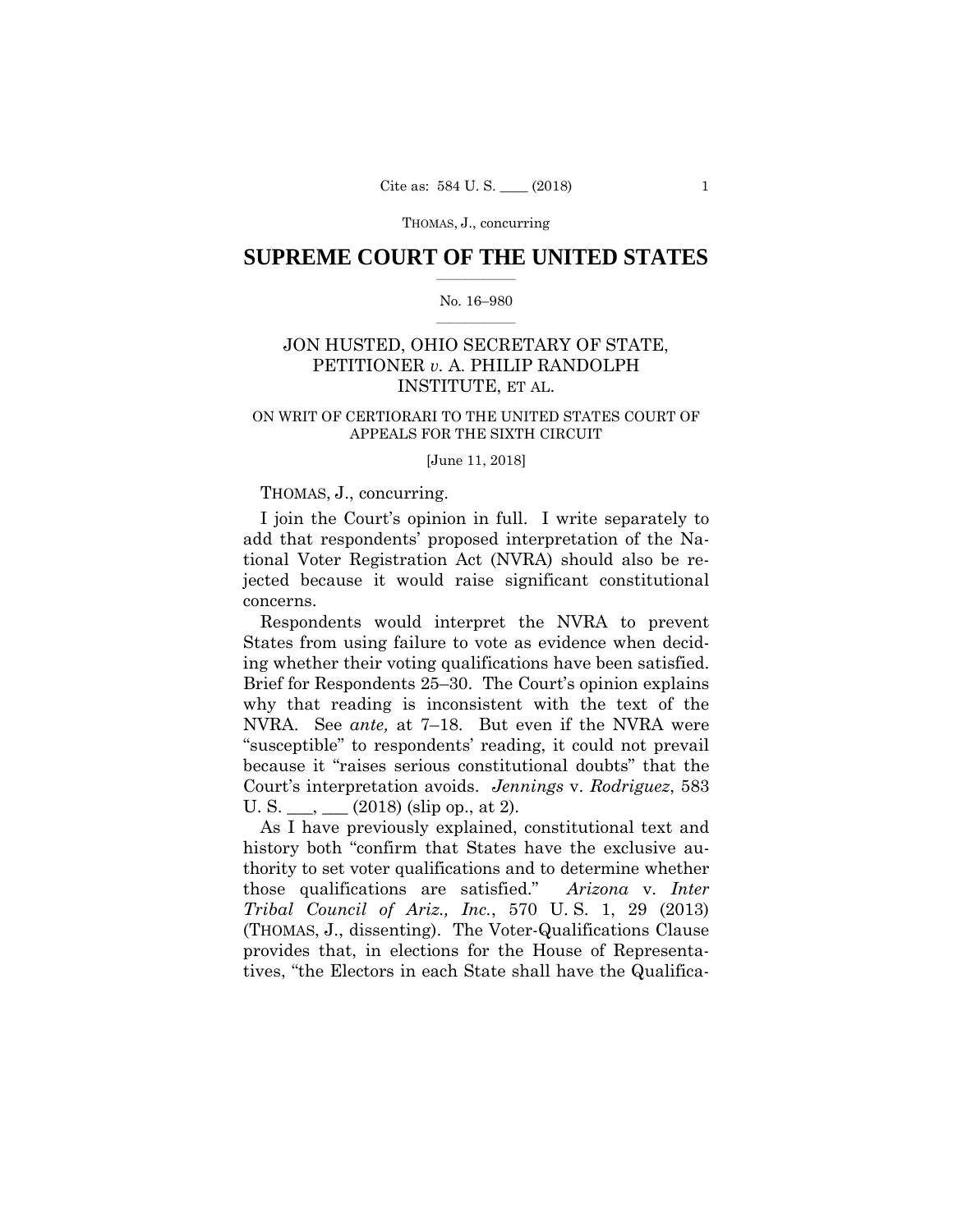#### THOMAS, J., concurring

tions requisite for Electors of the most numerous Branch of the State Legislature." U. S. Const., Art. I, §2, cl. 1. The Seventeenth Amendment imposes an identical requirement for elections of Senators. And the Constitution recognizes the authority of States to "appoint" Presidential electors "in such Manner as the Legislature thereof may direct." Art. II, §1, cl. 2; see *Inter Tribal Council of Ariz.*, 570 U. S., at 35, n. 2 (opinion of THOMAS, J.). States thus retain the authority to decide the qualifications to vote in federal elections, limited only by the requirement that they not "'establish special requirements'" for congressional elections "'that do not apply in elections for the state legislature.'" *Id.*, at 26 (quoting *U. S. Term Limits, Inc.* v. *Thornton*, 514 U. S. 779, 865 (1995) (THOMAS, J., dissenting)). And because the power to establish requirements would mean little without the ability to enforce them, the Voter Qualifications Clause also "gives States the authority . . . to verify whether [their] qualifications are satisfied." 570 U. S., at 28.

 Respondents' reading of the NVRA would seriously interfere with the States' constitutional authority to set and enforce voter qualifications. To vote in Ohio, electors must have been a state resident 30 days before the election, as well as a resident of the county and precinct where they vote. Ohio Rev. Code Ann. §3503.01(A) (Lexis 2015); see also Ohio Const., Art. V, §1. Ohio uses a record of nonvoting as one piece of evidence that voters no longer satisfy the residence requirement. Reading the NVRA to bar Ohio from considering nonvoting would therefore interfere with the State's "authority to verify" that its qualifications are met "in the way it deems necessary." *Inter Tribal Council of Ariz.*, *supra,* at 36. Respondents' reading thus renders the NVRA constitutionally suspect and should be disfavored. See *Jennings*, *supra*, at (slip) op., at 2).

Respondents counter that Congress' power to regulate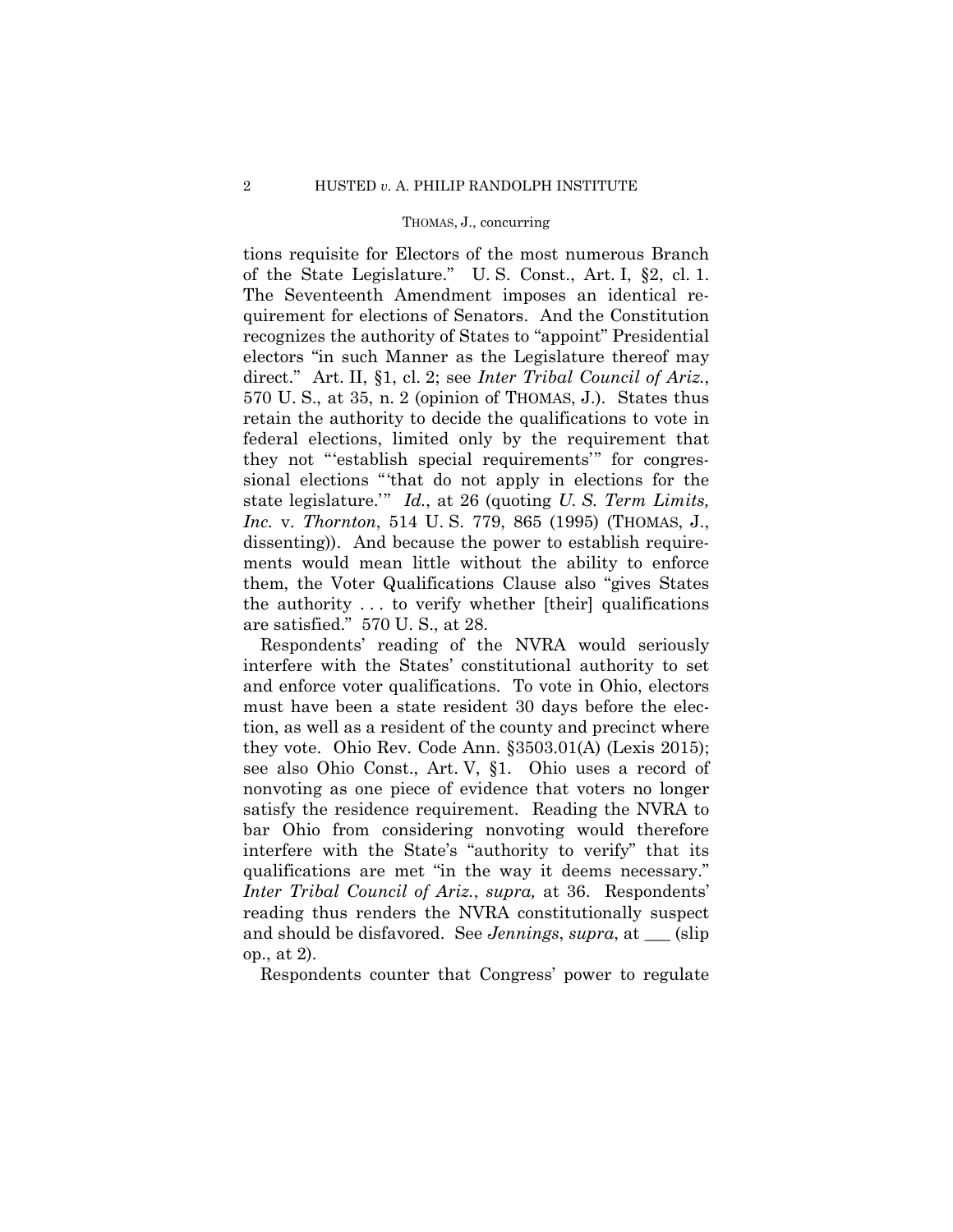#### THOMAS, J., concurring

the "Times, Places and Manner" of holding congressional elections includes the power to impose limits on the evidence that a State may consider when maintaining its voter rolls. See Brief for Respondents 51–55; see also Art. I, §4, cl. 1 ("The Times, Places and Manner of holding Elections for Senators and Representatives, shall be prescribed in each State by the Legislature thereof; but the Congress may at any time by Law make or alter such Regulations, except as to the Places of chusing Senators"). But, as originally understood, the Times, Places and Manner Clause grants Congress power "only over the 'when, where, and how' of holding congressional elections," not over the question of who can vote. *Inter Tribal Council of Ariz.*, *supra,* at 29 (opinion of THOMAS, J.) (quoting T. Parsons, Notes of Convention Debates, Jan. 16, 1788, in 6 Documentary History of the Ratification of the Constitution 1211 (J. Kaminski & G. Saladino eds. 2000) (Massachusetts ratification delegate Sedgwick)). The "'Manner of holding Elections'" was understood to refer to "the circumstances under which elections were held and the mechanics of the actual election." 570 U. S., at 30 (quoting Art. I, §4, cl. 1). It does not give Congress the authority to displace state voter qualifications or dictate what evidence a State may consider in deciding whether those qualifications have been met. See 570 U. S., at 29–33. The Clause thus does not change the fact that respondents' reading of the NVRA is constitutionally suspect.

The Court's interpretation of the NVRA was already the correct reading of the statute: The NVRA does not prohibit a State from considering failure to vote as evidence that a registrant has moved. The fact that this reading avoids serious constitutional problems is an additional reason why, in my view, today's decision is undoubtedly correct.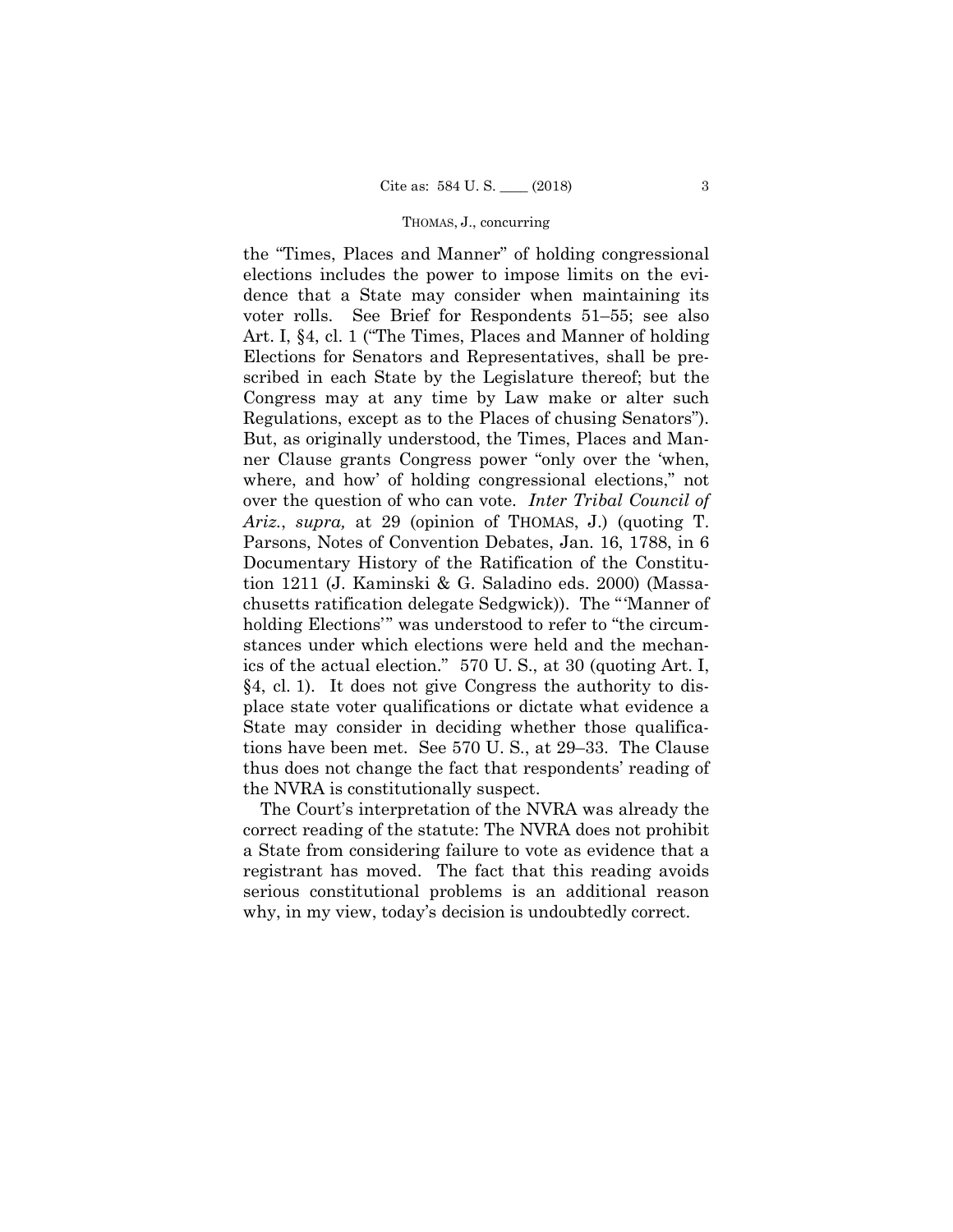## **SUPREME COURT OF THE UNITED STATES**  $\overline{\phantom{a}}$  , where  $\overline{\phantom{a}}$

#### No. 16–980  $\overline{\phantom{a}}$  , where  $\overline{\phantom{a}}$

## JON HUSTED, OHIO SECRETARY OF STATE, PETITIONER *v.* A. PHILIP RANDOLPH INSTITUTE, ET AL.

### ON WRIT OF CERTIORARI TO THE UNITED STATES COURT OF APPEALS FOR THE SIXTH CIRCUIT

### [June 11, 2018]

 JUSTICE BREYER, with whom JUSTICE GINSBURG, JUSTICE SOTOMAYOR, and JUSTICE KAGAN join, dissenting.

Section 8 of the National Voter Registration Act of 1993 requires States to "conduct a general program that makes a reasonable effort to remove the names of ineligible voters from the official lists of eligible voters by reason of . . . a change in the residence of the registrant."  $\S(8a)(4)$ , 107 Stat. 82–83, 52 U. S. C. §20507(a)(4). This case concerns the State of Ohio's change-of-residence removal program (called the "Supplemental Process"), under which a registered voter's failure to vote in a single federal election begins a process that may well result in the removal of that voter's name from the federal voter rolls. See *infra*, at 7. The question is whether the Supplemental Process violates §8, which prohibits a State from removing registrants from the federal voter roll "by reason of the person's failure to vote." §20507(b)(2). In my view, Ohio's program does just that. And I shall explain why and how that is so.

I

This case concerns the manner in which States maintain federal voter registration lists. In the late 19th and early 20th centuries, a number of "[r]estrictive registration laws and administrative procedures" came into use across the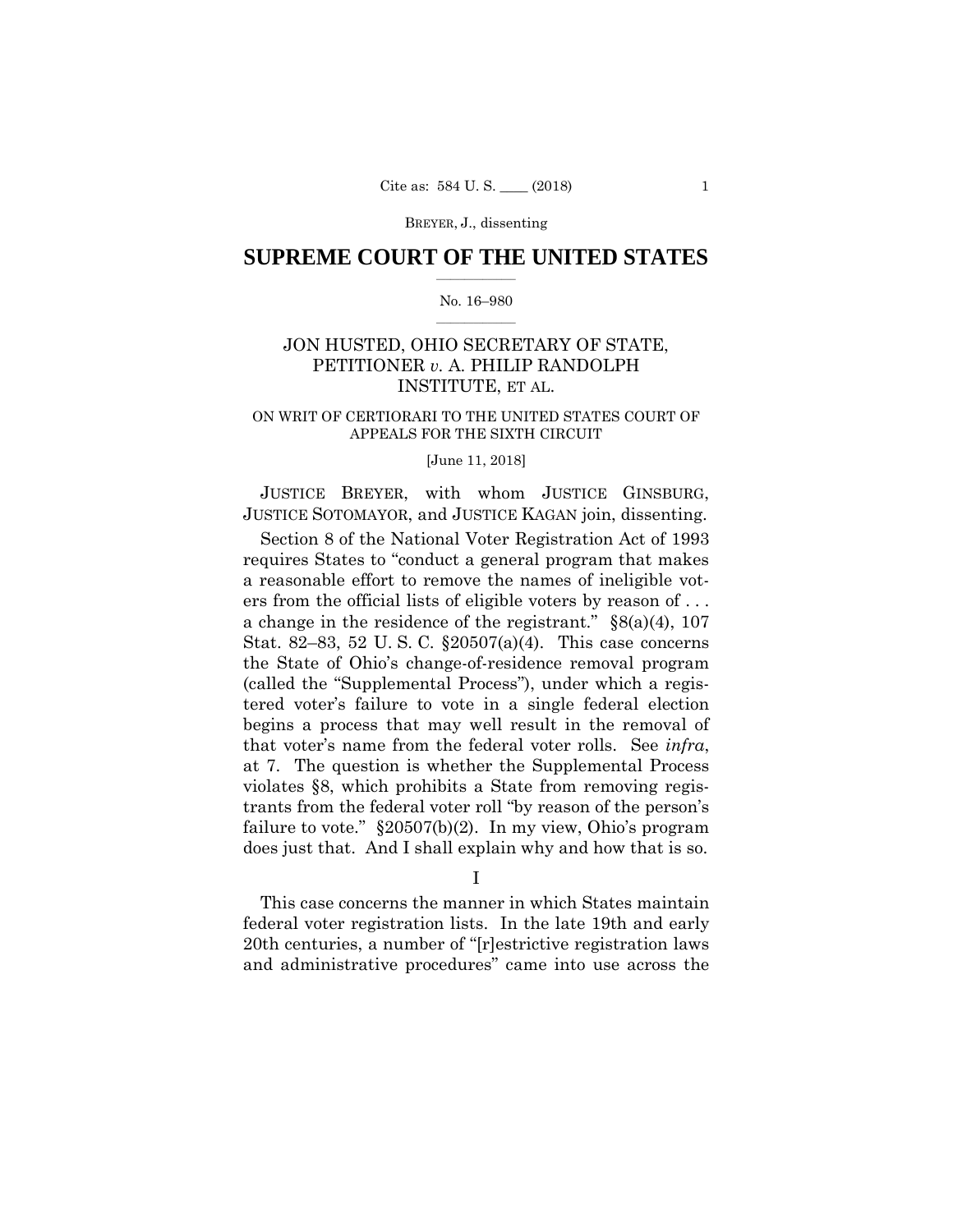United States—from literacy tests to the poll tax and from strict residency requirements to "selective purges." H. R. Rep. No. 103–9, p. 2 (1993). Each was designed "to keep certain groups of citizens from voting" and "discourage participation." *Ibid.* By 1965, the Voting Rights Act abolished some of the "more obvious impediments to registration," but still, in 1993, Congress concluded that it had "unfinished business" to attend to in this domain. *Id.,* at 3. That year, Congress enacted the National Voter Registration Act "to protect the integrity of the electoral process," "increase the number of eligible citizens who register to vote in elections for Federal office," and "ensure that accurate and current voter registration rolls are maintained." §20501(b). It did so mindful that "the purpose of our election process is not to test the fortitude and determination of the voter, but to discern the will of the majority." S. Rep. No. 103–6, p. 3 (1993).

In accordance with these aims, §8 of the Registration Act sets forth a series of requirements that States must satisfy in their "administration of voter registration for elections for Federal office." §20507. Ohio's Supplemental Process fails to comport with these requirements; it erects needless hurdles to voting of the kind Congress sought to eliminate by enacting the Registration Act. Four of §8's provisions are critical to this case: subsections (a), (b), (c), and (d). The text of each subsection is detailed and contains multiple parts. Given the complexity of the statute, readers should consult these provisions themselves (see Appendix A, *infra*, at 21–24) and try to keep the thrust of those provisions in mind while reading this opinion. At the outset, I shall address each of them.

# A

1

We begin with subsection (a)'s "Reasonable Program" requirement. That provision says that "each State shall":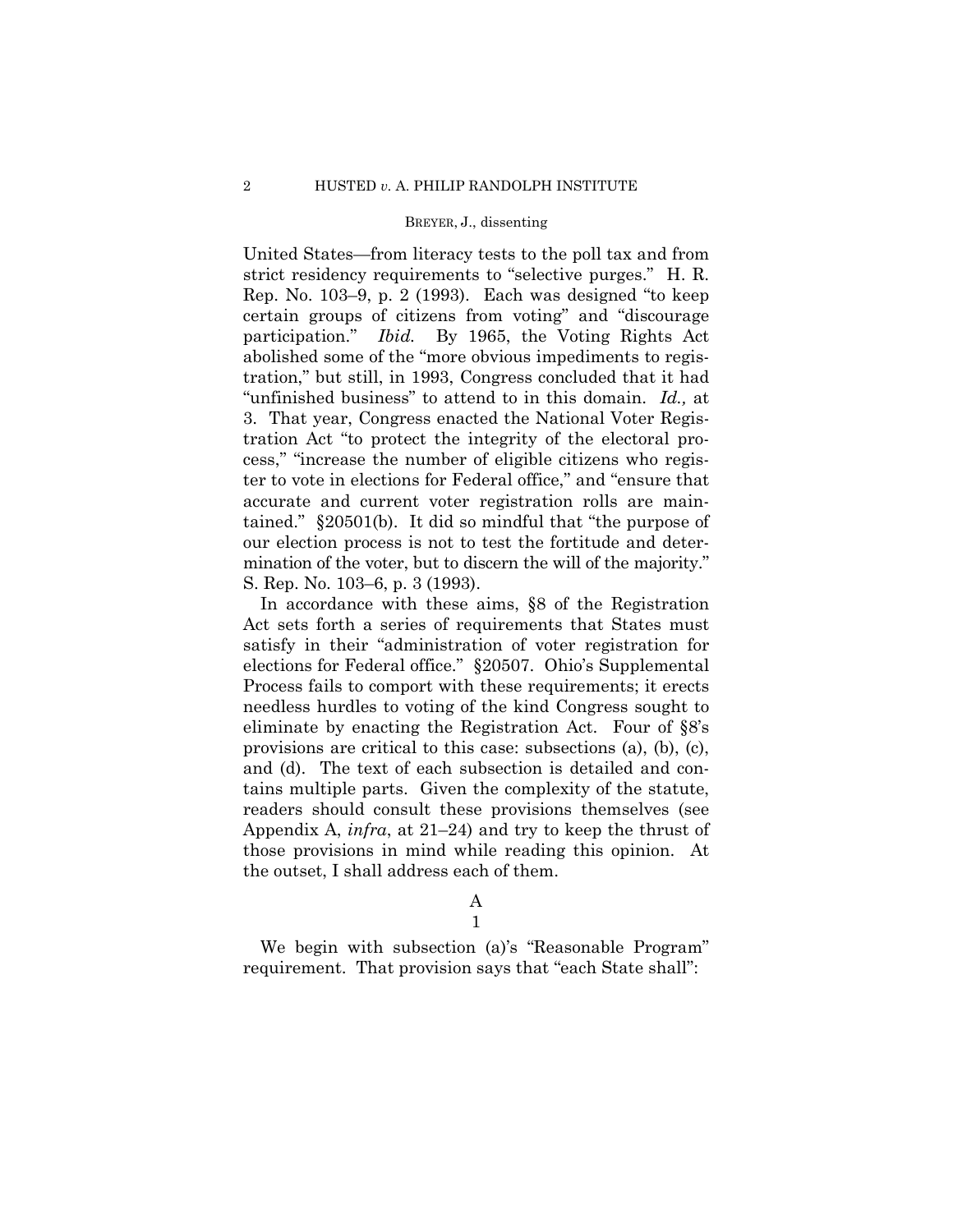"conduct a general program that makes a reasonable effort to remove the names of ineligible voters from the official lists of eligible voters by reason of . . . a change in the residence of the registrant, in accordance with subsections (b), (c), and (d)."  $\S 20507(a)(4)$ .

This provision tells each State that it must try to remove ineligible voters from the rolls, that it must act reasonably in doing so, and that, when it does so, it must follow the rules contained in the next three subsections of §8 namely, subsections (b), (c), and (d).

Subsection (b)'s "Failure-to-Vote" Clause generally forbids state change-of-residence removal programs that rely upon a registrant's failure to vote as a basis for removing the registrant's name from the federal voter roll. Before 1993, when Congress enacted this prohibition, many States would assume a registered voter had changed his address, and consequently remove that voter from the rolls, simply because the registrant had failed to vote. Recognizing that many registered voters who do not vote "may not have moved," S. Rep. No. 103–6, at 17, Congress consequently prohibited States from using the failure to vote as a proxy for moving and thus a basis for purging the voter's name from the rolls. The Failure-to-Vote Clause, as originally enacted, said:

"Any State program or activity to protect the integrity of the electoral process by ensuring the maintenance of an accurate and current voter registration roll for elections for Federal office . . . shall not result in the removal of the name of any person from the official list of voters registered to vote in an election for Federal office by reason of the person's failure to vote." 107 Stat. 83; see §20507(b)(2).

As I shall discuss, Congress later clarified that "using

<sup>2</sup>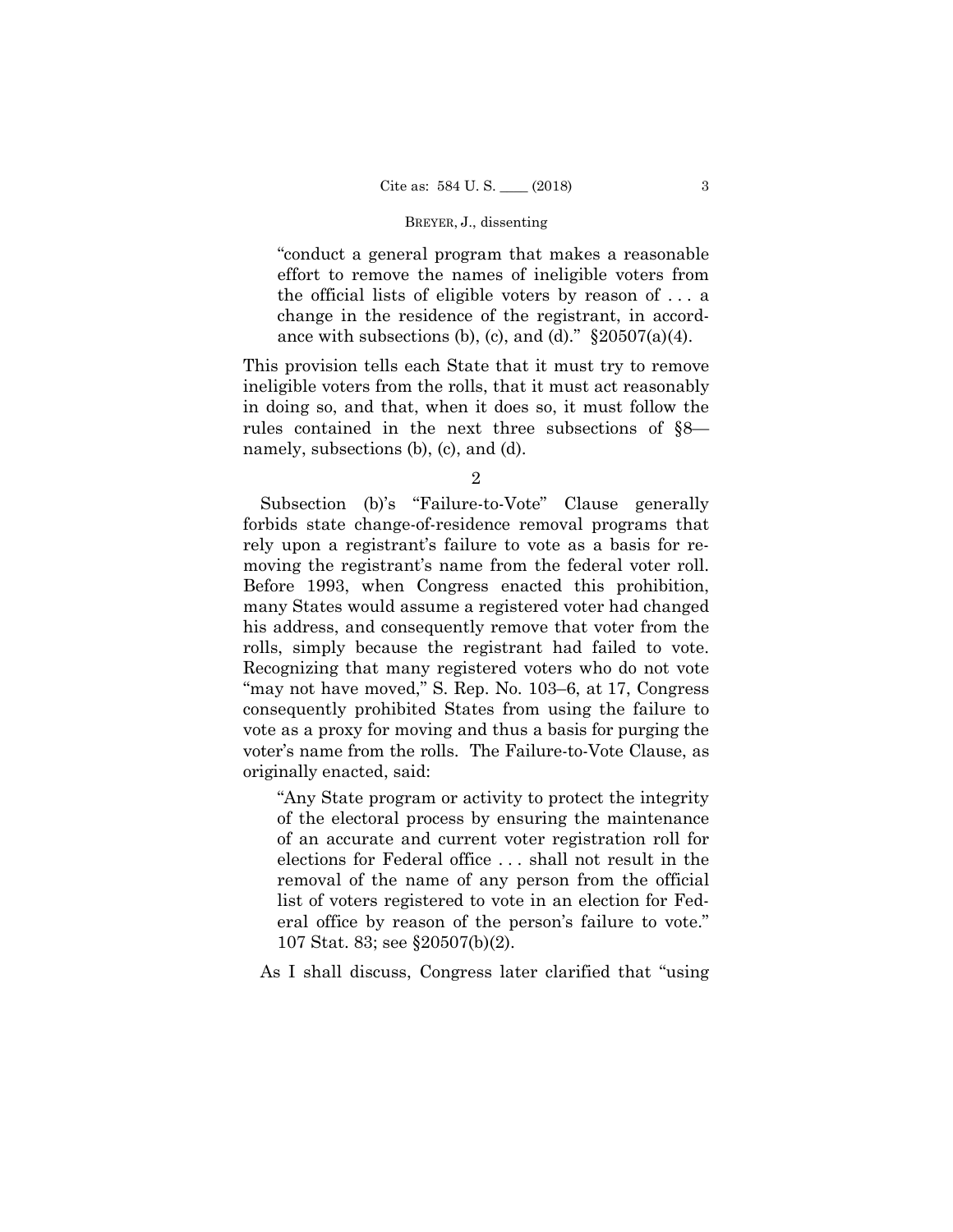the procedures described in subsections (c) and (d) to remove an individual" from the federal voter roll is permissible and does not violate the Failure-to-Vote Clause. See §8(b)(2) of the National Voter Registration Act, 107 Stat. 83, and as amended, 116 Stat. 1728, 52 U. S. C.  $§20507(b)(2).$ 

3

Subsection (c), which is entitled "Voter Removal Programs," explains how "[a] State may meet the requirement of subsection (a)(4)."  $\S 20507(c)(1)$ . Because subsection (a)(4) itself incorporates all of the relevant requirements of subsections (b), (c), and (d) within it, see  $\S 20507(a)(4)$ , subsection (c) sets forth one way a State can comply with the basic requirements of §8 at issue in this case (including subsection (b)). A State's removal program qualifies under subsection (c) if the following two things are true about the program:

"(A) change-of-address information supplied by the Postal Service through its licensees is used to identify registrants whose addresses may have changed; and

 "(B) if it appears [that] the registrant has moved to a different residence address not in the same registrar's jurisdiction, the registrar uses the notice procedure described in subsection  $(d)(2)$  to confirm the change of address."  $\S 20507(c)(1)$ .

The upshot is that subsection (c) explains one way a State may comply with subsection (a)'s Reasonable Program requirement without violating subsection (b)'s Failure-to-Vote prohibition. It is a roadmap that points to a two-step removal process. At step 1, States first *identify* registered voters whose addresses may have changed; here, subsection (c) points to one (but not the only) method a State may use to do so. At step 2, subsection (c) explains, States must "*confirm* the change of address" by using a special notice procedure, which is further described in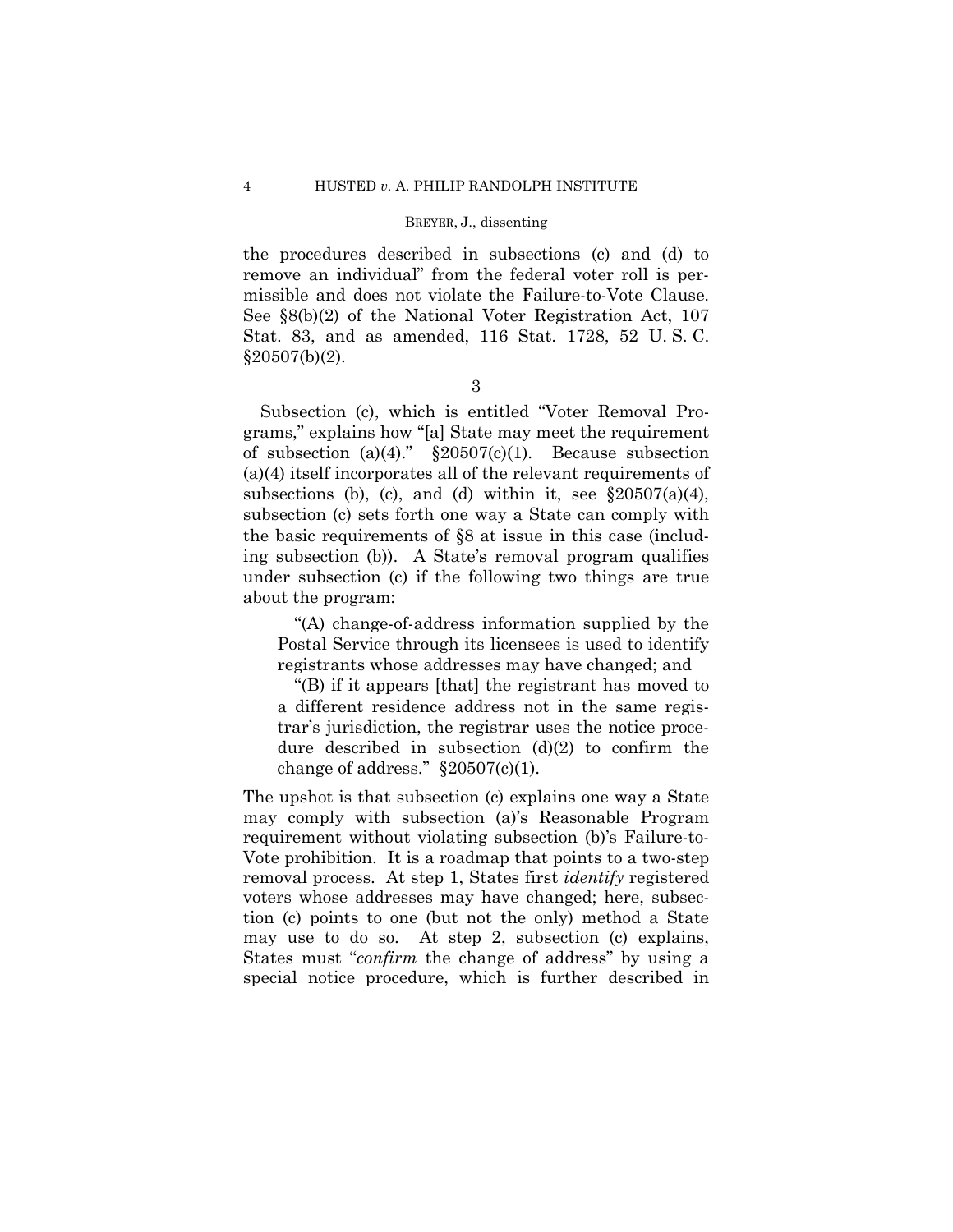subsection (d).

4

Subsection (d) sets forth the final procedure, which Ohio refers to as the "Confirmation Procedure." Brief for Petitioner 7. The statute makes clear that a State must use the Confirmation Procedure to "confirm" a change of address in respect to any registered voter it initially identifies as someone who has likely changed addresses. It works as follows: the State must send the registrant identified as having likely moved a special kind of notice by forwardable mail. That notice must warn the registrant that his or her name will be removed from the voter roll unless the registrant either returns an attached card and confirms his or her current address in writing or votes in an election during the period covering the next two federal elections. In a sense, the notice a State is required to send as part of the Confirmation Procedure gives registered voters whom the State has identified as likely ineligible a "last chance" to correct the record before being removed from the federal registration list. The Confirmation Procedure is mandatory for all change-of-residence removals, regardless of the method the State uses to make its initial identification of registrants whose addresses may have changed. In particular, subsection (d) says:

"A State shall not remove the name of a registrant from the official list of eligible voters . . . on the ground that the registrant has changed residence unless the registrant [either]—

"(A) confirms in writing that the registrant has changed residence to a place outside the registrar's jurisdiction in which the registrant is registered; or

"(B)(i) has failed to respond to a notice described in [subsection  $(d)(2)$ ]; and (ii) has not voted [in two subsequent federal elections]." §20507(d)(1).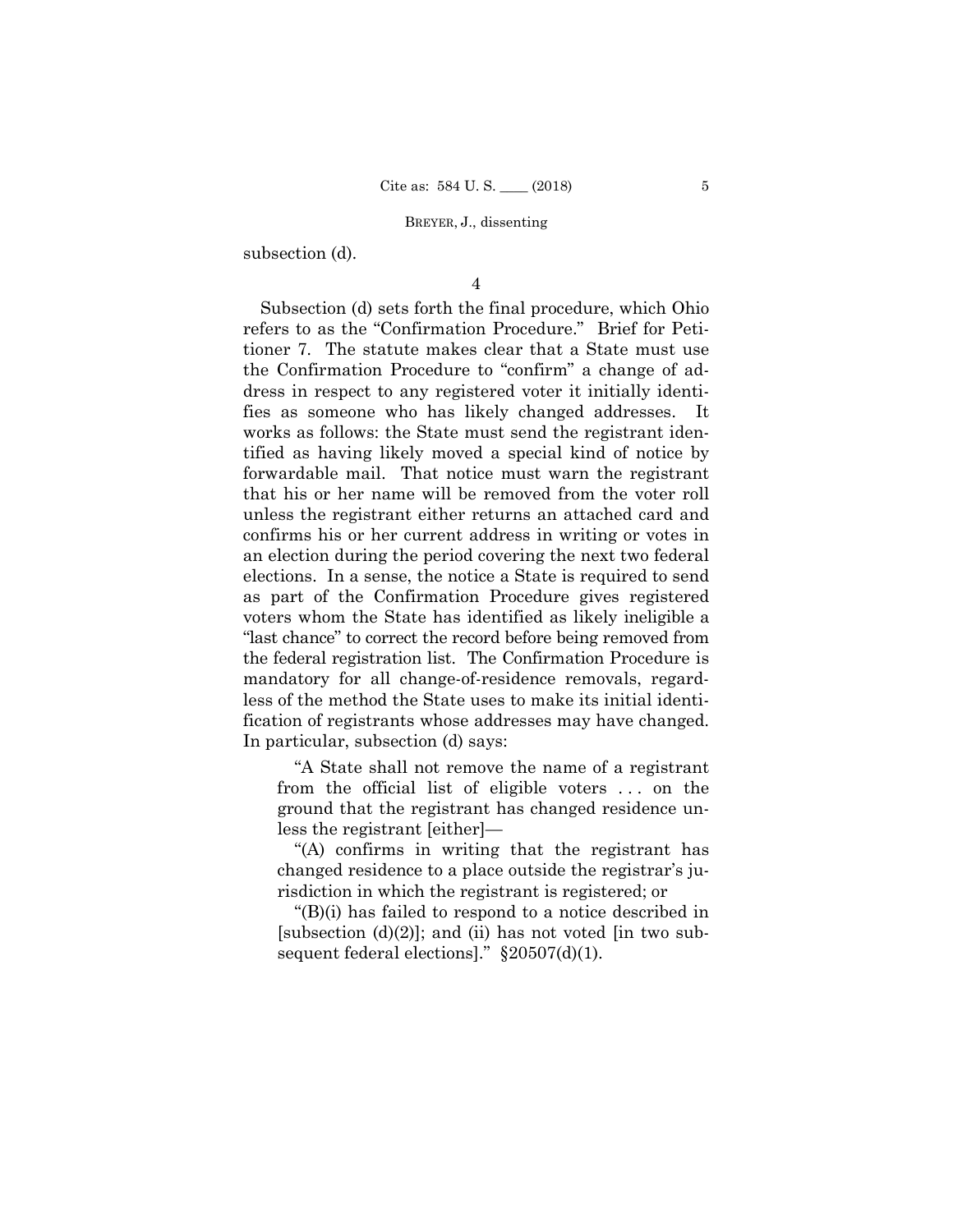Subsection (d)(2) then goes on to describe (in considerable detail) the "last chance" notice the State must send to the registrant. In particular, the notice must be sent by *forwardable* mail so that the notice will reach the registrant even if the registrant has changed addresses. It must include a postage-prepaid, preaddressed "return card" that the registrant may send back to the State to confirm or correct the State's record of his or her current address. And, the notice must warn the registrant that unless the card is returned, if the registrant does not vote in the next two federal elections, then his or her name will be removed from the list of eligible voters.

\* \* \*

In sum, §8 tells States the following:

- In general, establish a removal-from-registration program that "makes a reasonable effort" to remove voters who become ineligible because they change residences.
- Do not target registered voters for removal from the registration roll because they have failed to vote. However, "using the procedures described in subsections (c) and (d) to remove an individual" from the federal voter roll is permissible and does not violate the Failure-to-Vote prohibition.
- The procedures described in subsections (c) and (d) consist of a two-step removal process in which at step 1, the State uses change-of-address information (which the State may obtain, for instance, from the Postal Service) to identify registrants whose addresses may have changed; and then at step 2, the State must use the mandatory "last chance" notice procedure described in subsection (d) to confirm the change of address.
- The "last chance" confirmation notice must be sent by forwardable mail. It must also include a postage-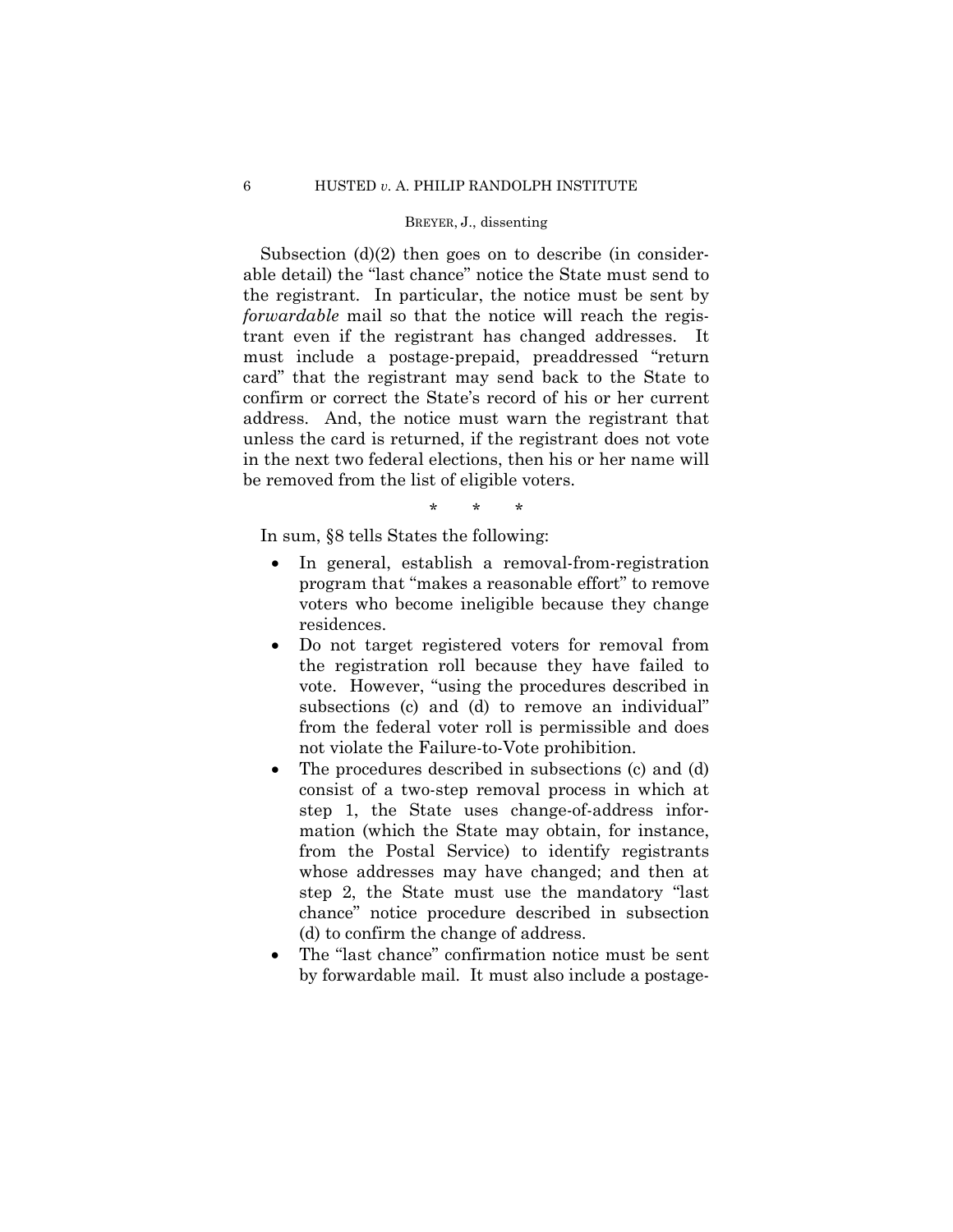prepaid, preaddressed "return card" that the registrant may send back to the State verifying his or her current address. And it must warn the registrant that unless the card is returned, if the registrant does not vote in the next two federal elections, then his or her name will be removed from the list of eligible voters.

### B

The Supplemental Process, Ohio's program for removing registrants from the federal rolls on the ground that the voter has changed his address, is much simpler. Each of Ohio's 88 boards of elections sends its version of subsection (d)'s "last chance" notice to those on a list "of individuals who, according to the board's records, have not engaged in certain kinds of voter activity"—including "casting a ballot"—for a period of "generally two years." Record 1507. Accordingly, each board's list can include registered voters who failed to vote in a single federal election. And anyone on the list who "continues to be inactive" by failing to vote for the next "four consecutive years, including two federal elections," and fails to respond to the notice is removed from the federal voter roll. *Id.,* at 1509. Under the Supplemental Process, a person's failure to vote is the sole basis on which the State identifies a registrant as a person whose address may have changed and the sole reason Ohio initiates a registered voter's removal using subsection (d)'s Confirmation Procedure.

## II

Section 8 requires that Ohio's program "mak[e] a reasonable effort to remove" ineligible registrants from the rolls because of "a change in the residence of the registrant," and it must do so "in accordance with subsections (b), (c), and (d)."  $\S 20507(a)(4)(B)$ . In my view, Ohio's program is unlawful under §8 in two respects. It first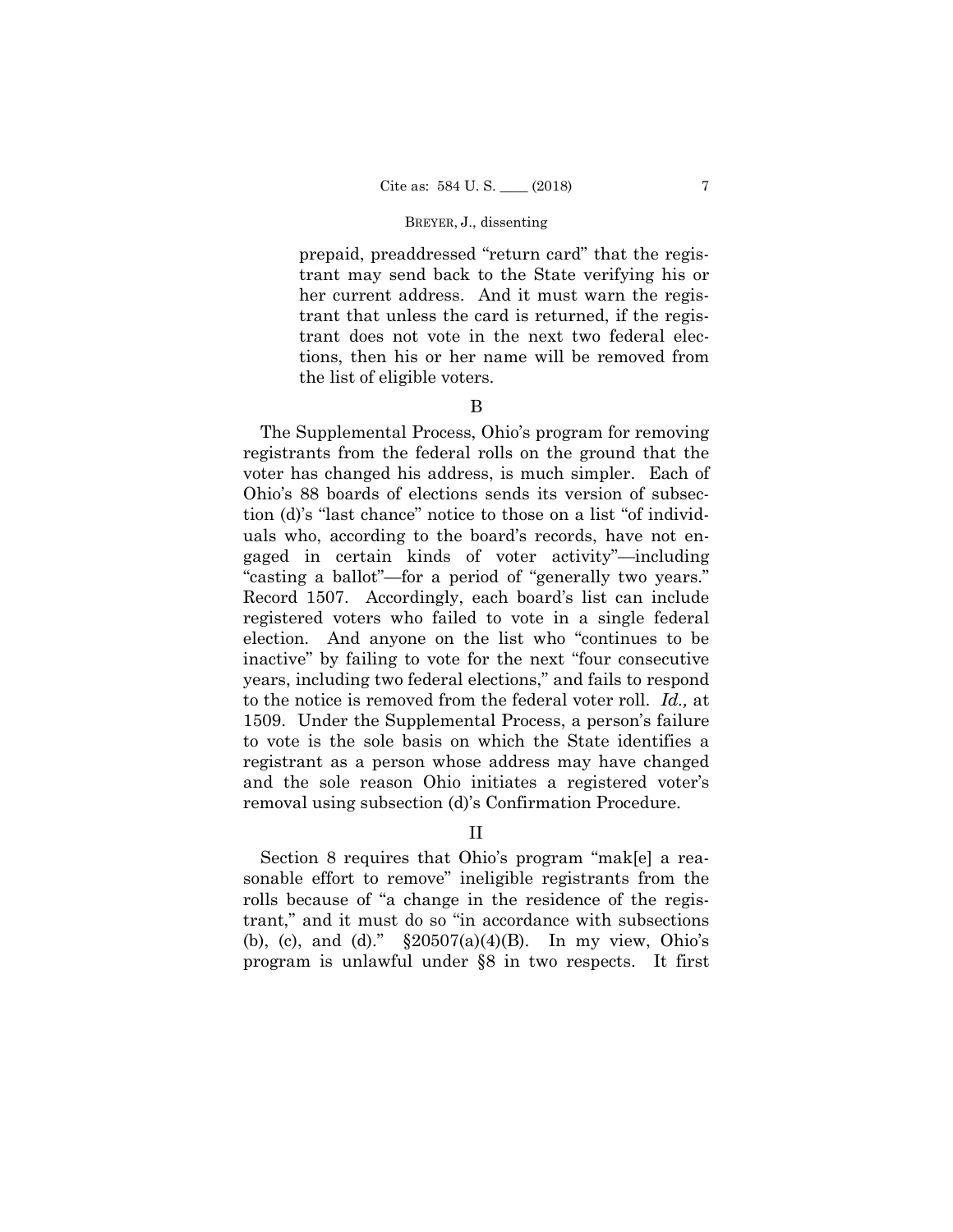violates subsection (b)'s Failure-to-Vote prohibition because Ohio uses nonvoting in a manner that is expressly prohibited and not otherwise authorized under §8. In addition, even if that were not so, the Supplemental Process also fails to satisfy subsection (a)'s Reasonable Program requirement, since using a registrant's failure to vote is not a reasonable method for identifying voters whose registrations are likely invalid (because they have changed their addresses).

First, as to subsection (b)'s Failure-to-Vote Clause, recall that Ohio targets for removal registrants who fail to vote. In identifying registered voters who have likely changed residences by looking to see if those registrants failed to vote, Ohio's program violates subsection (b)'s express prohibition on "*[a]ny* State program or activity [that] result[s] in the removal" of a registered voter "by reason of the person's failure to vote."  $\S 20507(b)(2)$  (emphasis added). In my view, these words are most naturally read to prohibit a State from considering a registrant's failure to vote as part of any process "that is used to start, or has the effect of starting, a purge of the voter rolls." H. R. Rep. No. 103–9, at 15. In addition, Congress enacted the Failure-to-Vote Clause to prohibit "the elimination of names of voters from the rolls solely due to [a registrant's] failure to respond to a mailing." *Ibid*. But that is precisely what Ohio's Supplemental Process does. The program violates subsection (b)'s prohibition because under it, a registrant who fails to vote in a single federal election, fails to respond to a forwardable notice, and fails to vote for another four years may well be purged. Record 1508. If the registrant had voted at any point, the registrant would not have been removed. See *supra,* at 7; *infra*, at 11–14.

Ohio does use subsection (d)'s Confirmation Procedure, but that procedure alone does not satisfy §8's requirements. How do we know that Ohio's use of the Confirma-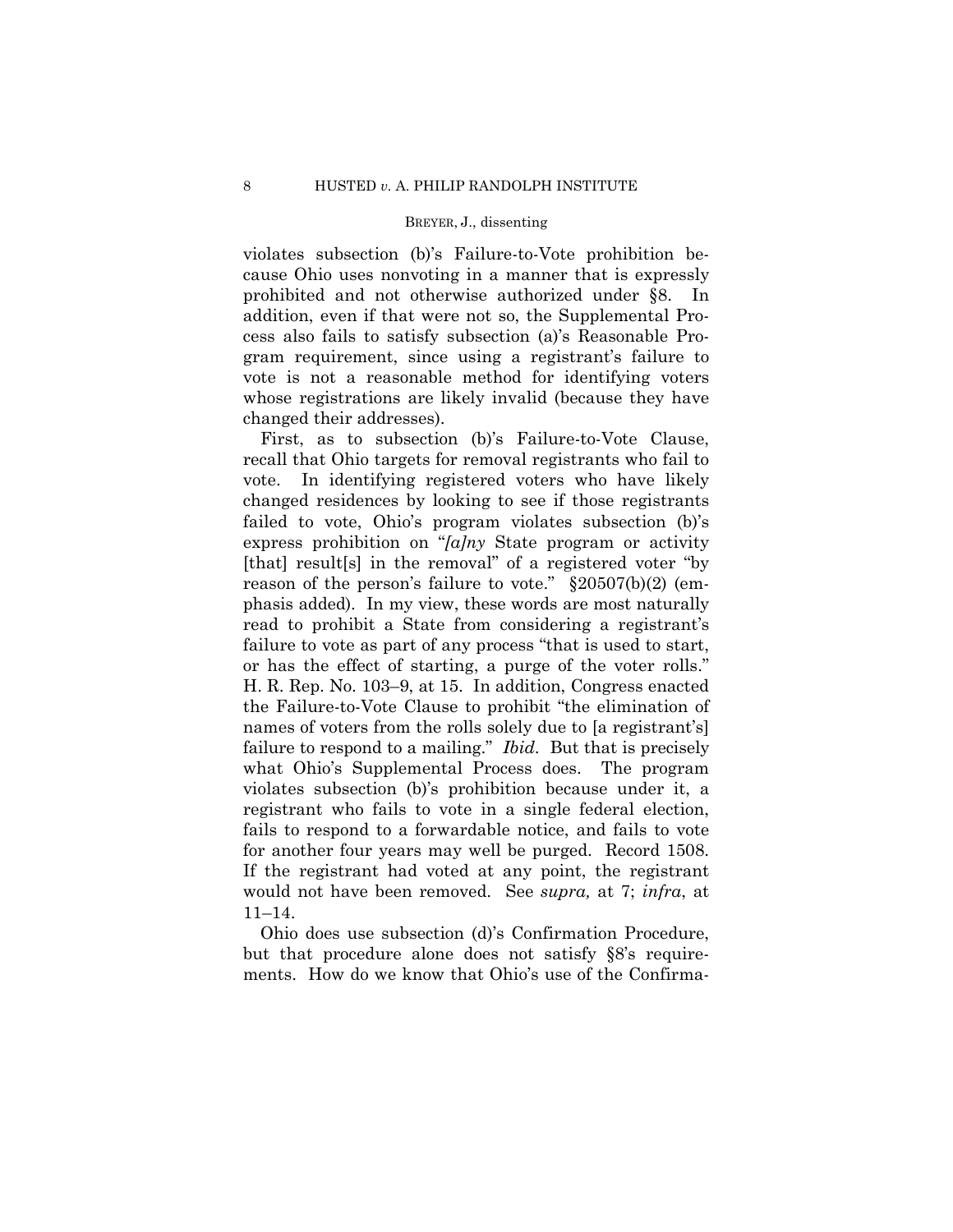tion Procedure alone cannot count as statutorily significant? The statute's basic structure along with its language makes clear that this is so.

In respect to language, §8 says that the function of subsection (d)'s Confirmation Procedure is "to *confirm* the change of address" whenever the State has already "identif[ied] registrants whose addresses may have changed."  $\S$ \$20507(c)(1)(A), (d)(2). The function of the Confirmation Procedure is *not* to make the initial identification of registrants whose addresses may have changed. As a matter of English usage, you cannot *confirm* that an event happened without already having some reason to believe at least that it might have happened. Black's Law Dictionary 298 (6th ed. 1990) (defining "confirm" as meaning "[t]o complete or establish that which was imperfect or uncertain").

Ohio, of course, says that it has a ground for believing that those persons they remove from the rolls have, in fact, changed their address, but the ground is the fact that the person did not vote—the very thing that the Failureto-Vote Clause forbids Ohio to use as a basis for removing a registered voter from the registration roll.

In respect to structure, two statutory illustrations make clear what the word "confirm" already suggests, namely, that the Confirmation Procedure is a *necessary* but not a *sufficient* procedure for removing a registered voter from the voter roll. The first illustration of how the Confirmation Procedure is supposed to function appears in subsection (c), which describes a removal process under which the State first *identifies* registrants who have likely changed addresses and then "*confirm[s]*" that change of residence using the Confirmation Procedure and sending the required "last chance" notice.  $\S 20507(c)(1)$  (emphasis added). The identification method subsection (c) says a State may use is "change-of-address information supplied by the Postal Service." §20507(c)(1)(A). A person does not notify the Postal Service that he is moving unless he is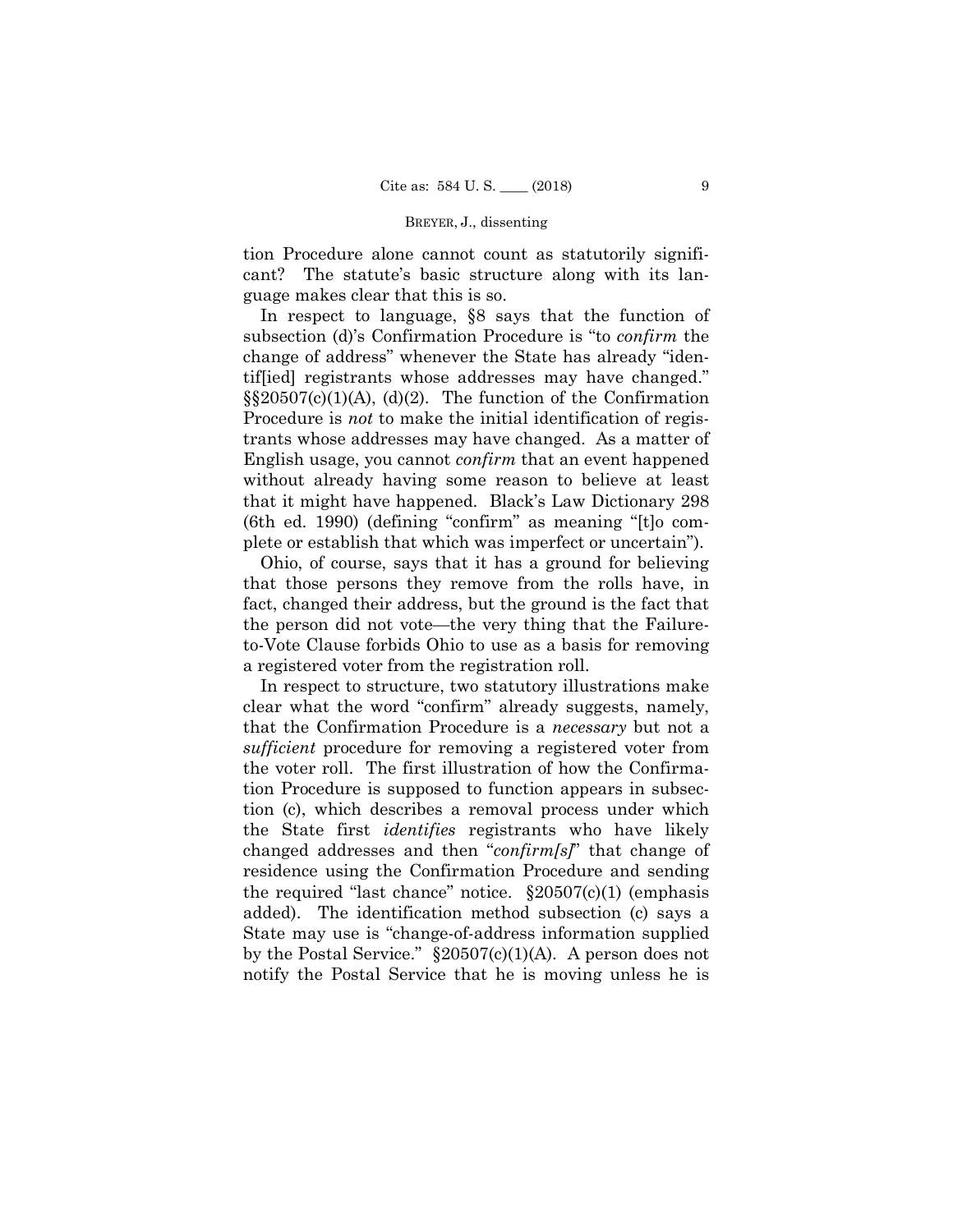likely to move or has already moved. And, as the Registration Act says, "if it appears from change-of-address provided by the Postal Service that . . . the registrant has moved to a different residence not in the same registrar's jurisdiction," the State has a reasonable (hence acceptable) basis for "us[ing] the notice procedure described in subsection  $(d)(2)$  to confirm the change of address."  $§20507(c)(1)(B).$ 

The second illustration of how the Confirmation Procedure is supposed to function appears in a portion of the statute I have not yet discussed—namely, §6 of the National Voter Registration Act, which sets out the rules for voter registration by mail. See §6, 107 Stat. 80, 52 U. S. C. §20505. In particular, §6(d), entitled "Undelivered Notices," says that, "[i]f a notice of the disposition of a mail voter registration application . . . is sent by *non*forwardable mail and is returned undelivered," at that point the State "may proceed in accordance with section 8(d)," namely, the Confirmation Procedure, and send the same "last chance" notice that I have just discussed. §20505(d) (emphasis added).

Note that §6(d) specifies a *non*forwardable mailing—and not a *forwardable* mailing, like one specified in §8(d). This distinction matters. Why? If a person moves, a forwardable mailing will be sent along (*i.e.,* "forwarded") to that person's new address; in contrast, a *non*forwardable mailing will not be forwarded to the person's new address but instead will be returned to the sender and marked "undeliverable." And so a *non*forwardable mailing that is returned to the sender marked "undeliverable" indicates that the intended recipient may have moved. After all, the Postal Service, as the majority points out, returns mail marked "undeliverable" if the intended recipient has moved—not if the person still lives at his old address. *Ante,* at 6, and n. 3.

Under §6(d), the Registration Act expressly endorses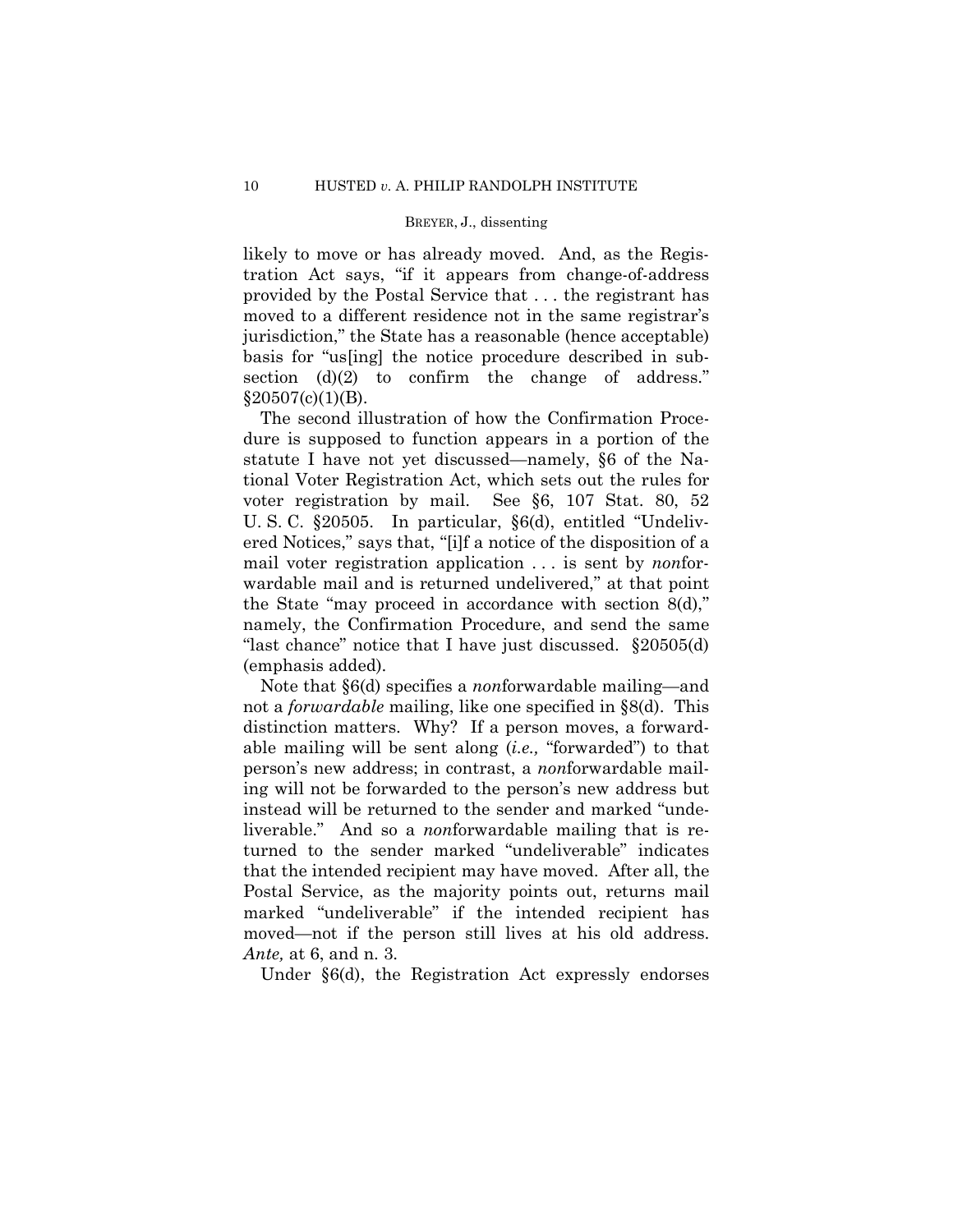*non*forwardable mailings as a reasonable method for States to use at step 1 to identify registrants whose addresses may have changed *before* the State proceeds to step 2 and sends the *forwardable* notice required under subsection (d)'s Confirmation Procedure. Specifically, §6(d) explains that, if a State sends its registrants a mailing by *non*forwardable mail (which States often do), and if "[that mailing] is returned undelivered," the State has a fairly good reason for believing that the person has moved and therefore "may proceed in accordance with" §8(d) by sending the "last chance" *forwardable* notice that the Confirmation Procedure requires. §20505(d). In contrast to a *non*forwardable notice that is returned undeliverable, which tells the State that a registrant has likely moved, a *forwardable* notice that elicits no response whatsoever tells the State close to nothing at all. That is because, as I shall discuss, most people who receive confirmation notices from the State simply do not send back the "return card" attached to that mailing—whether they have moved or not.

In sum, §6(d), just like §§8(a) and 8(c), indicates that the State, as an initial matter, must use a reasonable method to identify a person who has likely moved and then must send that person a confirmatory notice that will in effect give him a "last chance" to remain on the rolls. And these provisions thus tend to deny, not to support, the majority's suggestion that somehow sending a "last chance" notice is itself a way (other than nonvoting) to identify someone who has likely moved.

I concede that some individuals who have, in fact, moved do, in fact, send a return card back to the State making clear that they have moved. And some registrants do send back a card saying that they have *not* moved. Thus, the Confirmation Procedure will sometimes help provide *confirmation* of what the initial identification procedure is supposed to accomplish: finding registrants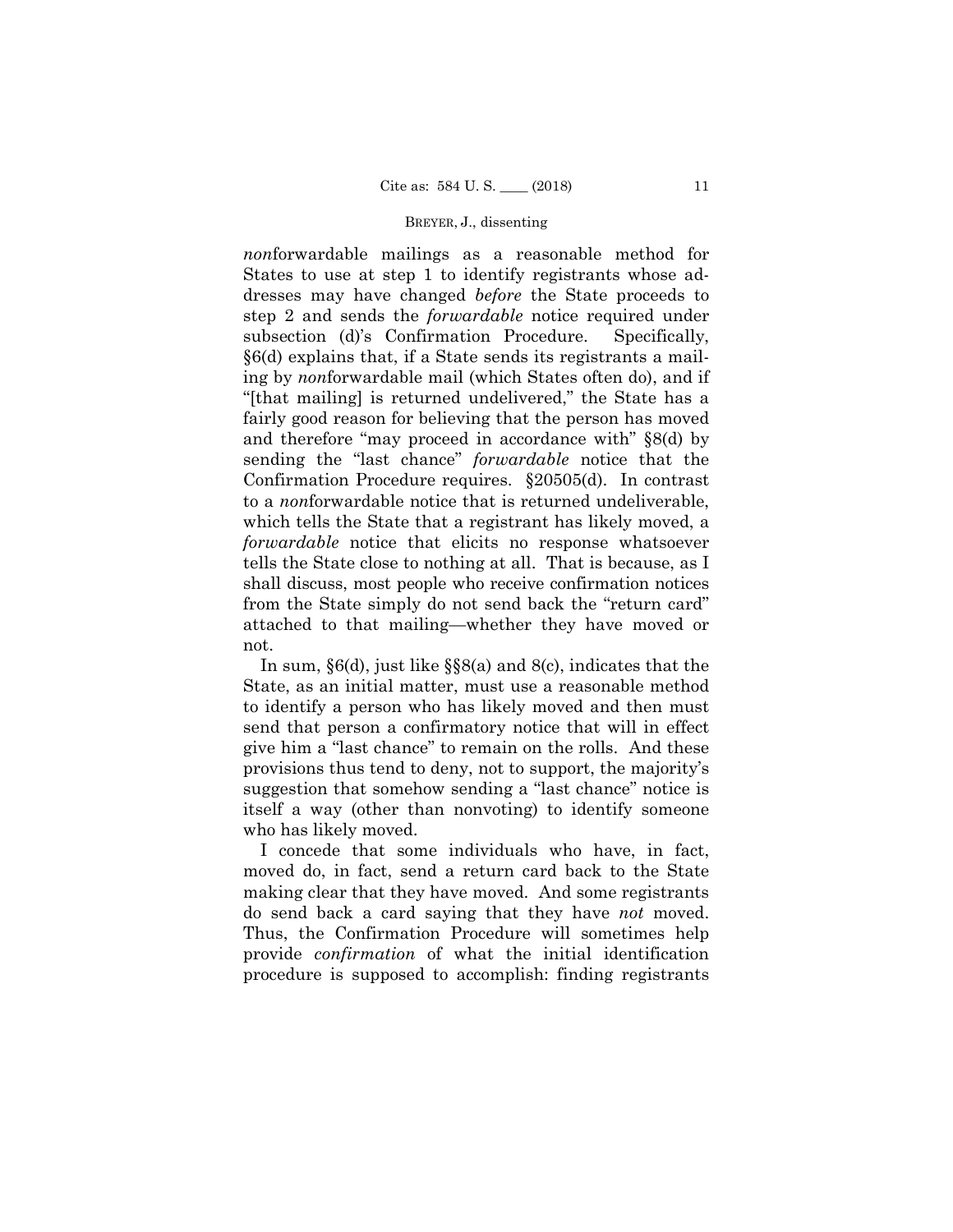who have probably moved. But more often than not, the State fails to receive anything back from the registrant, and the fact that the State hears nothing from the registrant essentially proves nothing at all.

Anyone who doubts this last statement need simply consult figures in the record along with a few generally available statistics. As a general matter, the problem these numbers reveal is as follows: Very few registered voters move outside of their county of registration. But many registered voters fail to vote. Most registered voters who fail to vote also fail to respond to the State's "last chance" notice. And the number of registered voters who both fail to vote and fail to respond to the "last chance" notice exceeds the number of registered voters who move outside of their county each year.

Consider the following facts. First, Ohio tells us that a small number of Americans—about 4% of *all* Americans move outside of their county each year. Record 376. (The majority suggests the relevant number is 10%, *ante,* at 2, but that includes people who move within their county.) At the same time, a large number of American voters fail to vote, and Ohio voters are no exception. In 2014, around 59% of Ohio's registered voters failed to vote. See Brief for League of Women Voters et al. as *Amici Curiae* 16, and n. 12 (citing Ohio Secretary of State, 2014 Official Election Results).

Although many registrants fail to vote and only a small number move, under the Supplemental Process, Ohio uses a registrant's failure to vote to identify that registrant as a person whose address has likely changed. The record shows that in 2012 Ohio identified about 1.5 million registered voters—nearly 20% of its 8 million registered voters—as likely ineligible to remain on the federal voter roll because they changed their residences. Record 475. Ohio then sent those 1.5 million registered voters subsubsection (d) "last chance" confirmation notices. In response to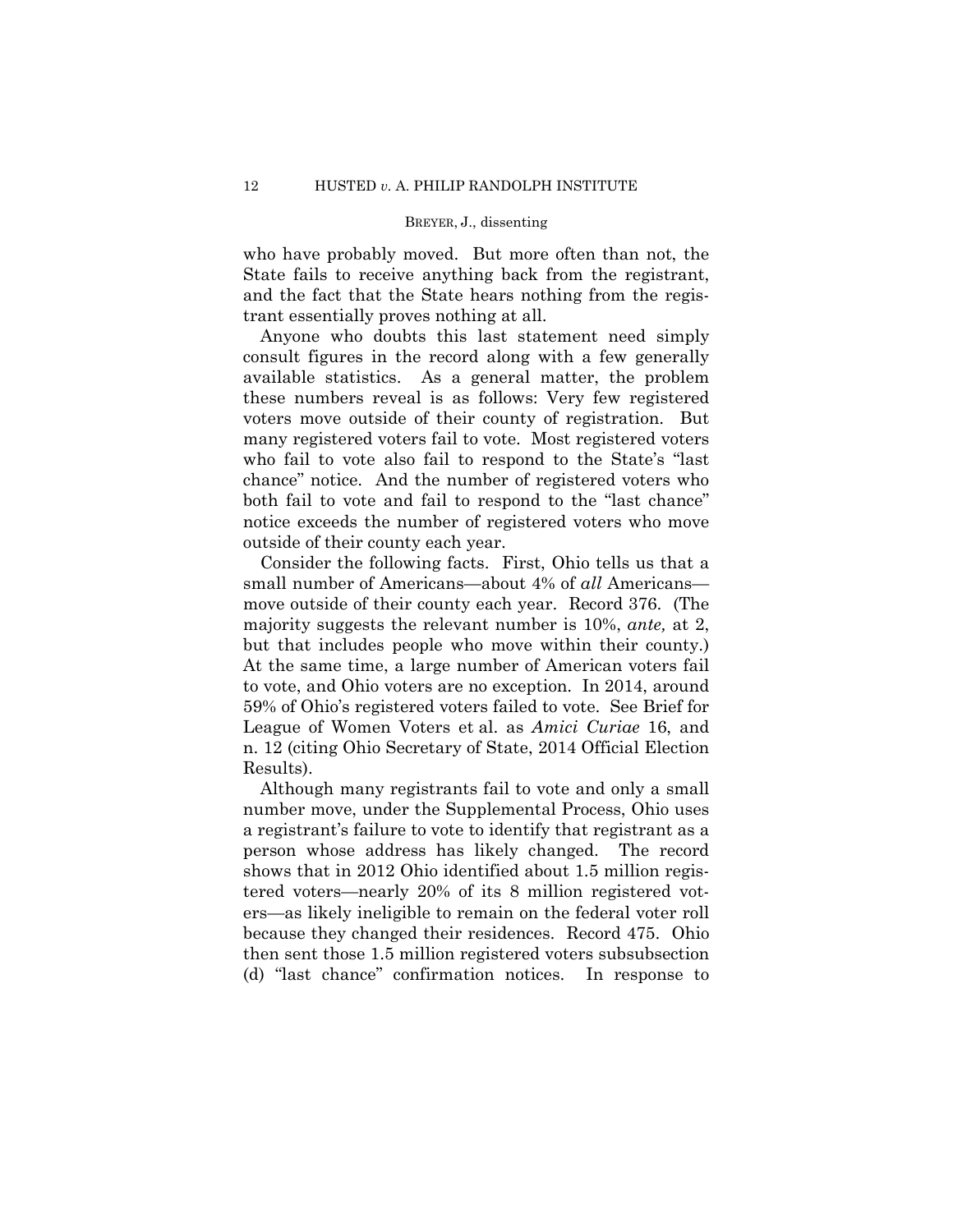those 1.5 million notices, Ohio only received back about 60,000 return cards (or 4%) which said, in effect, "You are right, Ohio. I have, in fact, moved." *Ibid.* In addition, Ohio received back about 235,000 return cards which said, in effect, "You are *wrong*, Ohio, I have *not* moved." In the end, however, there were *more than 1,000,000 notices*—the vast majority of notices sent—to which Ohio received back *no* return card at all. *Ibid.*

What about those registered voters—more than 1 million strong—who did not send back their return cards? Is there any reason at all (other than their failure to vote) to think they moved? The answer to this question must be no. There is no reason at all. First, those 1 million or so voters accounted for about 13% of Ohio's voting population. So if those 1 million or so registered voters (or even half of them) had, in fact, moved, then vastly more people must move each year in Ohio than is generally true of the roughly 4% of *all* Americans who move to a different county nationwide (not all of whom are registered voters). See *Id*., at 376. But there is no reason to think this. Ohio offers no such reason. And the streets of Ohio's cities are not filled with moving vans; nor has Cleveland become the Nation's residential moving companies' headquarters. Thus, I think it fair to assume (because of the human tendency not to send back cards received in the mail, confirmed strongly by the actual numbers in this record) the following: In respect to change of residence, the failure of more than 1 million Ohio voters to respond to *forwardable notices* (the vast majority of those sent) shows nothing at all that is statutorily significant.

 To put the matter in the present statutory context: When a State relies upon a registrant's failure to vote to initiate the Confirmation Procedure, it violates the Failureto-Vote Clause, and a State's subsequent use of the Confirmation Procedure cannot save the State's program from that defect. Even if that were not so, a nonreturned con-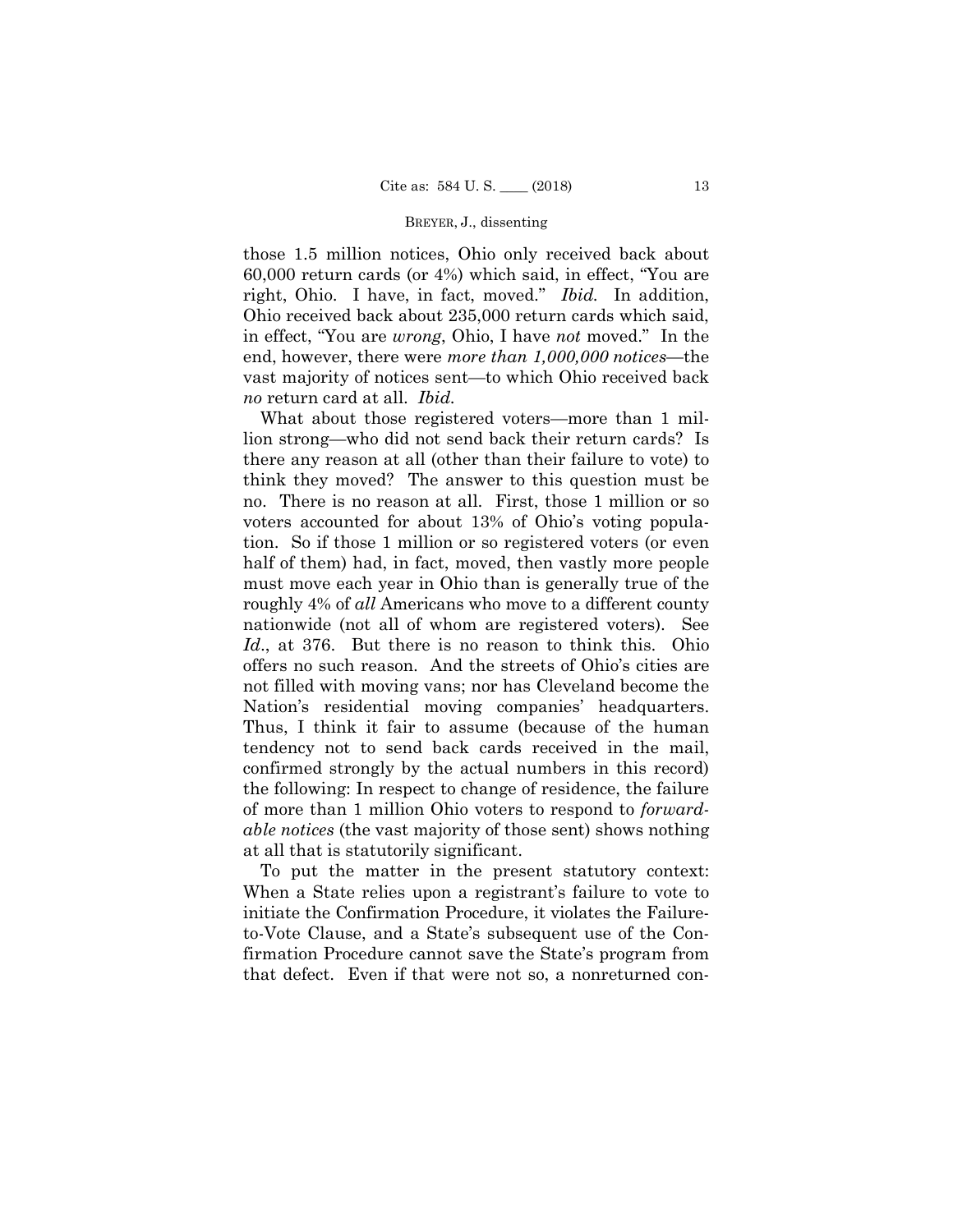firmation notice adds nothing to the State's understanding of whether the voter has moved or not. And that, I repeat, is because a nonreturned confirmation notice (as the numbers show) cannot reasonably indicate a change of address.

Finally, let us return to §8's basic mandate and purpose. Ohio's program must "mak[e] *a reasonable effort* to remove the names of ineligible voters" from its federal rolls on change-of-residence grounds. §20507(a)(4) (emphasis added). Reasonableness under §8(a) is primarily measured in terms of the program's compliance with "subsections (b), (c), and (d)."  $\S 20507(a)(4)(B)$ . That includes the broad prohibition on removing registrants because of their failure to vote. More generally, the statute seeks to "protect the integrity of the electoral process" and "ensure that accurate and current voter registration rolls are maintained."  $\S$  $20501(b)(3)$ , (4). Ohio's system adds to its nonvoting-based identification system a factor that has no tendency to reveal accurately whether the registered voter has changed residences. Nothing plus one is still one. And, if that "one" consists of a failure to vote, then Ohio's program also fails to make the requisite "reasonable effort" to comply with subsection (a)'s statutory mandate. It must violate the statute.

## III

The majority tries to find support in two provisions of a different statute, namely, the Help America Vote Act of 2002, 116 Stat. 1666, the pertinent part of which is reprinted in Appendix B, *infra*, at 25–26. The first is entitled "Clarification of Ability of Election Officials To Remove Registrants From Official List of Voters on Grounds of Change of Residence." §903, *id.,* at 1728. That provision was added to the National Voter Registration Act's Failure-to-Vote Clause, subsection (b)(2), which says that a State's registrant removal program "shall not result in the removal of the name of any person from the official list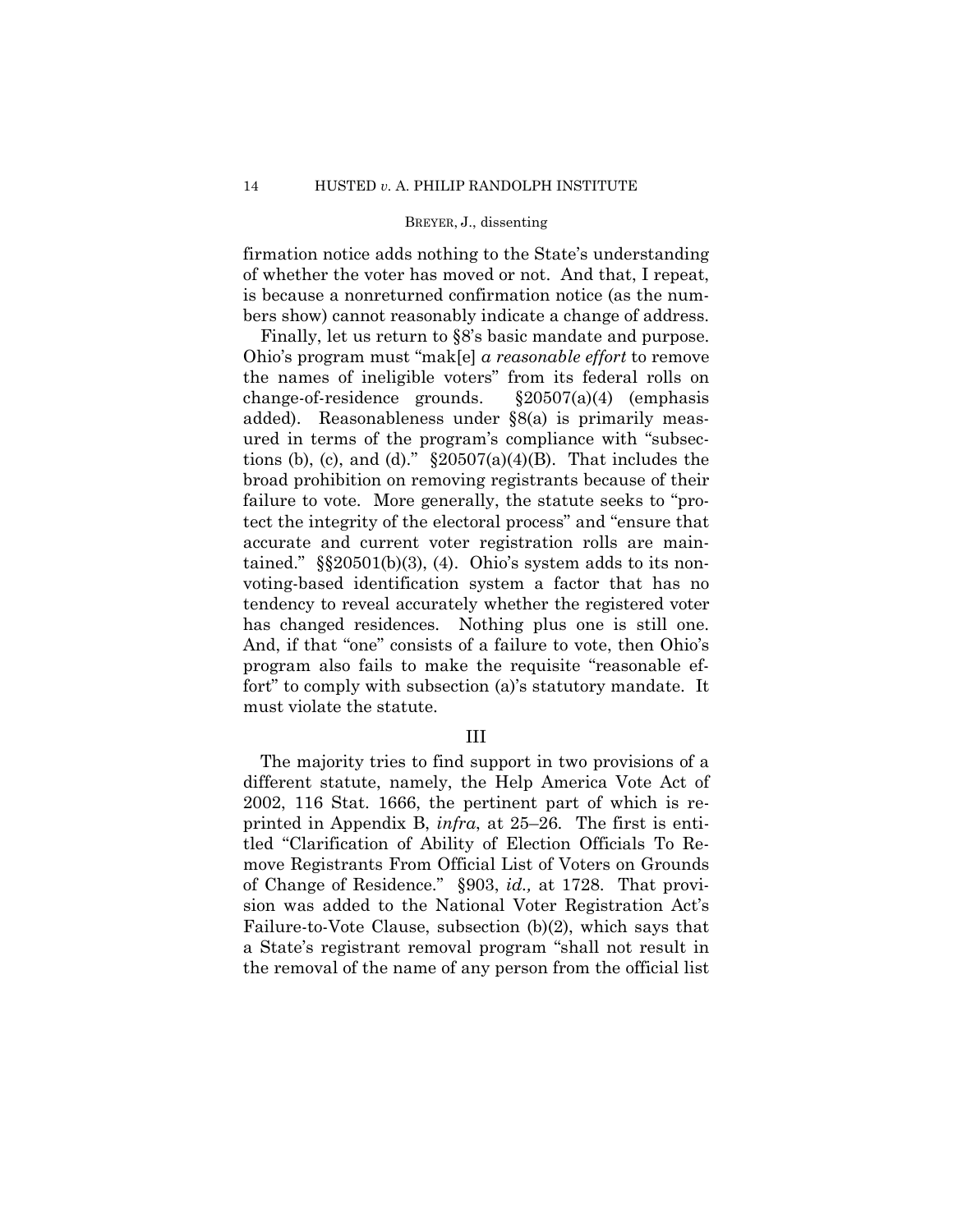... by reason of the person's failure to vote."  $\S 20507(b)(2)$ ; see *supra,* at 3. The "Clarification" adds:

"except that nothing in this paragraph may be construed to prohibit a State *from using the procedures described in subsections (c) and (d)* to remove an individual from the official list of eligible voters if the individual—(A) has not either notified the applicable registrar (in person or in writing) or responded . . . to the [confirmation] notice sent by the applicable registrar; and then (B) has not voted or appeared to vote in 2 or more consecutive general elections for Federal office." §903, *id.,* at 1728 (emphasis added).

This amendment simply clarified that the use of nonvoting specified in subsections (c) and (d) does not violate the Failure-to-Vote Clause. The majority asks why, if the matter is so simple, Congress added the new language at all. The answer to this question is just what the title attached to the new language says, namely, Congress added the new language for purposes of *clarification*. And the new language clarified any confusion States may have had about the relationship between, on the one hand, subsection (b)'s broad prohibition on any use of a person's failure to vote in removal programs and, on the other hand, the requirement in subsections (c) and (d) that a State consider whether a registrant has failed to vote at the end of the Confirmation Procedure. This reading finds support in several other provisions in both the National Voter Registration Act and the Help America Vote Act, which make similar clarifications. See, *e.g.*, §20507(c)(2)(B) (clarifying that a particular prohibition "shall not be construed to preclude" States from complying with separate statutory obligations); see also  $\S20510(d)(2)$  (similar rule of construction),  $21081(c)(1)$ ,  $21083(a)(1)(B)$ , (a)(2)(A)(iii), (b)(5), (d)(1)(A)–(B); 21084.

The majority also points out that another provision of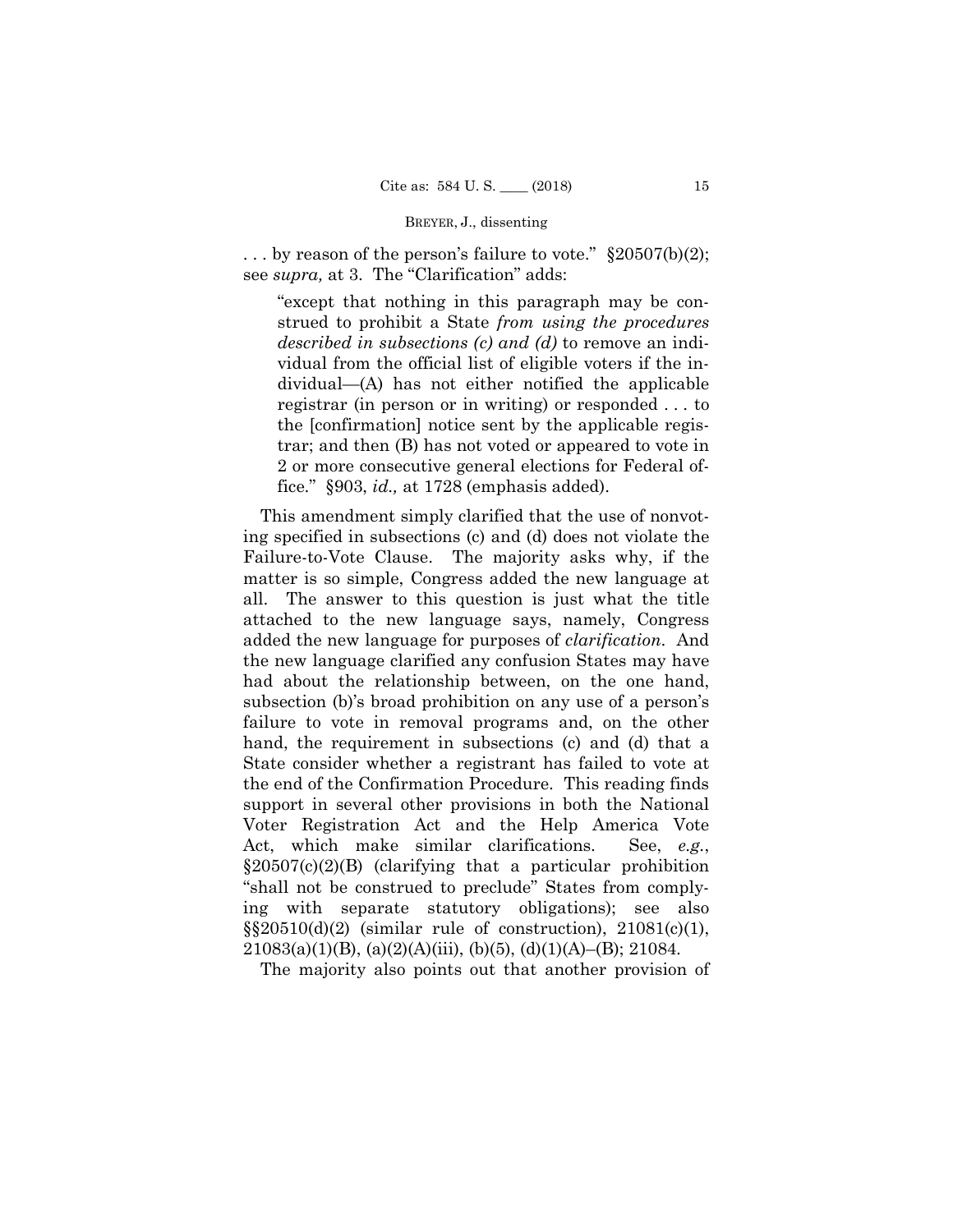the Help America Vote Act, §303. See §303(a)(4), 116 Stat. 1708, 52 U. S. C. §21083(a)(4). That provision once again reaffirms that a State's registration list-maintenance program must "mak[e] a *reasonable effort* to remove registrants who are ineligible to vote" and adds that "*consistent with the National Voter Registration Act of 1993* . . . registrants who have not responded to a notice and who have not voted in 2 consecutive general elections for Federal office shall be removed from the official list of eligible voters, except that no registrant may be removed *solely* by reason of a failure to vote."  $\S21083(a)(4)(A)$  (emphasis added).

The majority tries to make much of the word "solely." But the majority makes too much of too little. For one thing, the Registration Act's Failure-to-Vote Clause under subsection (b) does not use the word "solely." And §303 of the Help America Vote Act tells us to interpret its language (which includes the word "solely") "consistent with the" Registration Act. §21083(a)(4)(A). For another, the Help America Vote Act says that "nothing in this [Act] may be construed to authorize or require conduct prohibited under [the National Voter Registration Act], or to supersede, restrict or limit the application of . . . [t]he National Voter Registration Act." §21145(a)(4).

The majority's view of the statute leaves the Registration Act's Failure-to-Vote Clause with nothing to do in respect to change-of-address programs. Let anyone who doubts this read subsection (d) (while remaining aware of the fact that it requires the sending of a confirmation notice) and ask himself or herself: What *else* is there for the Failure-to-Vote Clause to do? The answer is nothing. Section 8(d) requires States to send a confirmation notice for all change-of-address removals, and, in the majority's view, failing to respond to that forwardable notice is always a valid cause for removal, even if that notice was sent by reason of the registrant's initial failure to vote.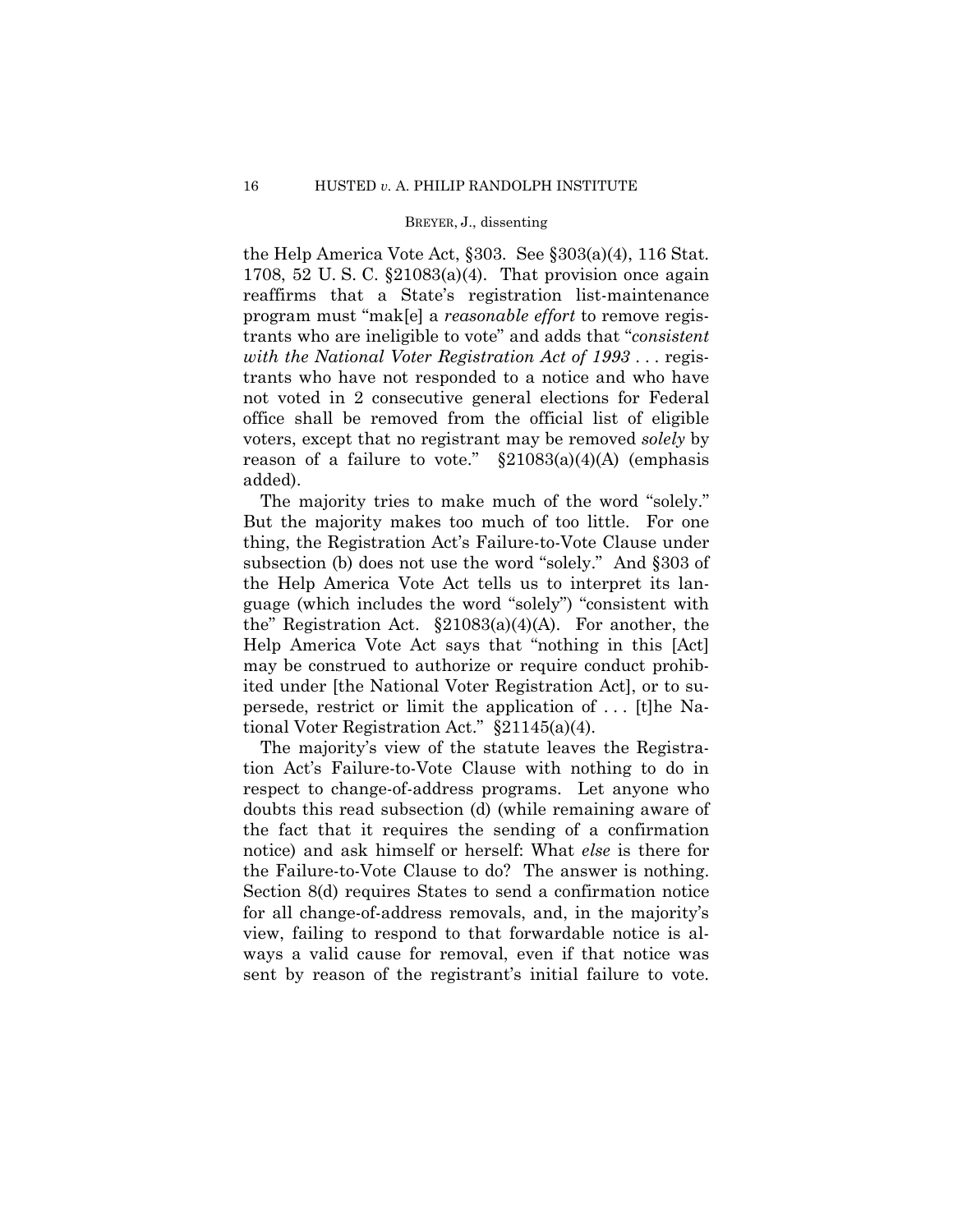Thus the Failure-to-Vote Clause is left with no independent weight since complying with subsection (d) shields a State from violating subsection (b). To repeat the point, under the majority's view, the Failure-to-Vote Clause is superfluous in respect to change-of-address programs: subsection (d) already accomplishes everything the majority says is required of a State's removal program—namely, the sending of a notice.

Finally, even if we were to accept the majority's premise that the question here is whether Ohio's system removes registered voters from the registration list "solely by reason of a failure to vote," that would not change anything. As I have argued, Part II, *supra*, the failure to respond to a forwardable notice is an irrelevant factor in terms of what it shows about whether that registrant changed his or her residence. To add an irrelevant factor to a failure to vote, say, a factor like having gone on vacation or having eaten too large a meal, cannot change Ohio's sole use of "failure to vote" into something it is not.

## IV

 JUSTICE THOMAS, concurring, suggests that my reading of the statute "'raises serious constitutional doubts.'"

*Ante*, at 1 (quoting *Jennings* v. *Rodriguez*, 583 U. S. \_\_\_,  $(2018)$  (slip op., at 2)). He believes that it "would seriously interfere with the States' constitutional authority to set and enforce voter qualifications." *Ante*, at 2. At the same time, the majority "assume[s]" that "Congress has the constitutional authority to limit voting eligibility requirements in the way respondents suggest." *Ante*, at 16, n. 5. But it suggests possible agreement with JUSTICE THOMAS, for it makes this assumption only "for the sake of argument." *Ibid.*

Our cases indicate, however, that §8 neither exceeds Congress' authority under the Elections Clause, Art. I, §4, nor interferes with the State's authority under the Voter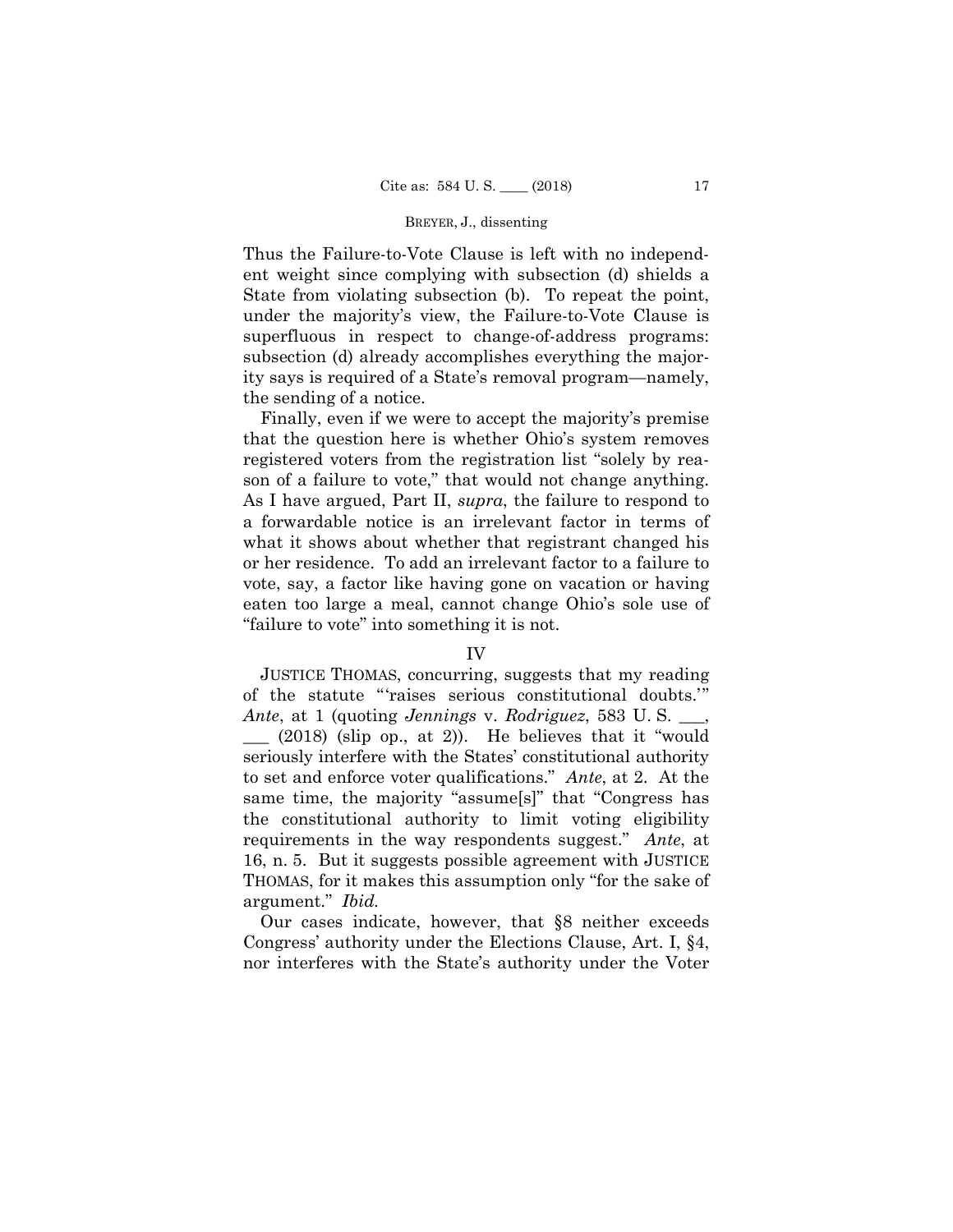Qualification Clause, Art. 1, §2. Indeed, this Court's precedents interpreting the scope of congressional authority under the Elections Clause make clear that Congress has the constitutional power to adopt the statute before us.

The Elections Clause states:

"The Times, Places and Manner of holding Elections for Senators and Representatives, shall be prescribed in each State by the Legislature thereof; but the Congress may at any time by Law make or alter such Regulations, except as to the Places of chusing Senators." U. S. Const., Art. I, §4, cl. 1.

The Court has frequently said that "[t]he Clause's substantive scope is broad," and that it "empowers Congress to pre-empt state regulations governing the 'Times, Places and Manner' of holding congressional elections." *Arizona*  v. *Inter Tribal Council of Ariz.*, *Inc*., 570 U. S. 1, 8 (2013). We have long held that "[t]he power of Congress over the 'Times, Places and Manner' of congressional elections 'is paramount, and may be exercised at any time, and to any extent which it deems expedient; and so far as it is exercised, and no farther, the regulations effected supersede those of the State which are inconsistent therewith.'" *Id*., at 9 (quoting *Ex parte Siebold*, 100 U. S. 371, 392 (1880)).

The words "'Times, Places, and Manner,'" we have said, are "'comprehensive words'" that "'embrace authority to provide a complete code for congressional elections.'" *Tribal Council*, *supra,* at 8–9 (quoting *Smiley* v. *Holm*, 285 U. S. 355, 366 (1932)). That "complete code" includes the constitutional authority to enact "regulations relating to 'registration.'" *Ibid.*; see also *Cook* v. *Gralike*, 531 U. S. 510, 524 (2001) (same); *Roudebush* v. *Hartke*, 405 U. S. 15, 24–25 (1972). That is precisely what §8 does.

Neither does §8 tell the States "*who* may vote in" federal elections. *Tribal Council*, 570 U. S.*,* at 16. Instead, §8 considers the *manner* of registering those whom the State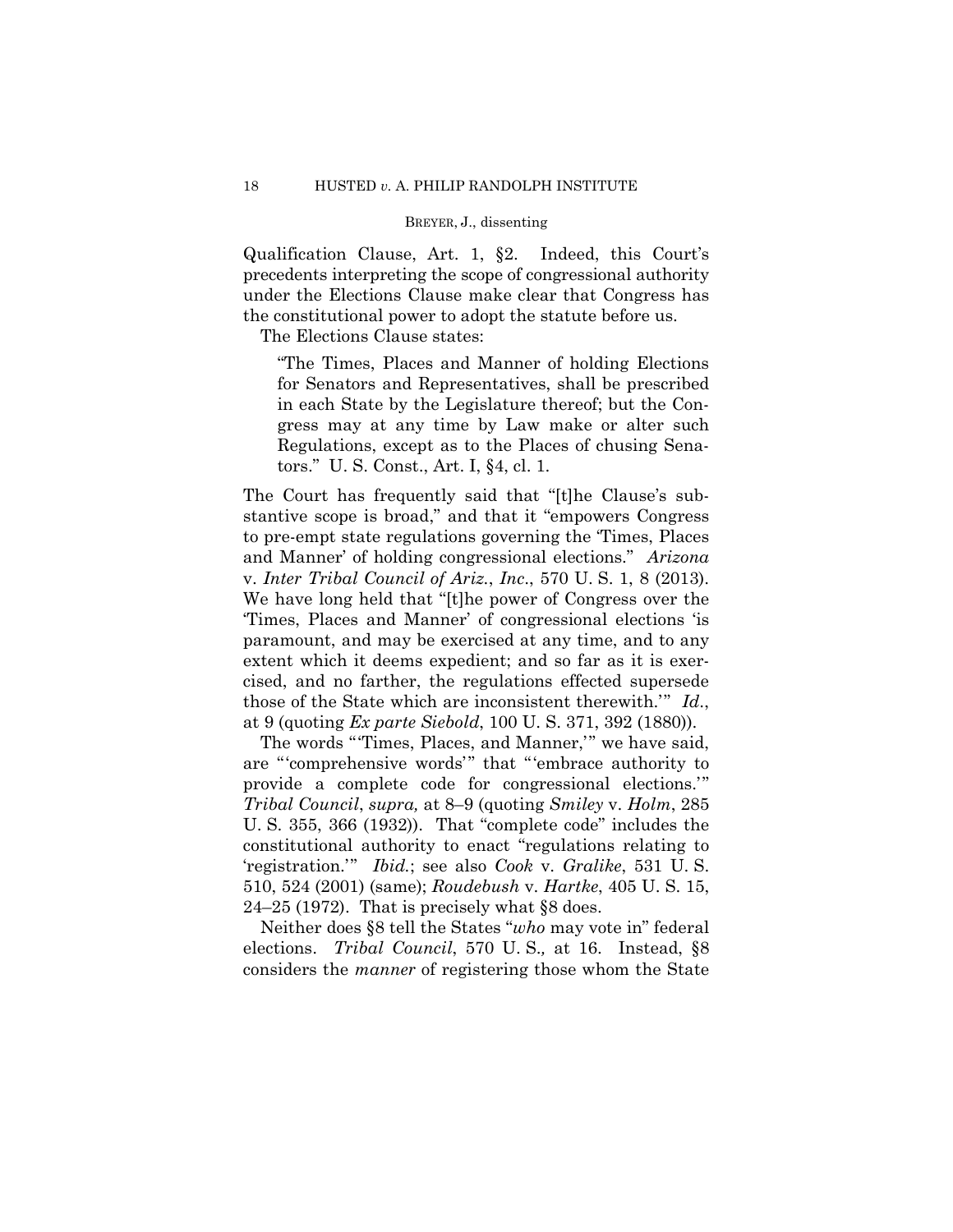itself considers qualified. Unlike the concurrence, I do not read our precedent as holding to the contrary. But see *id*., at 26 (THOMAS, J., dissenting). And, our precedent strongly suggests that, given the importance of voting in a democracy, a State's effort (because of failure to vote) to remove from a federal election roll those it considers otherwise qualified is unreasonable. Cf. *Carrington* v. *Rash*, 380 U. S. 89, 91–93, 96 (1965) (State can impose "reasonable residence restrictions on the availability of the ballot" but cannot forbid otherwise qualified members of military to vote); see also *Kramer* v. *Union Free School Dist. No. 15*, 395 U. S. 621, 625 (1969) ("States have the power to impose *reasonable* citizenship, age, and residency requirements on the availability of the ballot" (emphasis added)); *Harper* v. *Virginia Bd. of Elections*, 383 U. S. 663, 668 (1966) ("To introduce wealth or payment of a fee as a measure of a voter's qualifications is to introduce a capricious or irrelevant factor").

For these reasons, with respect, I dissent.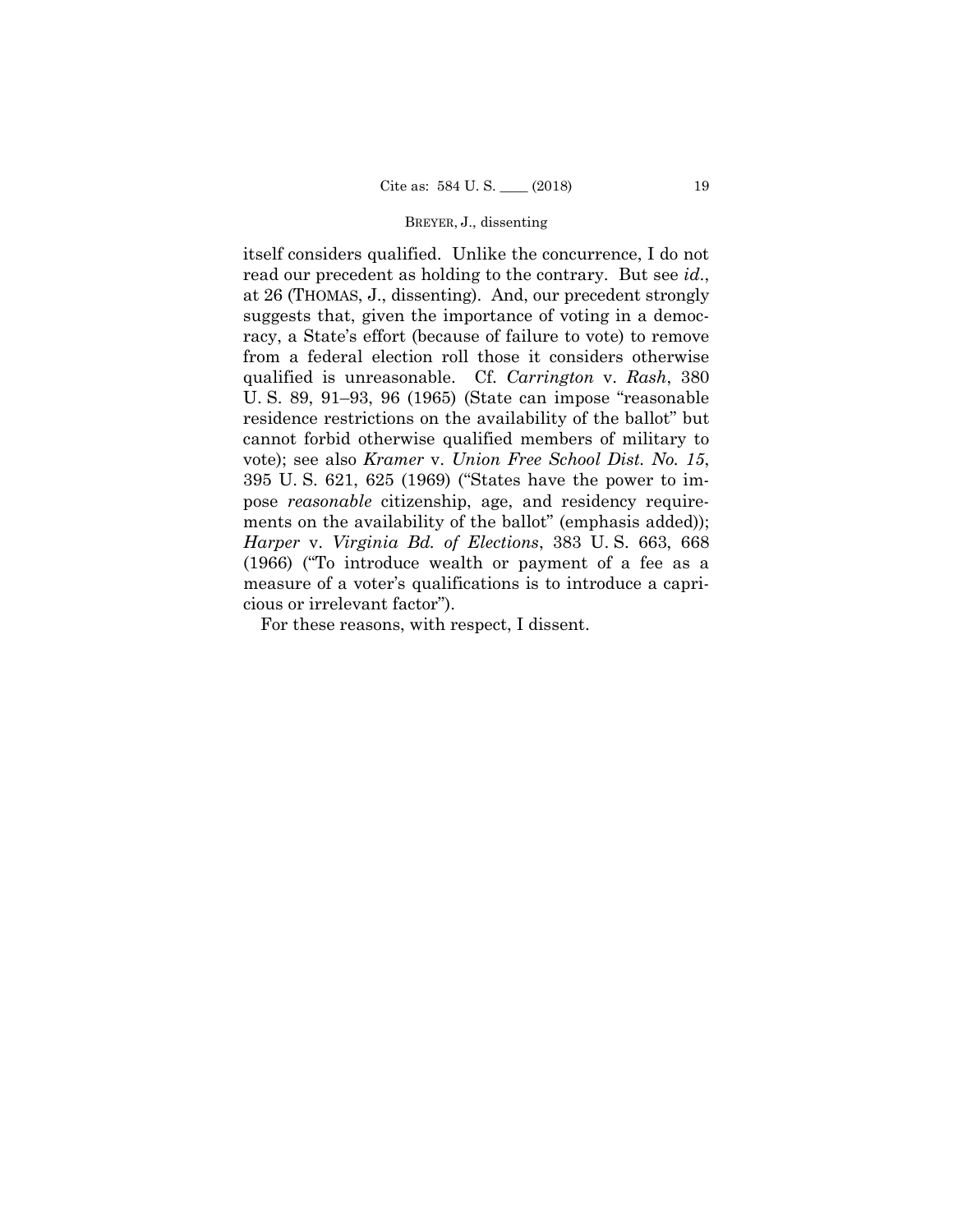#### APPENDIXES

## A

*The National Voter Registration Act of 1993*

## **"SEC. 2. FINDINGS AND PURPOSES.**

"(a) FINDINGS.—The Congress finds that—

 "(1) The right of citizens of the United States to vote is a fundamental right;

 "(2) it is the duty of the Federal, State, and local governments to promote the exercise of that right; and

 "(3) discriminatory and unfair registration laws and procedures can have a direct and damaging effect on voter participation in elections for Federal office and disproportionately harm voter participation . . . , including racial minorities.

"(b) PURPOSES.—The purposes of this Act are—

 "(1) to establish procedures that will increase the number of eligible citizens who register to vote in elections for Federal office;

 "(2) to make it possible for Federal, State, and local governments to implement this Act in a manner that enhances the participation of eligible citizens as voters in elections for Federal office;

"(3) to protect the integrity of the electoral process; and

 "(4) to ensure that accurate and current voter registration rolls are maintained." 107 Stat. 77.

## **"SEC. 5. SIMULTANEOUS APPLICATION FOR VOTER REGISTRATION AND APPLICATION FOR MOTOR VEHICLE DRIVER'S LICENSE.**

 "(d) CHANGE OF ADDRESS.—Any change of address form submitted in accordance with State law for purposes of a State motor vehicle driver's license shall serve as notification of change of address for voter registration with respect to elections for Federal office for the registrant in-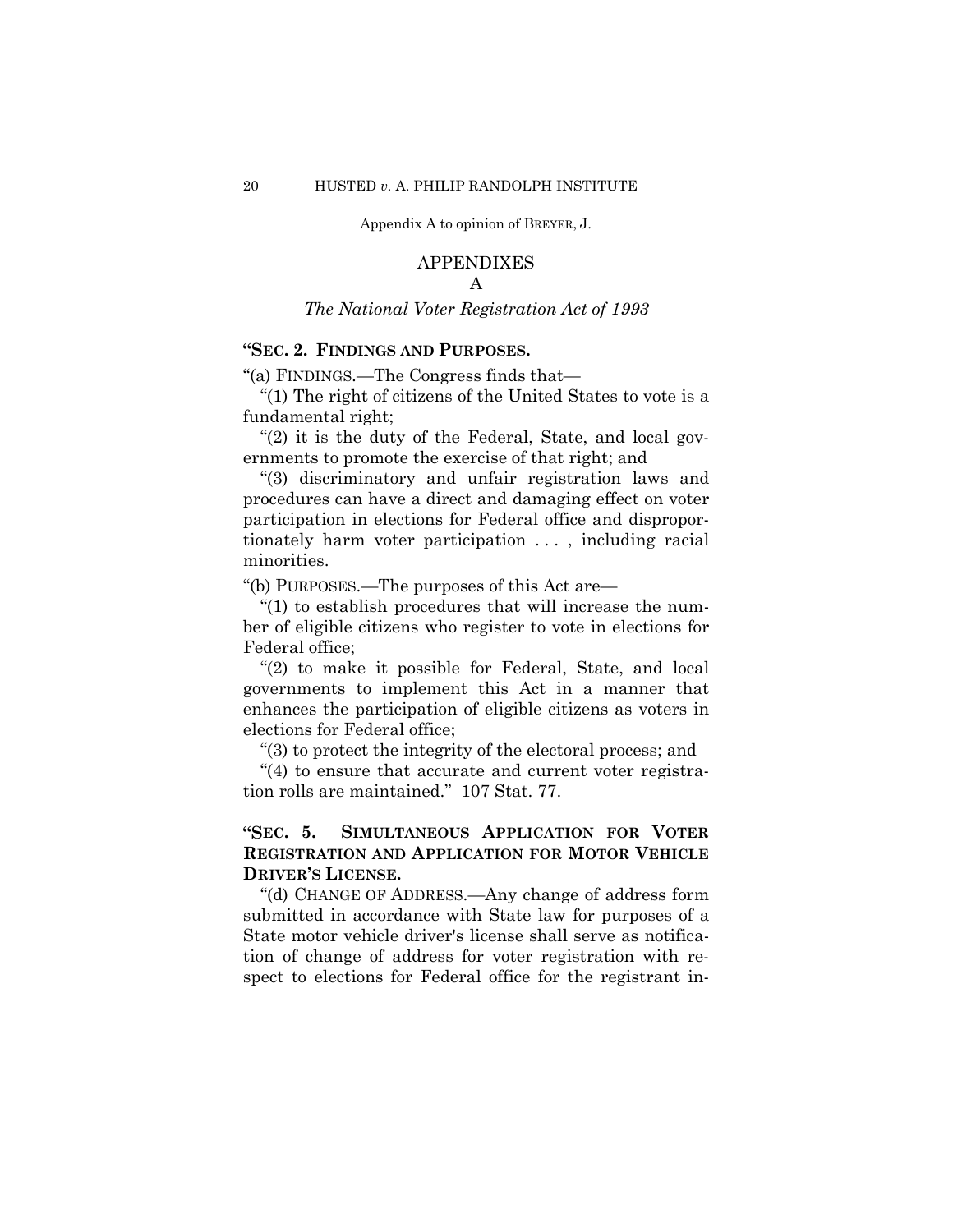volved unless the registrant states on the form that the change of address is not for voter registration purposes." *Id.,* at 79.

## **"SEC. 6. MAIL REGISTRATION.**

 "(d) UNDELIVERED NOTICES. If a notice of the disposition of a mail voter registration application under section 8(a)(2) is sent by nonforwardable mail and is returned undelivered, the registrar may proceed in accordance with section 8(d)." *Id.,* at 80.

## **"SEC. 8. REQUIREMENTS WITH RESPECT TO ADMINI-STRATION OF VOTER REGISTRATION.**

 "(a) IN GENERAL—In the administration of voter registration for elections for Federal office, each State shall—

 "(1) ensure that any eligible applicant is registered to vote in an election— . . . . .

 "(2) require the appropriate State election official to send notice to each applicant of the disposition of the application;

 "(3) provide that the name of a registrant may not be removed from the official list of eligible voters except—

"(A) at the request of the registrant;

 "(B) as provided by State law, by reason of criminal conviction or mental incapacity; or

"(C) as provided under paragraph (4);

 "(4) conduct a general program that makes a reasonable effort to remove the names of ineligible voters from the official lists of eligible voters by reason of—

"(A) the death of the registrant; or

 "(B) a change in the residence of the registrant, in accordance with subsections (b), (c), and (d); . . . . .

 "(b) CONFIRMATION OF VOTER REGISTRATION.—Any State program or activity to protect the integrity of the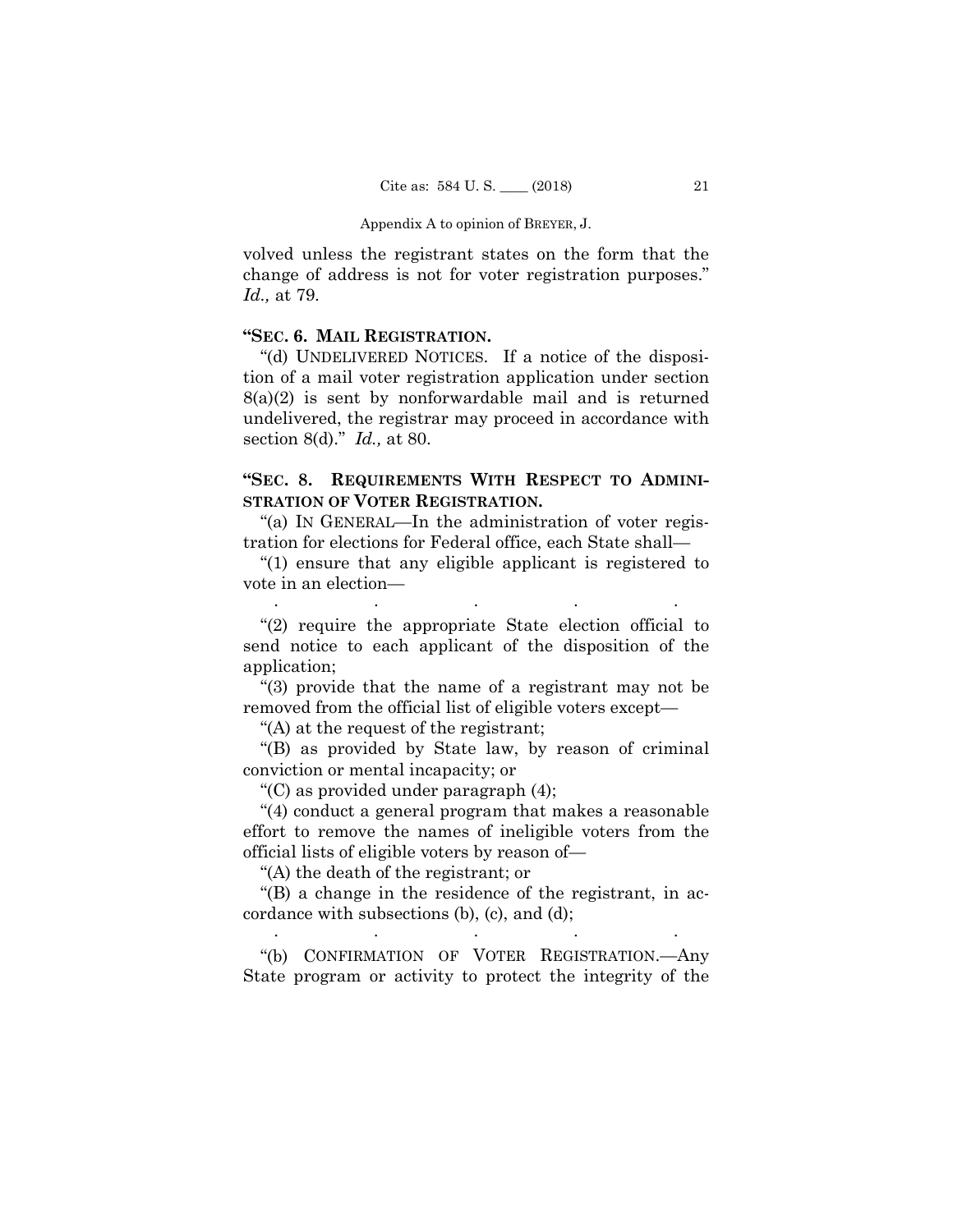electoral process by ensuring the maintenance of an accurate and current voter registration roll for elections for Federal office—

 "(1) shall be uniform, nondiscriminatory, and in compliance with the Voting Rights Act of 1965 (42 U. S. C. 1973 et seq.); and

 "(2) shall not result in the removal of the name of any person from the official list of voters registered to vote in an election for Federal office by reason of the person's failure to vote.

 "(c) VOTER REMOVAL PROGRAMS.—(1) A State may meet the requirement of subsection (a)(4) by establishing a program under which—

 "(A) change-of-address information supplied by the Postal Service through its licensees is used to identify registrants whose addresses may have changed; and

 "(B) if it appears from information provided by the Postal Service that—

 "(i) a registrant has moved to a different residence address in the same registrar's jurisdiction in which the registrant is currently registered, the registrar changes the registration records to show the new address and sends the registrant a notice of the change by forwardable mail and a postage prepaid pre-addressed return form by which the registrant may verify or correct the address information; or

 "(ii) the registrant has moved to a different residence address not in the same registrar's jurisdiction, the registrar uses the notice procedure described in subsection  $(d)(2)$  to confirm the change of address.

 "(2)(A) A State shall complete, not later than 90 days prior to the date of a primary or general election for Federal office, any program the purpose of which is to systematically remove the names of ineligible voters from the official lists of eligible voters.

"(B) Subparagraph (A) shall not be construed to pre-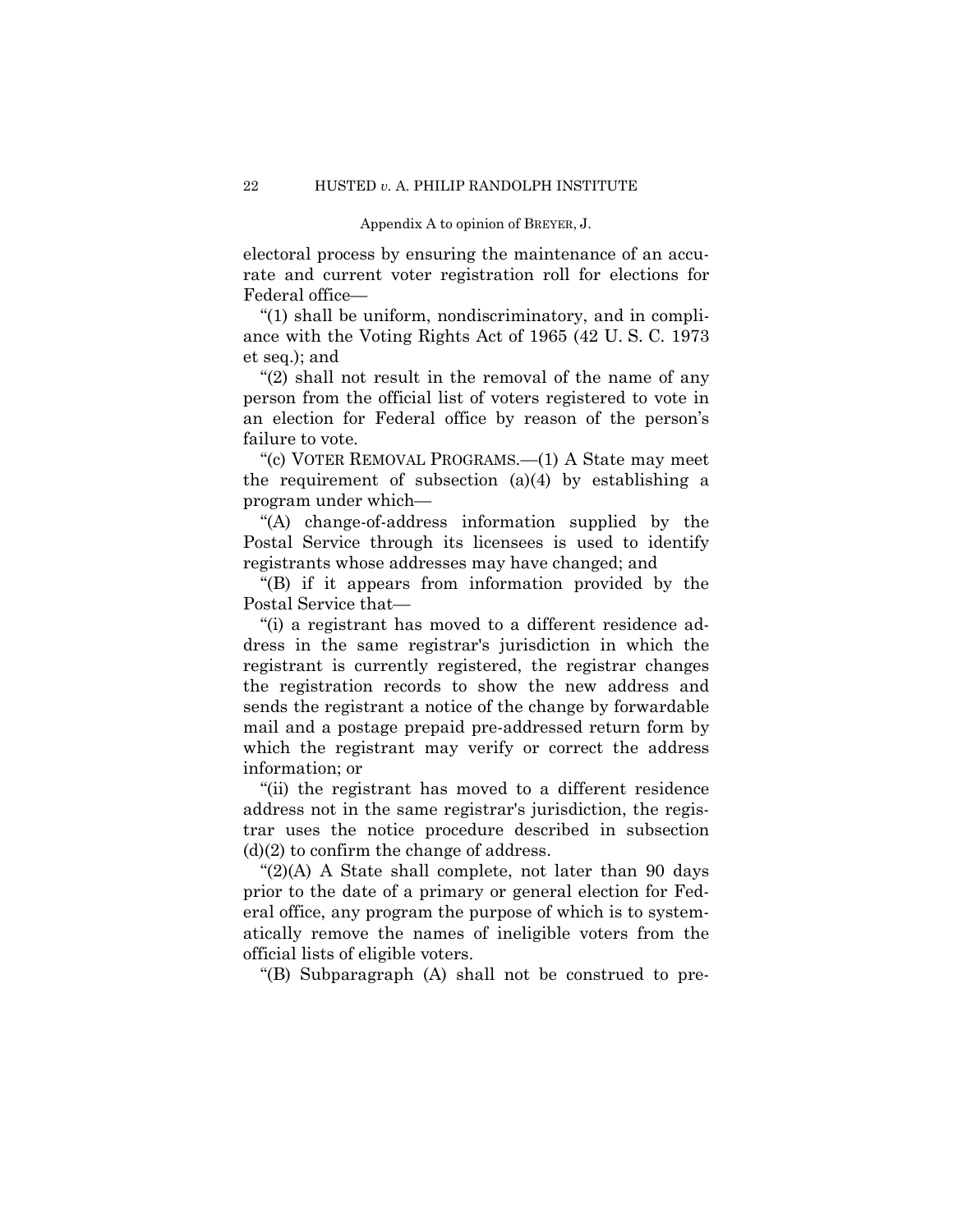clude—

 "(i) the removal of names from official lists of voters on a basis described in paragraph  $(3)(A)$  or  $(B)$  or  $(4)(A)$  of subsection (a); or

 "(ii) correction of registration records pursuant to this Act.

 "(d) REMOVAL OF NAMES FROM VOTING ROLLS.—"(1) A State shall not remove the name of a registrant from the official list of eligible voters in elections for Federal office on the ground that the registrant has changed residence unless the registrant—

 "(A) confirms in writing that the registrant has changed residence to a place outside the registrar's jurisdiction in which the registrant is registered; or

 "(B)(i) has failed to respond to a notice described in paragraph (2); and

 "(ii) has not voted or appeared to vote (and, if necessary, correct the registrar's record of the registrant's address) in an election during the period beginning on the date of the notice and ending on the day after the date of the second general election for Federal office that occurs after the date of the notice.

 "(2) A notice is described in this paragraph if it is a postage prepaid and pre-addressed return card, sent by forwardable mail, on which the registrant may state his or her current address, together with a notice to the following effect:

 "(A) If the registrant did not change his or her residence, or changed residence but remained in the registrar's jurisdiction, the registrant should return the card not later than the time provided for mail registration under subsection (a)(1)(B). If the card is not returned, affirmation or confirmation of the registrant's address may be required before the registrant is permitted to vote in a Federal election during the period beginning on the date of the notice and ending on the day after the date of the second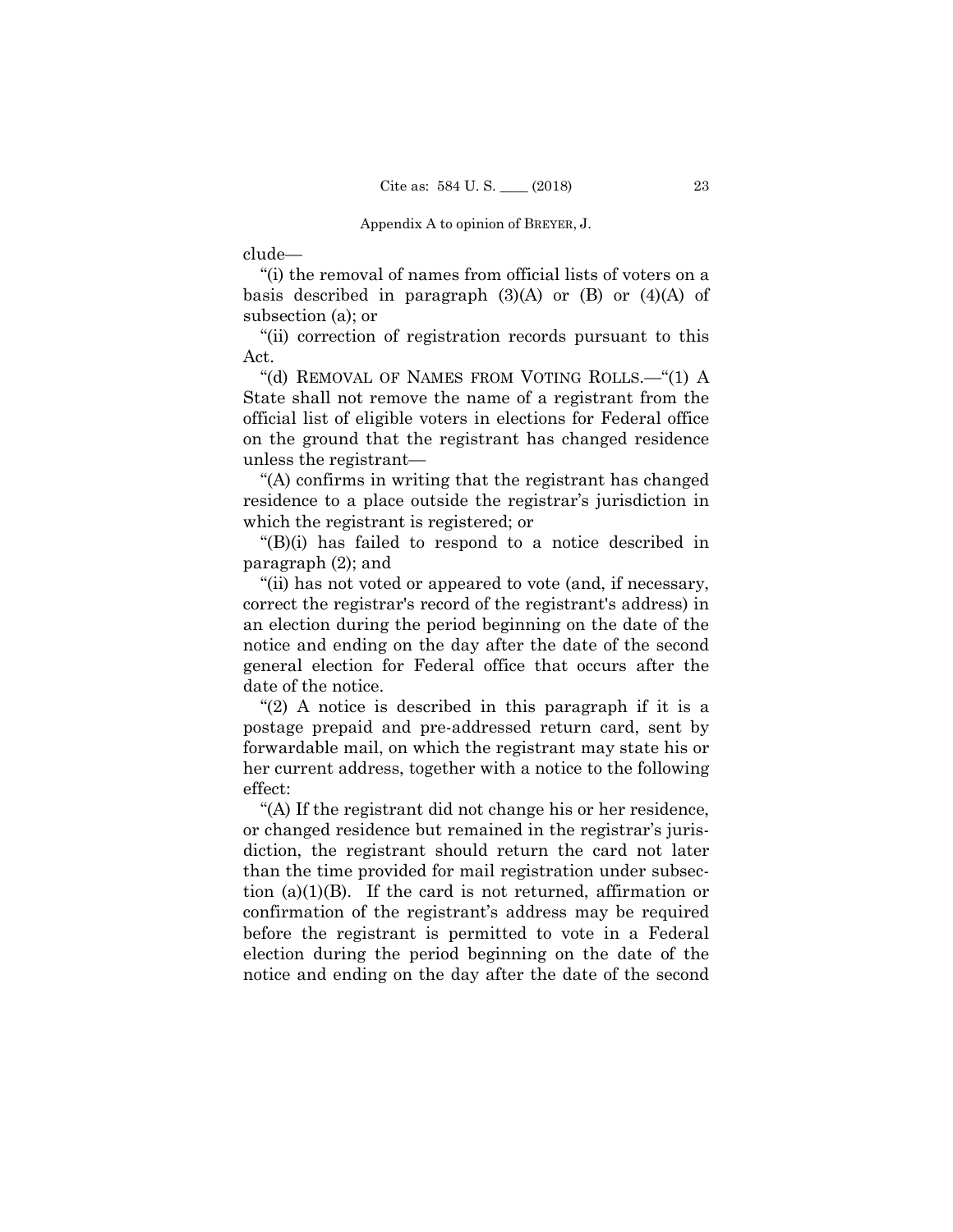general election for Federal office that occurs after the date of the notice, and if the registrant does not vote in an election during that period the registrant's name will be removed from the list of eligible voters.

 "(B) If the registrant has changed residence to a place outside the registrar's jurisdiction in which the registrant is registered, information concerning how the registrant can continue to be eligible to vote.

 "(3) A voting registrar shall correct an official list of eligible voters in elections for Federal office in accordance with change of residence information obtained in conformance with this subsection." *Id.,* at 82–84.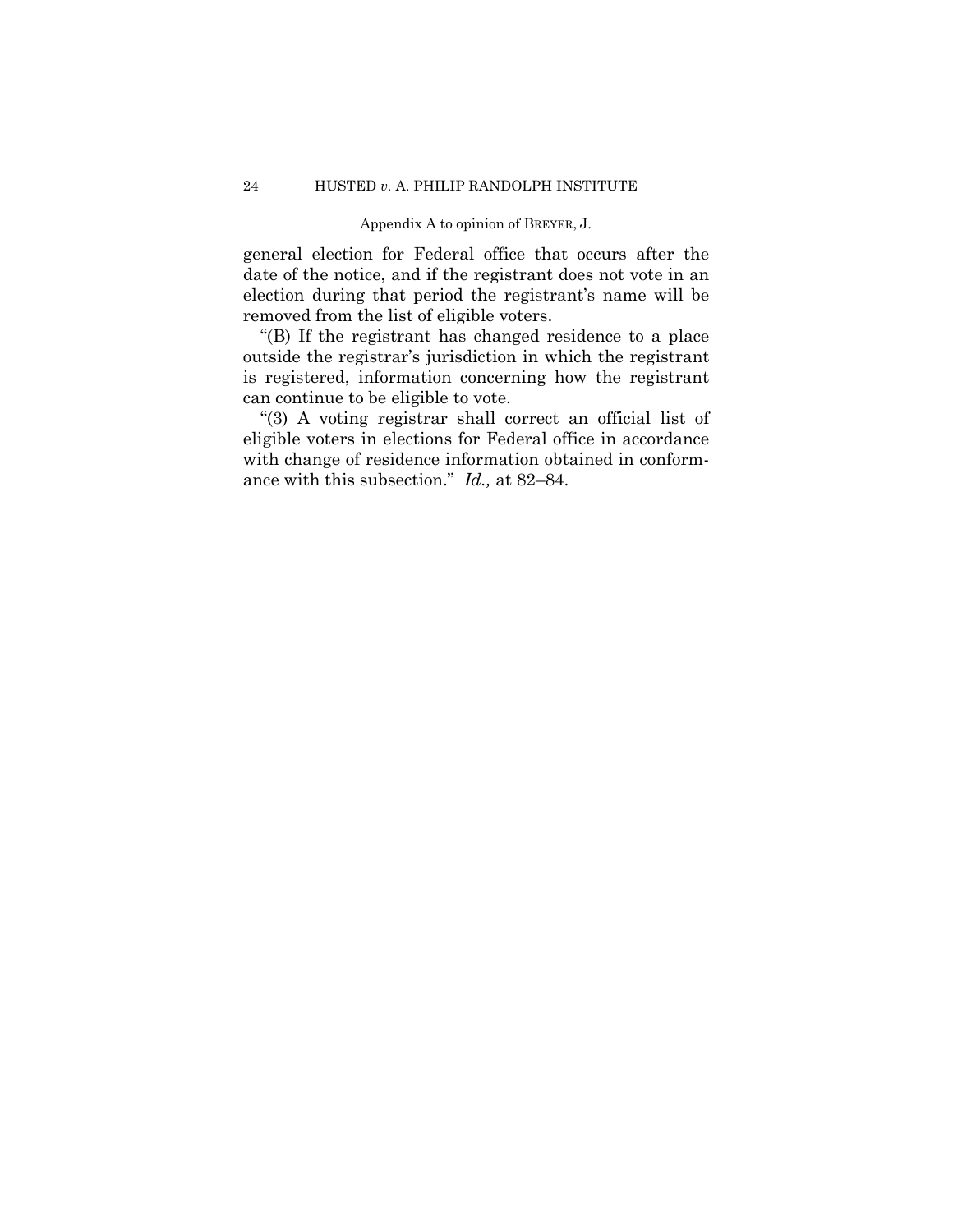## *The Help America Vote Act of 2002*

## **"SEC. 303. COMPUTERIZED STATEWIDE VOTER REGISTRATION LIST REQUIREMENTS AND REQUIRE-MENTS FOR VOTERS WHO REGISTER BY MAIL.**

 "(a) COMPUTERIZED STATEWIDE VOTER REGISTRATION LIST REQUIREMENTS.— . The same state is a set of the same state in the same state  $\mathcal{L}_\mathcal{A}$ 

 "(4) MINIMUM STANDARD FOR ACCURACY OF STATE VOTER REGISTRATION RECORDS.—The State election system shall include provisions to ensure that voter registration records in the State are accurate and are updated regularly, including the following:

 "(A) A system of file maintenance that makes a reasonable effort to remove registrants who are ineligible to vote from the official list of eligible voters. Under such system, consistent with the National Voter Registration Act of 1993 (42 U.S.C. 1973gg et seq.), registrants who have not responded to a notice and who have not voted in 2 consecutive general elections for Federal office shall be removed from the official list of eligible voters, except that no registrant may be removed solely by reason of a failure to vote.

 "(B) Safeguards to ensure that eligible voters are not removed in error from the official list of eligible voters." 116 Stat. 1708–1710.

B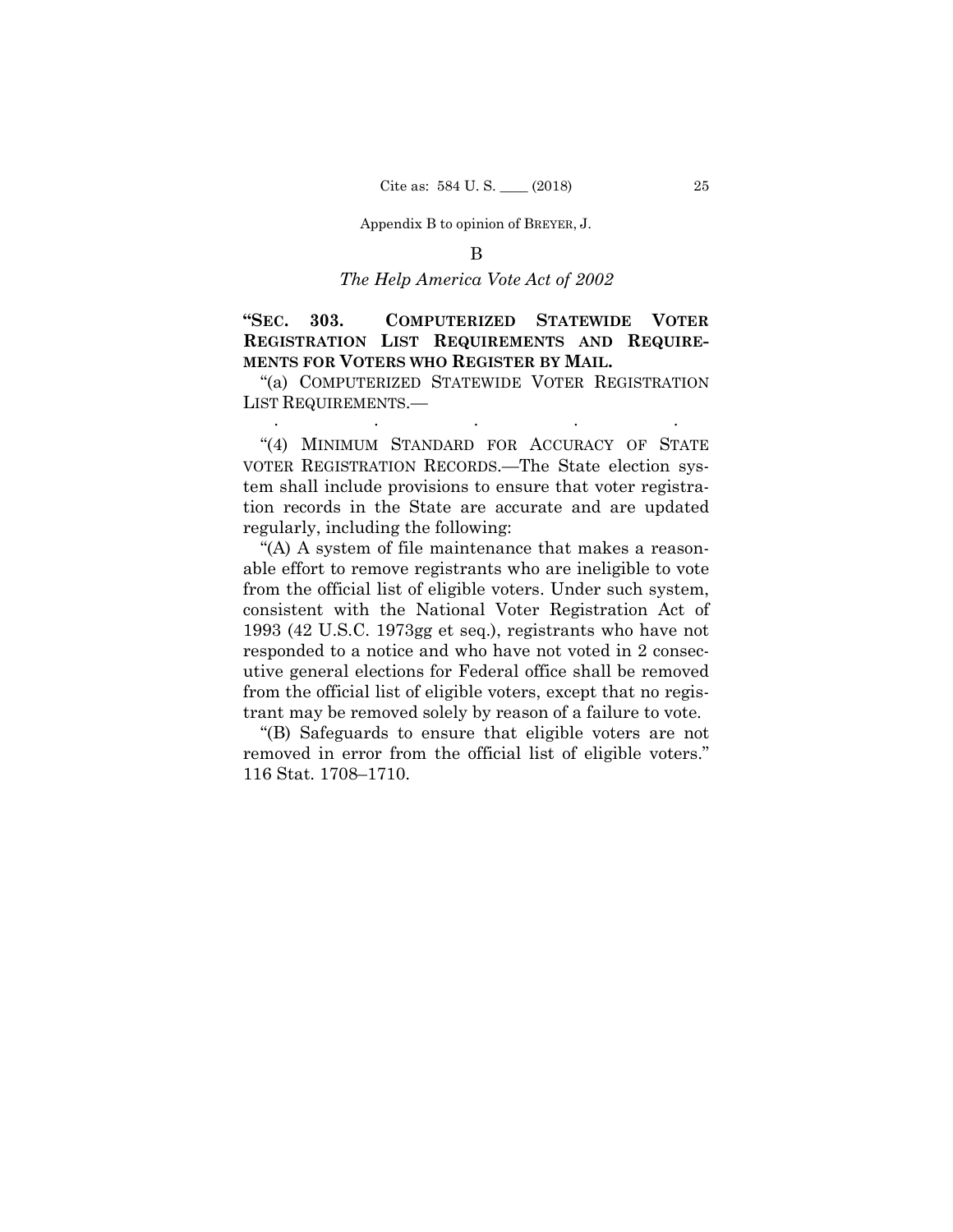**"SEC. 903. CLARIFICATION OF ABILITY OF ELECTION OFFICIALS TO REMOVE REGISTRANTS FROM OFFICIAL LIST OF VOTERS ON GROUNDS OF CHANGE OF RESIDENCE.** 

 "Section 8(b)(2) of the National Voter Registration Act of 1993 . . . is amended by striking the period at the end and inserting the following: ", except that nothing in this paragraph may be construed to prohibit a State from using the procedures described in subsections (c) and (d) to remove an individual from the official list of eligible voters if the individual—

''(A) has not either notified the applicable registrar (in person or in writing) or responded during the period described in subparagraph (B) to the notice sent by the applicable registrar; and then

''(B) has not voted or appeared to vote in 2 or more consecutive general elections for Federal office.'' *Id.,* at 1728.

## **"SEC. 906. NO EFFECT ON OTHER LAWS.**

"(a) IN GENERAL.—  $\ldots$  [N]othing in this Act may be construed to authorize or require conduct prohibited under any of the following laws, or to supersede, restrict, or limit the application of such laws [including]:

 "(4) The National Voter Registration Act of 1993." *Id.,* at 1729.

. The same state is a set of the same state  $\mathcal{L}_\mathbf{z}$  , where  $\mathcal{L}_\mathbf{z}$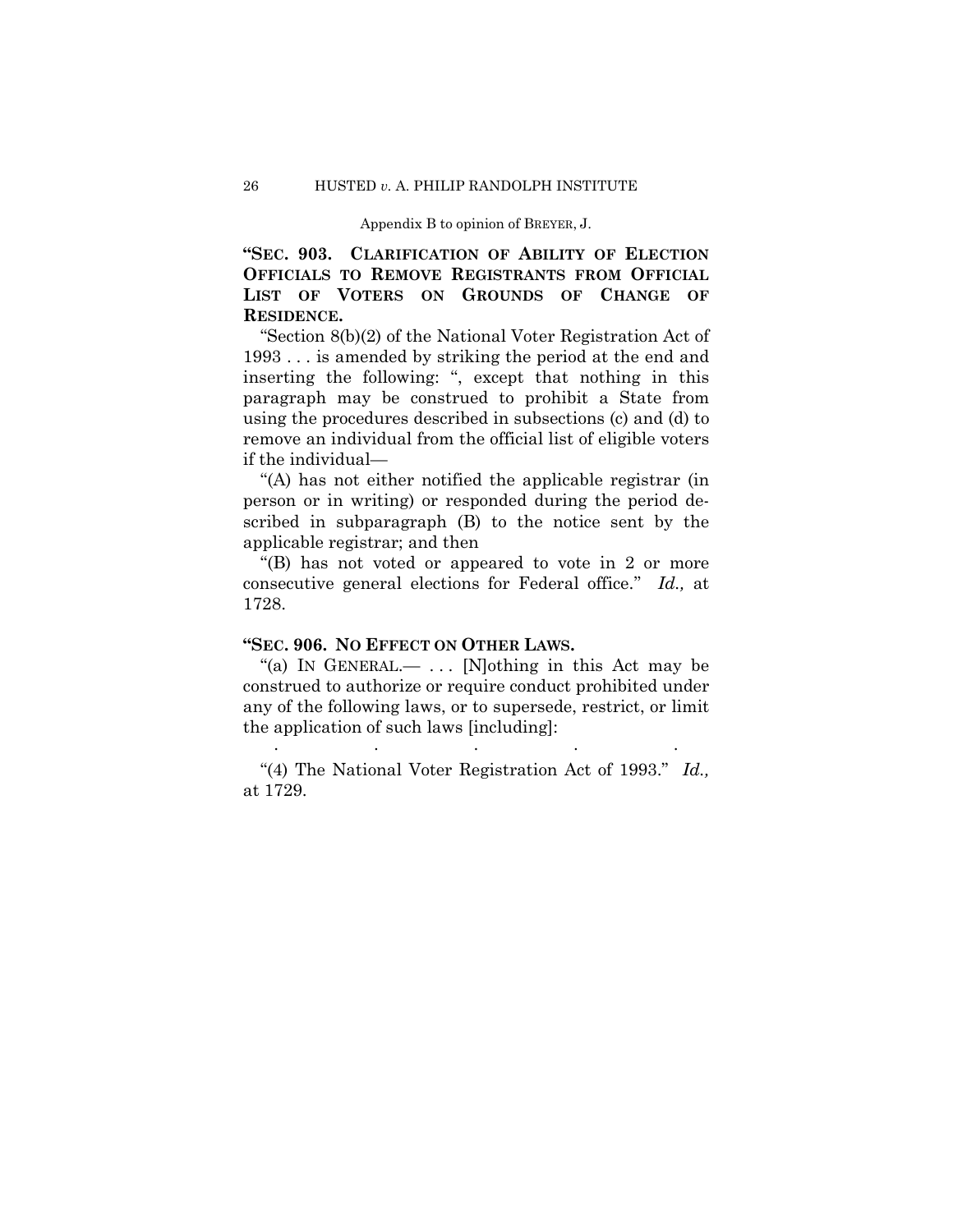## **SUPREME COURT OF THE UNITED STATES**  $\overline{\phantom{a}}$  , where  $\overline{\phantom{a}}$

#### No. 16–980  $\overline{\phantom{a}}$  , where  $\overline{\phantom{a}}$

## JON HUSTED, OHIO SECRETARY OF STATE, PETITIONER *v.* A. PHILIP RANDOLPH INSTITUTE, ET AL.

### ON WRIT OF CERTIORARI TO THE UNITED STATES COURT OF APPEALS FOR THE SIXTH CIRCUIT

#### [June 11, 2018]

### JUSTICE SOTOMAYOR, dissenting.

I join the principal dissent in full because I agree that the statutory text plainly supports respondents' interpretation. I write separately to emphasize how that reading is bolstered by the essential purposes stated explicitly in the National Voter Registration Act of 1993 (NVRA) to increase the registration and enhance the participation of eligible voters in federal elections. 52 U. S. C. §§20501(b)(1)–(2). Congress enacted the NVRA against the backdrop of substantial efforts by States to disenfranchise low-income and minority voters, including programs that purged eligible voters from registration lists because they failed to vote in prior elections. The Court errs in ignoring this history and distorting the statutory text to arrive at a conclusion that not only is contrary to the plain language of the NVRA but also contradicts the essential purposes of the statute, ultimately sanctioning the very purging that Congress expressly sought to protect against.

Concerted state efforts to prevent minorities from voting and to undermine the efficacy of their votes are an unfortunate feature of our country's history. See *Schuette* v. *BAMN*, 572 U. S. 291, 337–338 (2014) (SOTOMAYOR, J., dissenting). As the principal dissent explains, "[i]n the late 19th and early 20th centuries, a number of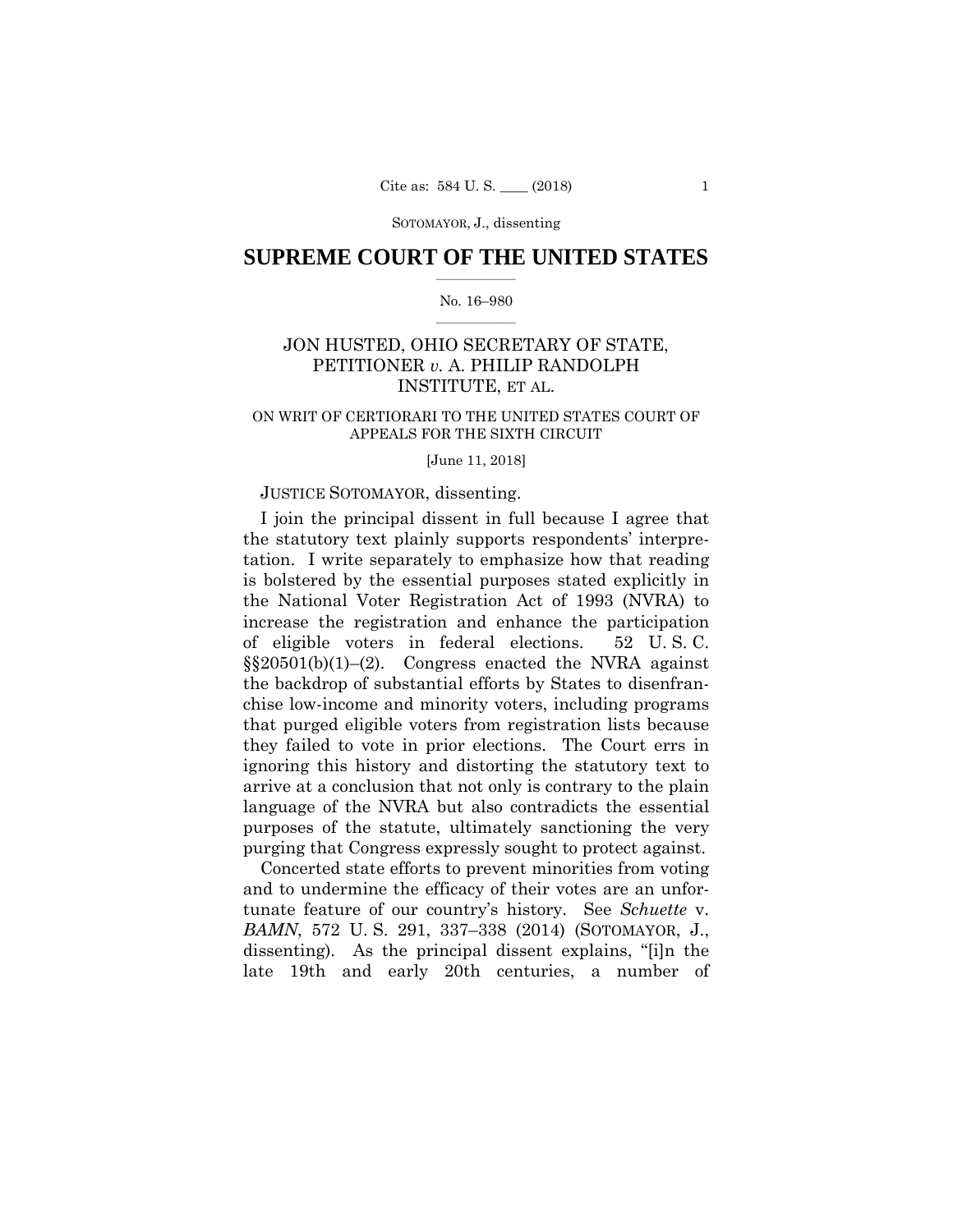'[r]estrictive registration laws and administrative procedures' came to use across the United States." *Ante,* at 1–2 (opinion of BREYER, J.). States enforced "poll tax[es], literacy tests, residency requirements, selective purges, . . . and annual registration requirements," which were developed "to keep certain groups of citizens from voting." H. R. Rep. No. 103–9, p. 2 (1993). Particularly relevant here, some States erected procedures requiring voters to renew registrations "whenever [they] moved or failed to vote in an election," which "sharply depressed turnout, particularly among blacks and immigrants." A. Keyssar, The Right To Vote 124 (2009). Even after the passage of the Voting Rights Act in 1965, many obstacles remained. See *ante,* at 2 (opinion of BREYER, J.).

Congress was well aware of the "long history of such list cleaning mechanisms which have been used to violate the basic rights of citizens" when it enacted the NVRA. S. Rep. No. 103–6, p. 18 (1993). Congress thus made clear in the statutory findings that "the right of citizens of the United States to vote is a fundamental right," that "it is the duty of the Federal, State, and local governments to promote the exercise of that right," and that "discriminatory and unfair registration laws and procedures can have a direct and damaging effect on voter participation . . . and disproportionately harm voter participation by various groups, including racial minorities." 52 U. S. C. §20501(a). In light of those findings, Congress enacted the NVRA with the express purposes of "increas [ing] the number of eligible citizens who register to vote" and "enhanc[ing] the participation of eligible citizens as voters." §§20501(b)(1)– (2). These stated purposes serve at least in part to counteract the history of voter suppression, as evidenced by  $\S20507(b)(2)$ , which forbids "the removal of the name of any person from the official list of voters registered to vote in an election for Federal office by reason of the person's failure to vote." *Ibid.*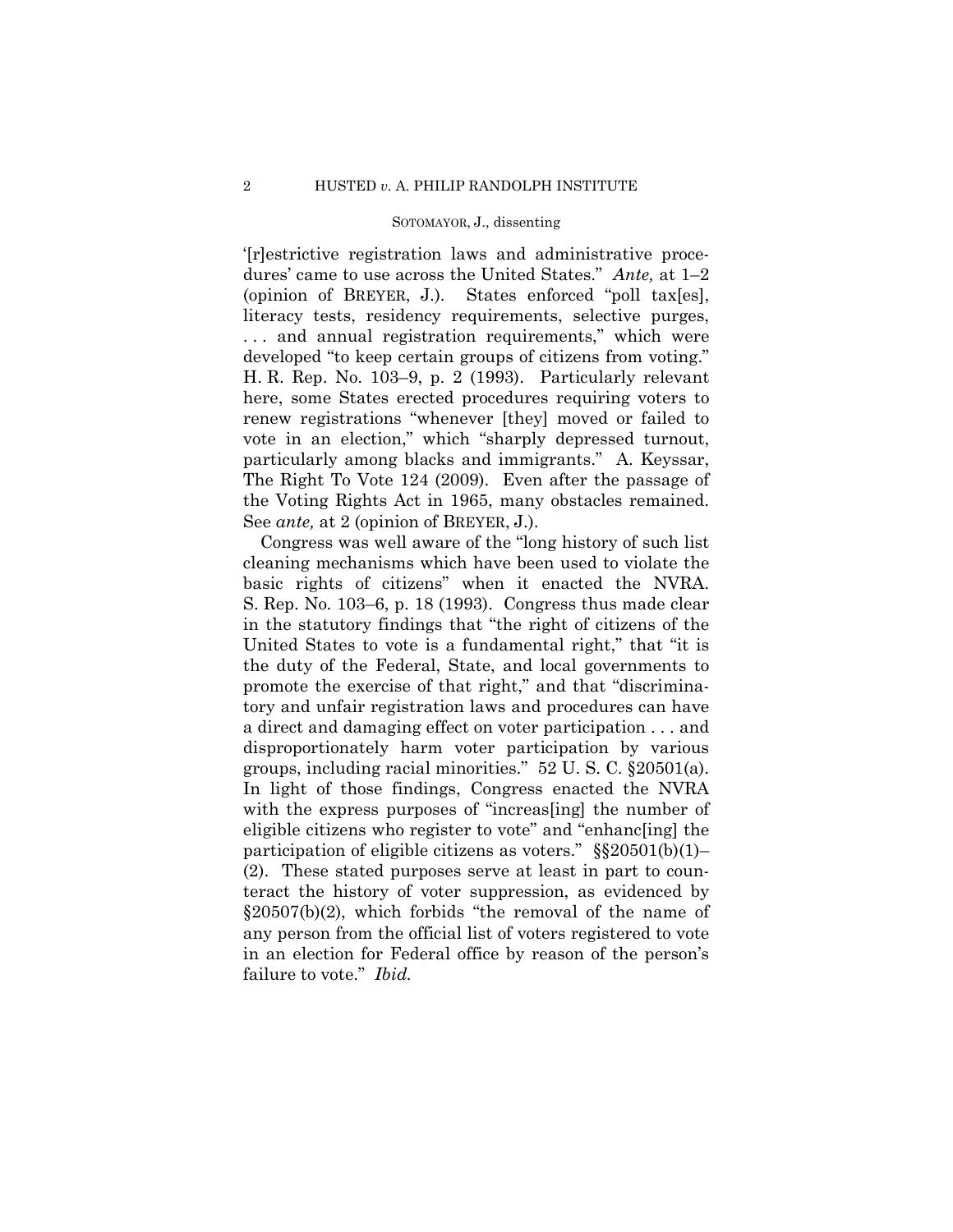Of course, Congress also expressed other objectives, "to protect the integrity of the electoral process" and "to ensure that accurate and current voter registration rolls are maintained."  $\S$  $20501(b)(3)$ –(4).[\\*](#page-55-0) The statute contemplates, however, that States can, and indeed must, further all four stated objectives. As relevant here, Congress crafted the NVRA with the understanding that, while States are required to make a "reasonable effort" to remove ineligible voters from the registration lists, §20507(a)(4), such removal programs must be developed in a manner that "prevent[s] poor and illiterate voters from being caught in a purge system which will require them to needlessly re-register" and "prevent[s] abuse which has a disparate impact on minority communities," S. Rep. No. 103–6, at 18.

Ohio's Supplemental Process reflects precisely the type of purge system that the NVRA was designed to prevent. Under the Supplemental Process, Ohio will purge a registrant from the rolls after six years of not voting, *e.g.,* sitting out one Presidential election and two midterm elections, and after failing to send back one piece of mail, even though there is no reasonable basis to believe the individual actually moved. See *ante,* at 14 (BREYER, J., dissenting). This purge program burdens the rights of eligible voters. At best, purged voters are forced to "needlessly reregister" if they decide to vote in a subsequent election; at worst, they are prevented from voting at all because they never receive information about when and where

<span id="page-55-0"></span><sup>\*</sup>The majority characterizes these objectives as ones to "remov[e] ineligible persons from the States' voter registration rolls," *ante,* at 2, but maintaining "accurate" rolls and "protecting the integrity of the electoral process" surely encompass more than just removing ineligible voters. An accurate voter roll and fair electoral process should also reflect the continued enrollment of eligible voters. In this way, the NVRA's enhanced-participation and accuracy-maintenance goals are to be achieved simultaneously, and are mutually reinforcing.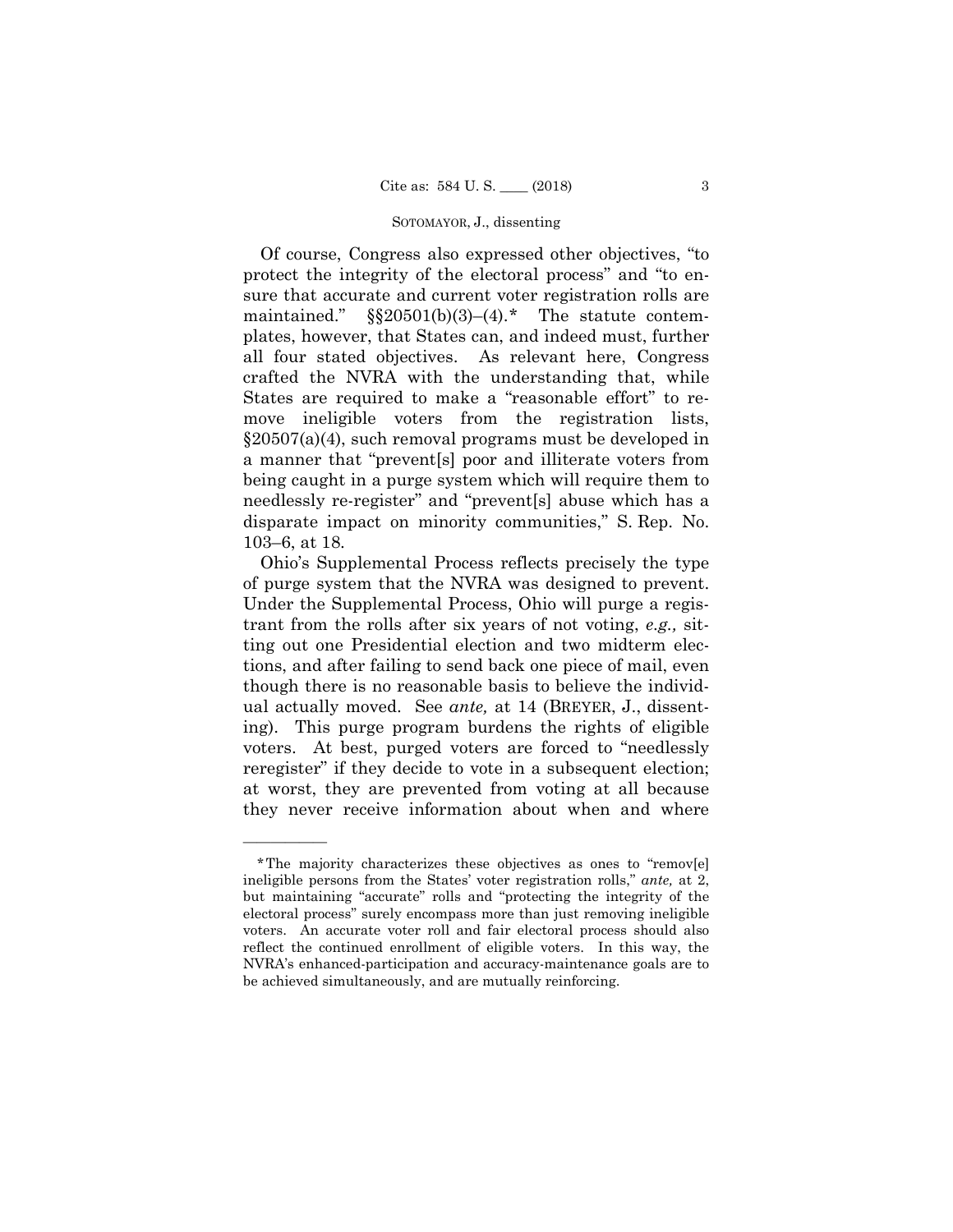elections are taking place.

It is unsurprising in light of the history of such purge programs that numerous *amici* report that the Supplemental Process has disproportionately affected minority, low-income, disabled, and veteran voters. As one example, *amici* point to an investigation that revealed that in Hamilton County, "African-American-majority neighborhoods in downtown Cincinnati had 10% of their voters removed due to inactivity" since 2012, as "compared to only 4% of voters in a suburban, majority-white neighborhood." Brief for National Association for the Advancement of Colored People et al. as *Amici Curiae* 18–19. *Amici* also explain at length how low voter turnout rates, language-access problems, mail delivery issues, inflexible work schedules, and transportation issues, among other obstacles, make it more difficult for many minority, low-income, disabled, homeless, and veteran voters to cast a ballot or return a notice, rendering them particularly vulnerable to unwarranted removal under the Supplemental Process. See Brief for Asian Americans Advancing Justice | AAJC et al. as *Amici Curiae* 15–26; Brief for National Disability Rights Network et al. as *Amici Curiae* 17, 21–24, 29–31; Brief for VoteVets Action Fund as *Amicus Curiae* 23–30. See also Brief for Libertarian National Committee as *Amicus Curiae* 19–22 (burdens on principled nonvoters).

Neither the majority nor Ohio meaningfully dispute that the Supplemental Process disproportionately burdens these communities. At oral argument, Ohio suggested that such a disparate impact is not pertinent to this case because respondents did not challenge the Supplemental Process under §20507(b)(1), which requires that any removal program "be uniform, nondiscriminatory, and in compliance with the Voting Rights Act." Tr. of Oral Arg. 23. The fact that respondents did not raise a claim under §20507(b)(1), however, is wholly irrelevant to our assessment of whether, as a matter of statutory interpretation,